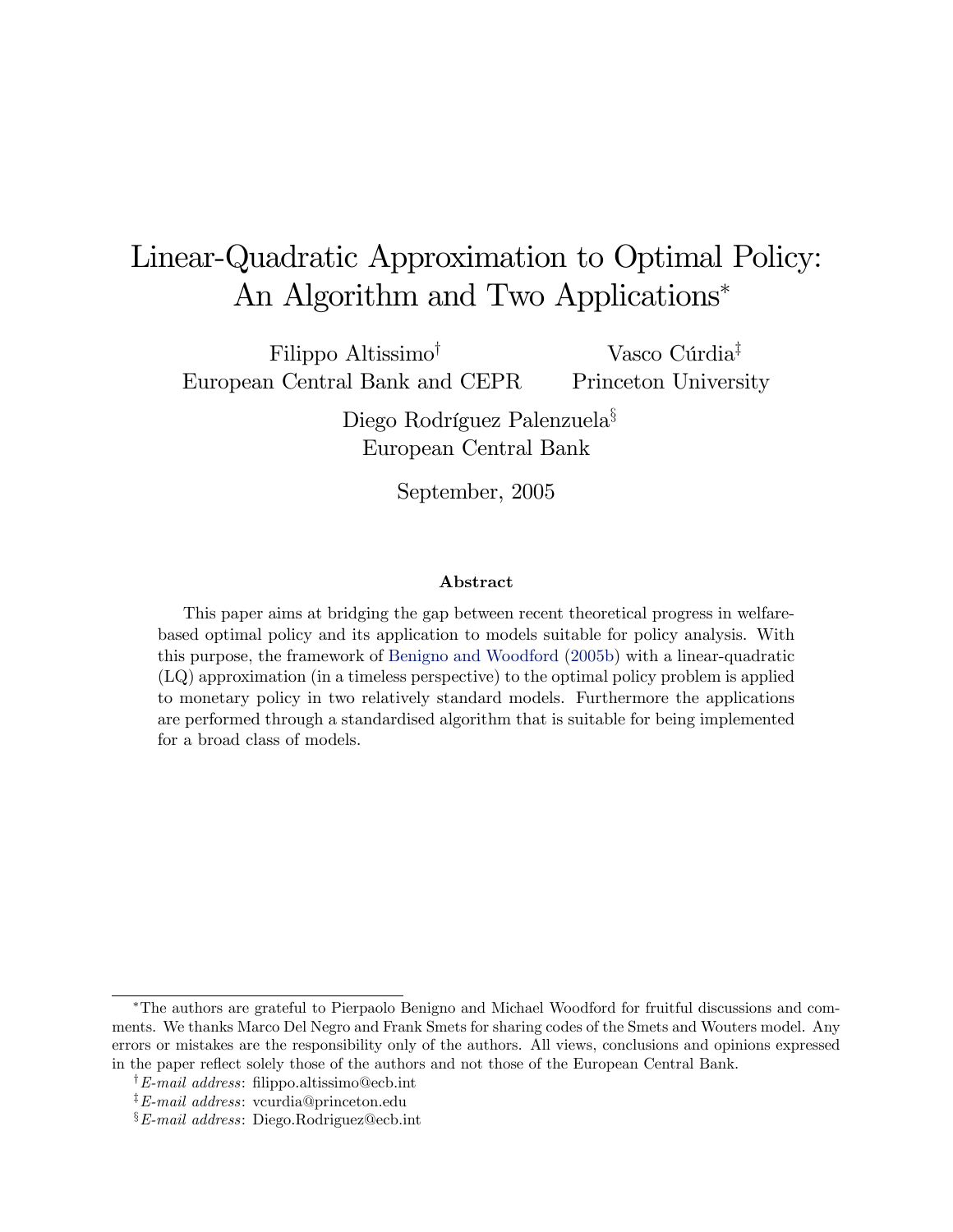# 1 Introduction

In recent years there has been considerable theoretical progress in deriving welfare-based optimal monetary policy in DSGE models. There have been however relatively few applications of those results, probably due to computational difficulties in applying those results, in particular to models which are to some extent suitable for policy analysis. This paper aims at partly Ölling this gap in two ways. First, the paper presents an explicit algorithm and a Mat-lab function built to implement the theoretical results in [Benigno and Woodford](#page-29-0)  $(2005b)^{1}$  $(2005b)^{1}$  $(2005b)^{1}$  $(2005b)^{1}$ . This function is general enough so that it can be readily implemented to a broad range of models.<sup>[2](#page-1-1)</sup> The paper provides two applications of an approximation to optimal monetary policy, based on a linear-quadratic (LQ) approximation to the optimal policy programme in a timeless perspective. In doing this, we provide the description of the algorithm followed and show that, in our applications, LQ optimal monetary policy can be computationally solved for in a relatively simple way.<sup>[3](#page-1-2)</sup>

The first of our two application is to a stylised closed economy model with monetary frictions. In this case the analysis of LQ optimal monetary policy takes three (related) dimensions. The first one is concerned with the steady state, the second entails the comparison to the cashless limiting case and the third is the evaluation of optimal policy vis- $\hat{a}$ -vis a standard Taylor rule.

In what concerns the steady state, under the cashless limiting case the inflation is always optimally set to zero. However, when monetary frictions are present there is always some deflation in the optimal steady state, at the same time that the nominal interest rate falls short of the discount rate of the households. Under the presence of monetary frictions, the Friedman rule is always valid if prices are flexible. It is moreover also valid under nominal rigidity, if taxes are not set to eliminate the monopolistic competition distortions and the level of price stickiness is very low.

Under the second dimension of analysis, the responses to the different shocks are very similar in the cashless limiting case when compared to the monetary frictions case, with exactly the same pattern in both cases and only minor differences in magnitude.

Finally, the comparison between the simple interest rate rule to the optimal policy in this economy reveals that, under increases to the tax rate or the price markup, the Taylor rule is not aggressive enough in reacting to inflation, compared to the optimal policy. Under a shock to the government expenditures the Taylor rule appears to be not as aggressive in reacting to the output changes as the optimal policy is. The responses to an output shock are however very different when we consider optimal policy and a simple Taylor rule. The optimal policy keeps the ináation close to the steady state values by switching the aggregate demand in the direction of the change in the aggregate supply (hence in the considered case

<span id="page-1-1"></span><span id="page-1-0"></span><sup>&</sup>lt;sup>1</sup>The Matlab function uses the symbolic toolbox and therefore can be used only if that toolbox is installed.

 $2<sup>2</sup>$ In each application we provide a small section detailing the transformations of the basic models that are needed in order to fit the structure for the code.

<span id="page-1-2"></span><sup>&</sup>lt;sup>3</sup>For an additional application of the proposed algorithm to the linear-quadratic approximation of optimal policy to a model of a currency union, see [Altissimo, Benigno, and Rodriguez-Palenzuela](#page-29-1) [\(2004\)](#page-29-1).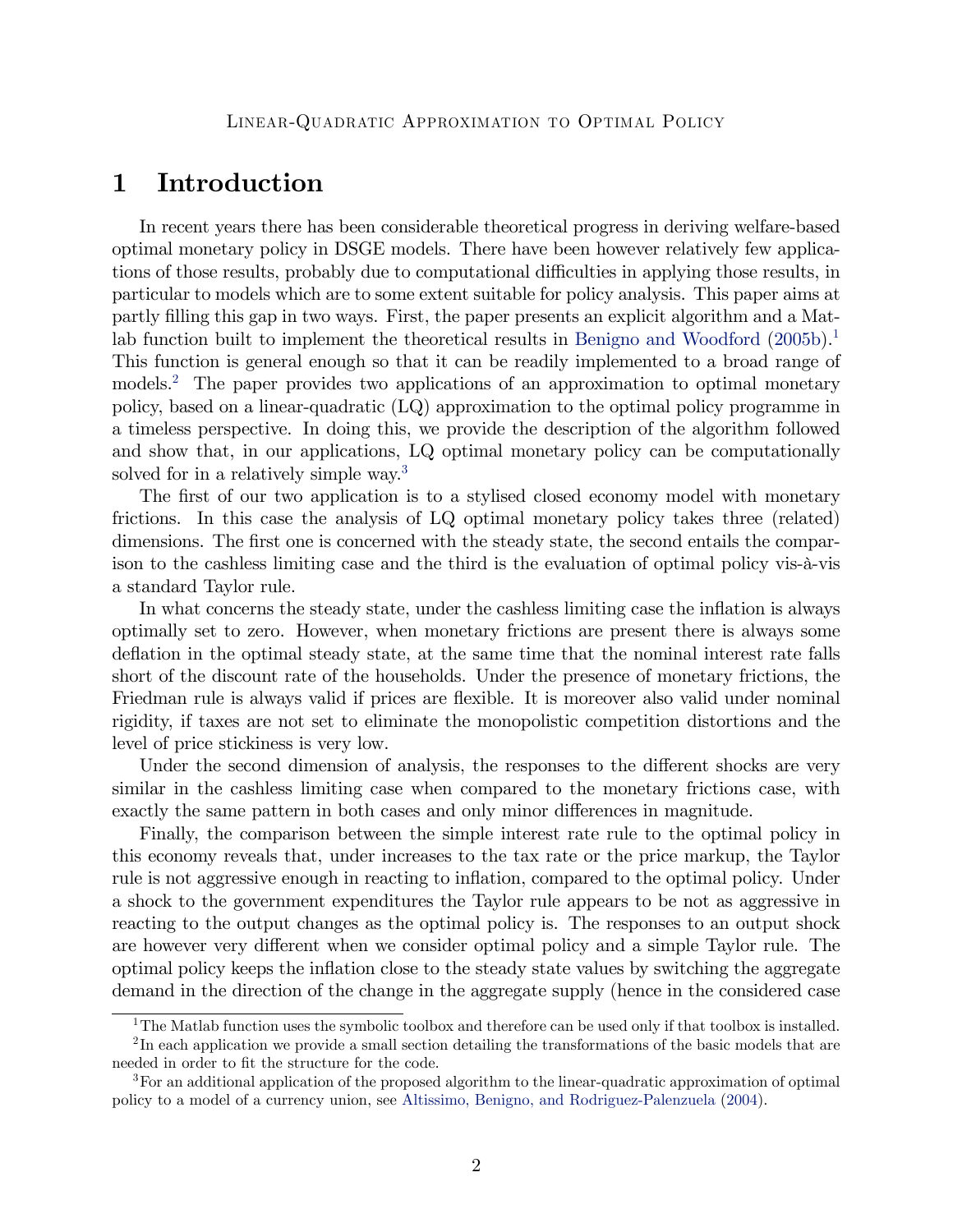of a positive shock the optimal monetary policy is further expansionary). The Taylor rule instead will react to correct the increase in the output vis- $\hat{a}$ -vis the steady state (the Taylor rule is not defined in terms of output gap) and therefore it will be a contractionary policy, further deepening the output gap in existence.

Our second application of LQ optimal policy in a timeless prespective is to a version of the standard Neo-Keynesian model of a closed economy with various structural shocks, which follows closely [Smets and Wouters](#page-29-2)  $(2003)$ . This class of models is increasingly popular in empirical studies as well as policy applications. One feature that is very typical of this class of estimated models is the assumption of Taylor rules. It then becomes especially important to investigate the extent to which a Taylor rule diverges from optimal policy. The results presented here show that the differences between the two are not negligible both qualitatively and quantitatively. In sum, the results suggest that  $LQ$  policy differentiates to a larger extent its impact taking into account the supply or demand nature of the shocks, in general exacerbating the effects of the former and dampening the effects of the latter relative to the Taylor case.

While results obtained are preliminary, the work indicates that the relatively light computational burden for calculating LQ optimal policy puts a premium to this approach when using it in the context of policy simulations. Moreover, the method proposed by [Benigno](#page-29-0) [and Woodford](#page-29-0) [\(2005b\)](#page-29-0) and used in our algorithm is robust to any model that can be put in the form presented here, yielding a correct Örst-order approximation to the optimal policy problem. These properties promote the future implementation of the algorithm in models with high empirical content, useful for policy analysis.

The remainder of the paper is organized as follows. Section [2](#page-2-0) presents the structure of the problem and the LQ solution. The code used to implement this solution is then discussed in section [3.](#page-5-0) The two applications, with model description, implementation of the code and results, follow in sections [4](#page-9-0) and [5.](#page-19-0) Section [6](#page-28-0) concludes.

### <span id="page-2-0"></span>2 The problem

Following the framework of [Benigno and Woodford](#page-29-0) [\(2005b\)](#page-29-0), consider a general maximization problem of the form:

<span id="page-2-1"></span>
$$
V_{t_0} \equiv E \sum_{t=t_0}^{\infty} \beta^t U(x_t, u_t, X_t, \xi_t), \qquad (2.1)
$$

where  $U(\cdot)$  is a functional,  $0 < \beta < 1$ ;  $X_t$  is a vector of predetermined endogenous state variables of  $\dim(X_t) = n_X$ ;  $x_t$  is a vector of non-predetermined endogenous variables of  $\dim(x_t) = n_x$  and  $u_t$  is a vector of control variables of  $\dim(u_t) = n_u$ ;  $\xi_t$  is a vector of stochastic disturbances of dimension dim $(x_t) = n_e$ . The maximization is subject to the vector of law of motion of dimension  $n_X$ 

<span id="page-2-2"></span>
$$
X_{t+1} = F(x_t, u_t, X_t, \xi_t)
$$
\n(2.2)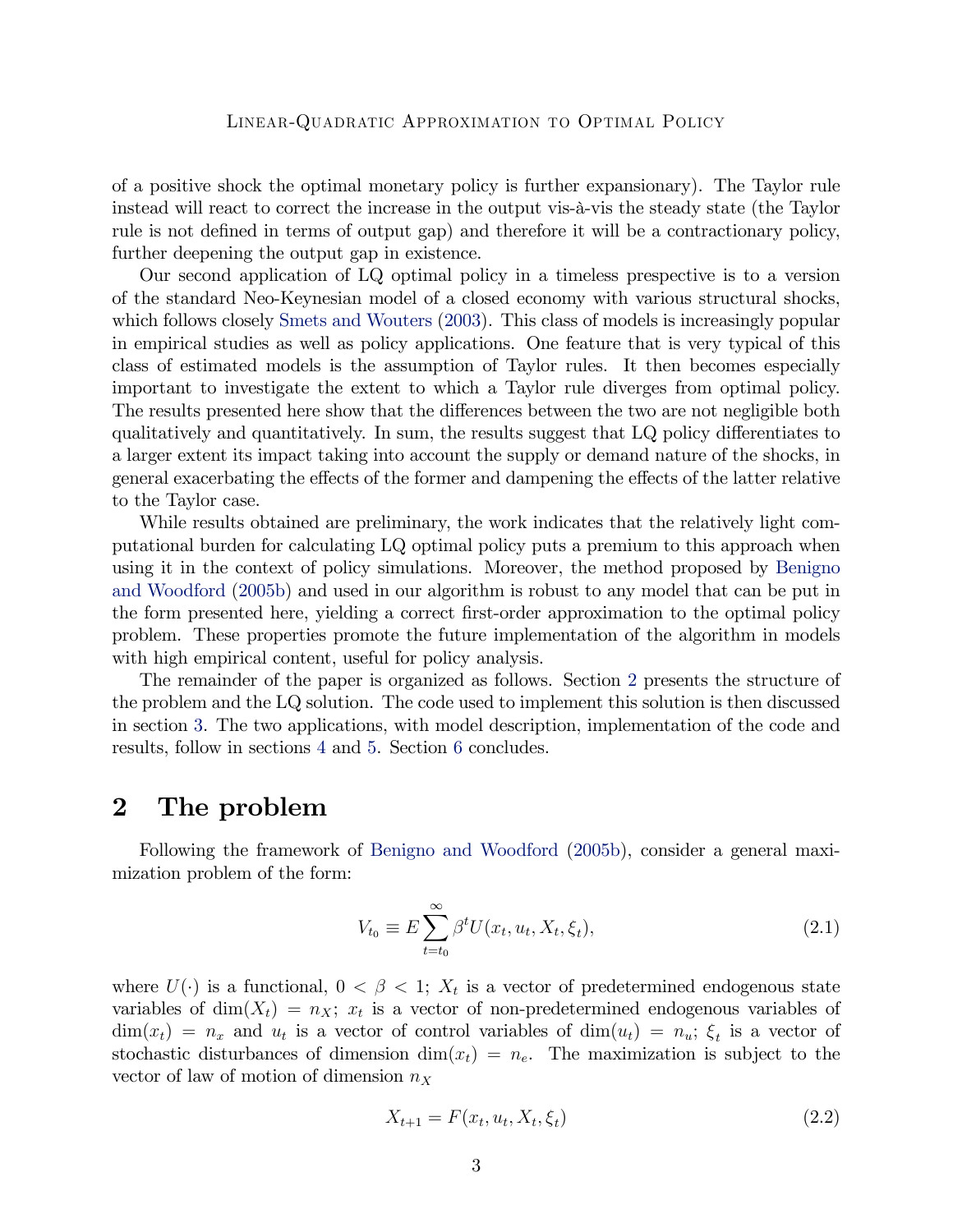for the predetermined state variables and to structural equations that define the set of possible rational-expectations equilibria and that include a set of forward-looking relations of the form

<span id="page-3-0"></span>
$$
E_t G(x_t, u_t, X_t, \xi_t; x_{t+1}) = 0
$$
\n(2.3)

where set of constraints is of dimension  $n_G$ . In particular  $n_G < n_x + n_u$ . We also assume that the shocks follow

<span id="page-3-1"></span>
$$
\xi_{t+1} = S\xi_t + \varepsilon_{t+1} \tag{2.4}
$$

where  $\varepsilon_t$  should be a white noise with mean zero.

It is well known that the solution of the problem in [\(2.1\)](#page-2-1) subject to the constrains in [\(2.2,](#page-2-2) [2.3](#page-3-0) and [2.4\)](#page-3-1) implies that the solution is generally not time-consistent. However if the policy is selected so that it fulfils some additional constrain on the value of the non-predetermined endogenous variables in the initial period, then the resulting problem has a well defined recursive structure and the implied policy are time invariant. Therefore the optimization problem is further subject to the constrain that the economyís initial evolution be the one associated with the implementation of the policy in question. In the terminology of [Woodford](#page-29-3) [\(2003\)](#page-29-3), we are looking for the optimal from a timeless perspective. Any such optimal policy will have to satisfy the additional constraint that the forward looking variables, in the initial period, need to be equal to their precommitted values,  $x_{t_0} = \bar{x}_{t_0}$ .

For future purposes, let us also define:

$$
y_t \equiv \begin{bmatrix} x_t \\ u_t \\ X_t \end{bmatrix} \qquad \qquad z_t \equiv \begin{bmatrix} x_t \\ u_t \\ X_t \\ \xi_t \end{bmatrix}
$$

where  $\dim(y_t) = n_y = n_x + n_u + n_X$  and  $\dim(z_t) = n_z = n_y + n_e$ .

#### 2.1 The linear-quadratic approximation of the problem

While general solution of the problem of interest involves the solution of non-linear rational expectation models associate to the fist order condition of the optimization problem in [\(2.1\)](#page-2-1) under the constrains [\(2.2,](#page-2-2) [2.3](#page-3-0) and [2.4\)](#page-3-1) and the proper initial conditions, the aim here is to provide a proper ranking of policies which is correct in terms of welfare up to the second order in a proper neighbourhood of the deterministic steady state. To this end, [Benigno](#page-29-0) [and Woodford](#page-29-0) [\(2005b\)](#page-29-0) construct a second order approximation of the objective function by a discounted sum of purely quadratic term in deviation from the steady state, up to terms that are independent for the policy. Their approximation begins by defining steady-state values  $(\bar{x}, \bar{u}, X)$  of the endogenous variables, and the steady-state values of the Lagrange multipliers  $(\lambda, \overline{\varphi})$ , associated with the problem of maximizing [\(2.1\)](#page-2-1) under the constrains  $(2.2)$  and  $(2.3)$ . They then consider second-order Taylor approximations of the U, F, and G functions, for the values of the endogenous variables near the steady-state values. For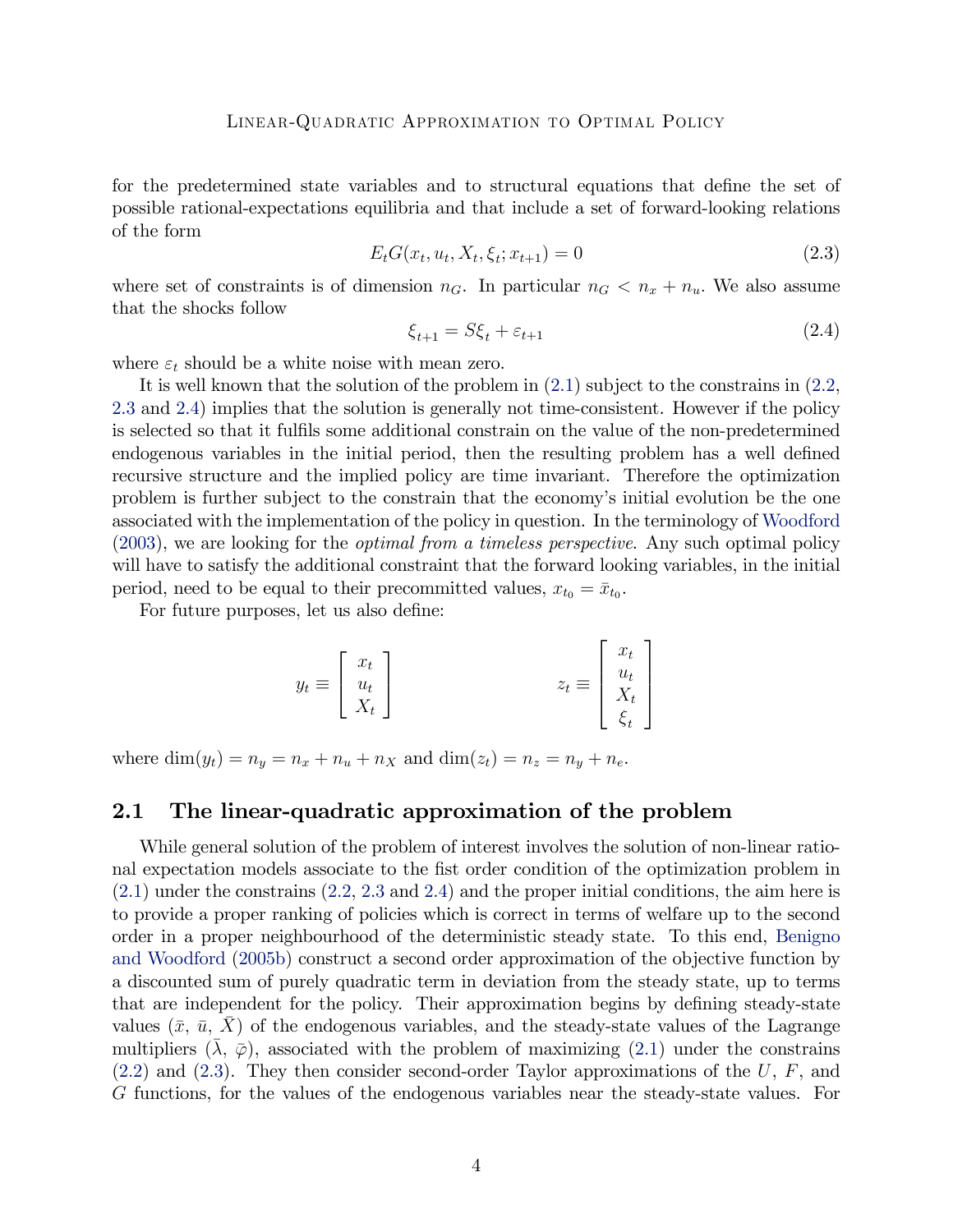example, for the  $I$  element of the  $F$  function, they obtain

$$
X_{t+1}^I = F^I(x_t, u_t, X_t, \xi_t)
$$
  
=  $\bar{X} + DF^I(z_t - \bar{z}) + \frac{1}{2}(z_t - \bar{z})'D^2F^I(z_t - \bar{z}) + O(\|\xi\|^3),$  (2.5)

where  $DF^{I}$  and  $D^{2}F^{I}$  refer to the Jacobian and Hessian of the *I*-th element of F with respect to  $z_t$ , respectively.

By manipulating these local expansions and the FOCs of the constrained maximization problem at the steady state values, they obtain a local approximation of the objective function [\(2.1\)](#page-2-1) of the form

$$
V_0 \equiv \frac{1}{2} E \sum_{t=t_0}^{\infty} \beta^t \left[ (z_t - \bar{z})^t Q (z_t - \bar{z}) + (z_t - \bar{z})^t R (z_{t-1} - \bar{z}) \right]
$$
  
-J(x<sub>t\_0</sub>, z<sub>-1</sub>) + tip + O(||\xi||<sup>3</sup>) (2.6)

where

$$
\begin{array}{rcl} Q & \equiv & D^2 U + H, \\ H & \equiv & \bar{\lambda}_J D^2 F^J + \bar{\varphi}_j \left[ D^2 G^i + \beta^{-1} I_x' \hat{D}^2 G^i I_x \right], \\ R & \equiv & \beta^{-1} \bar{\varphi}_j I_x' \hat{D} D G^j, \end{array}
$$

and  $\bar{\lambda}_J$  and  $\bar{\varphi}_j$  are steady state values of the Lagrange multipliers associated with the J-th constraint  $(2.2)$  and the *j*-th constraint  $(2.3).4$  $(2.3).4$  $(2.3).4$ 

The second order approximation of the law of motion for the predetermined variables,  $F$ , and the forward looking relations,  $G$ , as well as their values in steady states were used to eliminate first order terms from the second order approximation of the objective function. Furthermore if we consider allocations which satisfy the initial commitment that  $x_{t_0} = \bar{x}_{t_0}$ , then the value of the  $J$  term is nil and does not differ across policies considered.

Therefore the approximated objective function delivers a proper ranking in terms of welfare, up to second order, of different policies which satisfy the proper initial commitments ("timeless perspective"). In the class of policies satisfying those constrains, it follows that a correct linear approximation to optimal policy can be obtained by maximizing the quadratic function of deviation of variables from targets as:

<span id="page-4-1"></span>
$$
E\sum_{t=t_0}^{\infty} \beta^t \left[ (z_t - \bar{z})^t Q(z_t - \bar{z}) + (z_t - \bar{z})^t R(z_{t-1} - \bar{z}) \right]
$$
(2.7)

<span id="page-4-0"></span><sup>&</sup>lt;sup>4</sup>Further notice that  $D^2 G^i$  refers to the Hessian of the *i*-th element of G with respect to  $z_t$ ,  $\hat{D}^2 G^i$  to the Hessian of the *i*-th element of G with respect to  $x_{t+1}$  and  $\hat{D}DG^j$  to the matrix of cross derivatives between  $z_t$  and  $x_{t+1}$  of the j-th element of G, and  $I_x$  is notation for the selection matrix such that  $I_xz_t = x_t$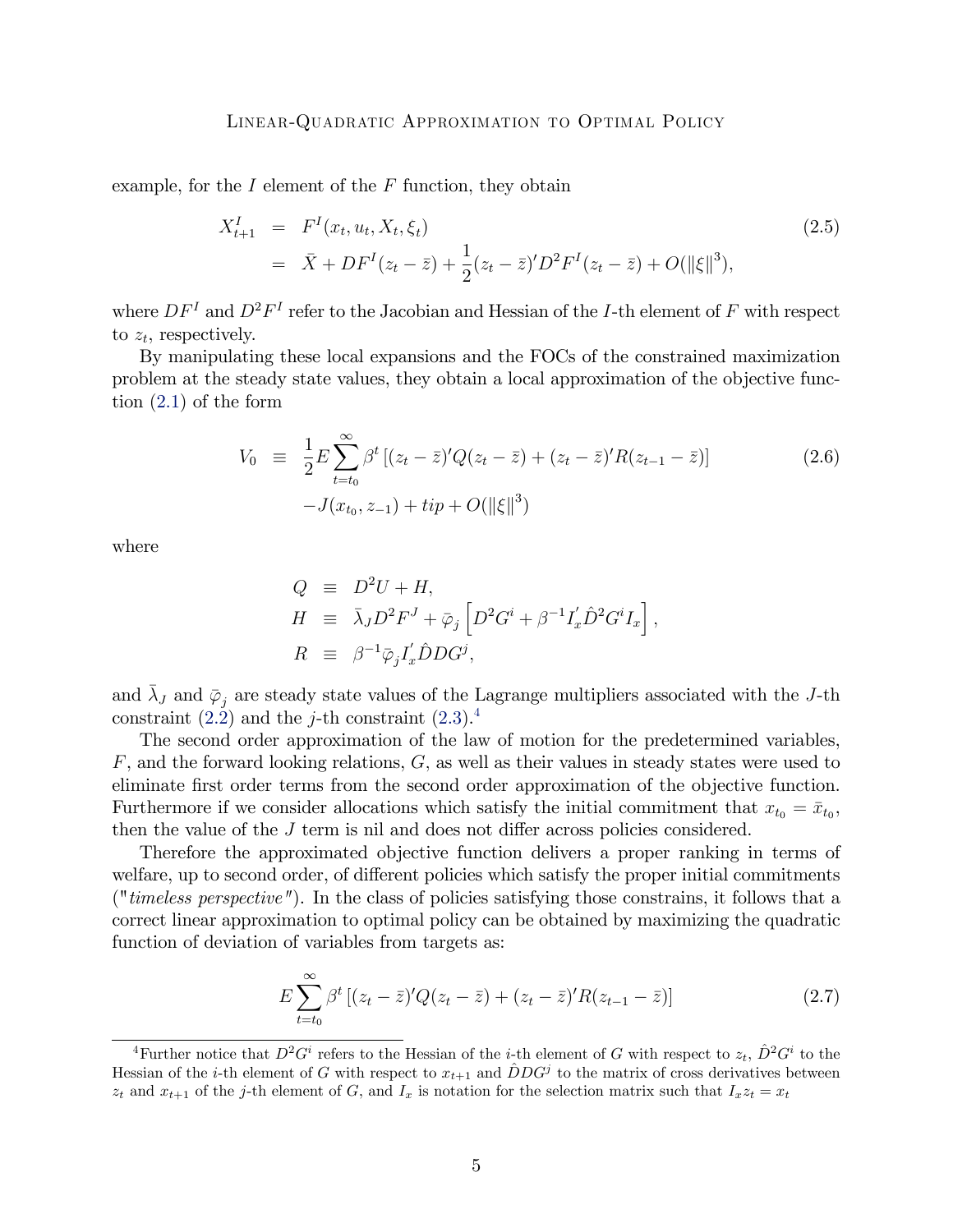subject to

$$
X_{t+1}^{I} = \bar{X} + DF^{I}(z_{t} - \bar{z})
$$
  
0 = 
$$
DG^{i}(z_{t} - \bar{z}) + \hat{D}G^{i}(x_{t+1} - \bar{x}).
$$

The problem [\(2.7\)](#page-4-1) has the standard form of a linear-quadratic optimization and can be easily solved by standard tools; furthermore this provides easy to check second order conditions.

# <span id="page-5-0"></span>3 The LQ code

While the solution of the model in  $(2.7)$  is standard all the intermediate steps necessary in order to transform the general problem in [\(2.1\)](#page-2-1) into its linear-quadratic equivalent are quite involved and lengthy, in particular in the case of models of medium size. To this end, we designed the following Matlab routine:

$$
[A,B,C,Q,R,nr,nw,nd,labels] = LQ(x_t,u_t,X_t,csi_t,x_t,t,X_t,t,U,F,\dots
$$
  

$$
G,BETA,S,x_s,s,u_s,s,X_s,s,FLM_s,s,\dots
$$
  

$$
GLM_sss,Gcheck)
$$

which, utilizing the symbolic tools of Matlab, finds for the linear-quadratic form associated to a generic optimization problem as in [\(2.1\)](#page-2-1) under the constrains [\(2.2](#page-2-2) and [2.3\)](#page-3-0), solves for the optimal policy of the linear-quadratic problem and checks the second order conditions of such a problem.

#### 3.1 Input in the programme

The inputs needed for the routine:

- list of the endogenous variables  $x_t$ ,  $X_t$  and  $u_t$ : [**x\_t**,**u\_t**,**X\_t**];
- list of the exogenous variables  $\xi_t$  (shocks) that satisfy [\(2.4\)](#page-3-1) with  $E_t[\varepsilon_t] = 0$ : [csi\_t];
- list of the endogenous variables next period  $x_{t+1}$  and  $X_{t+1}$ : [x\_tt,X\_tt];
- the functional forms  $U(\cdot)$ ,  $F(\cdot)$  and  $G(\cdot)$ : [U,F,G]
- the parameter values  $\beta$  (intertemporal discount factor) and S (autocorrelation of shocks): [BETA, S];
- steady state values  $(\bar{x}, \bar{u}, \bar{X}, \bar{\lambda}, \bar{\varphi})$ : [x\_ss,u\_ss,X\_ss,FLM\_ss,GLM\_ss];
- Gcheck, which is a binary variable áagging the optional testing for existence and uniqueness of the solution: [true, false].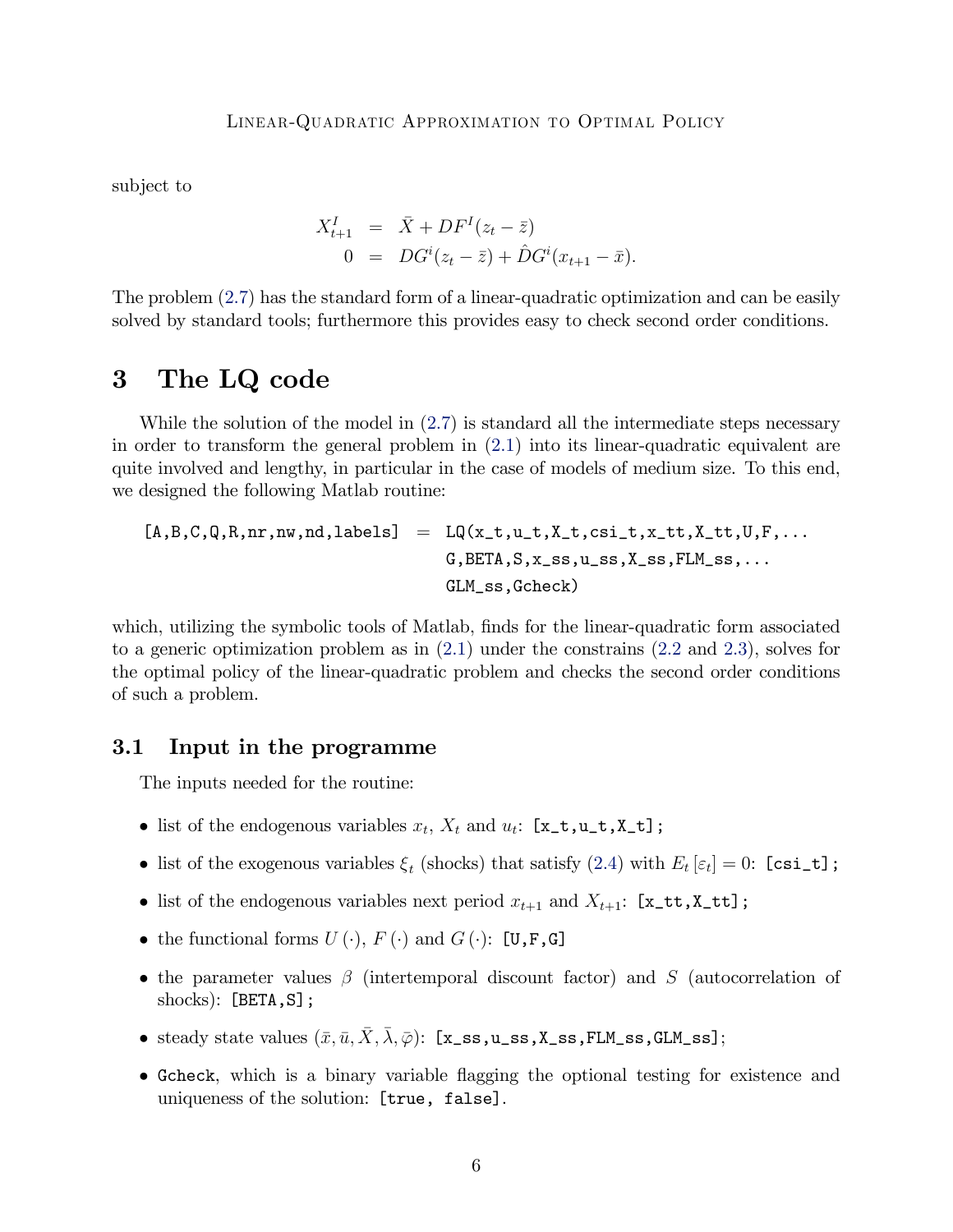The routine requires as inputs the steady state values of the endogenous variables as well as of the multipliers associated with the optimal policy problem.<sup>[5](#page-6-0)</sup> To this end the main routine, before calling the LQ function, is required to solve the non-linear system of equations as described in [Benigno and Woodford](#page-29-0) [\(2005b\)](#page-29-0). However solving such a system is not a trivial task, in particular for large dimensional system and it requires careful attention in the choice of initial conditions of the solution. Therefore we preferred to keep the steady state computation as separate and to treat steady state values as an input with respect to the LQ routine.It is important to notice that it is not advisable to use numerical minimization algorithms for the solution of the system due to their significant inaccuracy. Instead methods aimed at the solution of systems of non-linear equations yield much more precise solutions for the steady state values. This is all the more important given that these values will enter the matrices presented in  $(2.7)$ .<sup>[6](#page-6-1)</sup>

In what follows, the steps performed by the code are described.

1. Variables in log deviations with respect to the steady states The first step of the routine expresses all variables  $z$  in log terms performing the following transformation:

$$
\hat{z}_{j,t} : \begin{cases} \hat{z}_{j,t} = \log z_{j,t} & \text{if } \bar{z}_j \neq 0 \\ \hat{z}_{j,t} = z_{j,t} & \text{if } \bar{z}_j = 0 \end{cases}.
$$

2. Quadratic objective function

This first step forms the quadratic objective function of the above policy problem which has a form

<span id="page-6-2"></span>
$$
V_{t_0} = \frac{1}{2} \sum_{t=t_0}^{\infty} \beta^{t-t_0} \left[ (\widehat{z}_t - \widehat{\overline{z}})' Q (\widehat{z}_t - \widehat{\overline{z}}) + 2(\widehat{z}_t - \widehat{\overline{z}})' R (\widehat{z}_t - \widehat{\overline{z}}) \right]
$$
(3.1)

where

$$
\begin{array}{rcl} \widehat{\bar{z}} & = & \left\{ \begin{array}{lcl} \log \bar{z}_j & \text{if} \ \bar{z}_j \neq 0 \\ \bar{z}_j & \text{if} \ \bar{z}_j = 0 \end{array} \right. , \\ Q & \equiv & D^2 U + H, \\ H & \equiv & \bar{\lambda}_J D^2 \tilde{F}^J + \bar{\varphi}_j [D^2 G^j + \beta^{-1} I'_{x,z} \hat{D}^2 G^j I_{x,z} ], \\ R & \equiv & \beta^{-1} \bar{\varphi}_j I'_{x,z} \hat{D} D G^j, \end{array} \end{array}
$$

where  $D^2U$ ,  $D^2\tilde{F}^J$  and  $D^2G^j$  are the Hessian of U,  $\tilde{F}^J$ ,  $G^j$  with respect to  $\hat{z}_t$ ;  $\hat{D}^2G^j$ is the Hessian of  $G^j$  with respect to  $\hat{x}_{t+1}$ ; and  $\hat{D}DG^j$  is a matrix of cross derivatives

<span id="page-6-0"></span><sup>5</sup>For further details on the exact system of equations that needs to be solved refer to [Benigno and](#page-29-0) [Woodford](#page-29-0) [\(2005b\)](#page-29-0).

<span id="page-6-1"></span><sup>6</sup>A method for solving the system is provided in the codes used to generate the results of this paper, for the two applications. The algorithm used is based on the csolve.m Matlab function created by Christopher Sims. These codes can be obtained, upon request.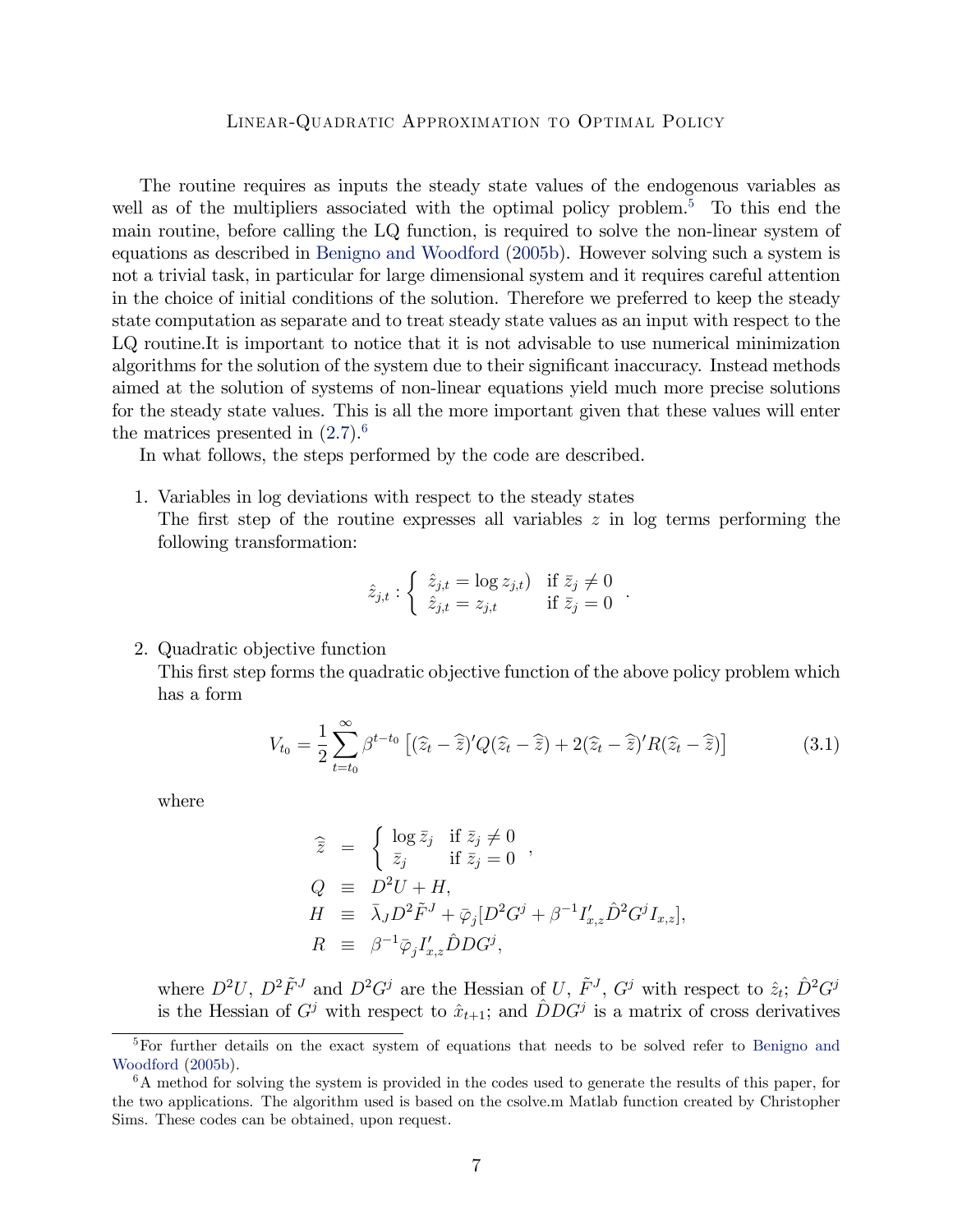between  $\hat{x}_{t+1}$  and  $\hat{z}_t$ . The code uses the steady-state values for the Lagrangian multipliers; computes analytically the above Hessians and evaluates them imposing the steady-state condition and using the steady-state values obtained as input. It then computes the matrices  $Q$ ,  $H$  and  $R$ . Furthermore, we needed to use the log of  $F$ because the constraint must be satisfied given that we log transformed the variables and so we define:

$$
\tilde{F}(\hat{z}_t) : \begin{cases} \tilde{F}^J(\hat{z}_t) = \log (F^J(\hat{z}_t)) & \text{if } \bar{X}_J \neq 0\\ \tilde{F}^J(\hat{z}_t) = F^J(\hat{z}_t) & \text{if } \bar{X}_J = 0 \end{cases}
$$

.

Finally note that we use the notation  $I_{x,z}$  for the selection matrix such that  $I_{x,z}\hat{z}_t = \hat{x}_t$ .

3. Solve the LQ problem

This third step maximizes [\(3.1\)](#page-6-2) under the log-linear approximation to the constraints

$$
\hat{X}_{t+1} - \hat{\overline{X}} = D\tilde{F} \cdot (\hat{z}_t - \hat{\overline{z}})
$$

$$
DG \cdot (\hat{z}_t - \hat{\overline{z}}) + E_t \left[ \hat{D}G(\hat{x}_{t+1} - \hat{\overline{x}}) \right] = 0
$$

where again the derivatives  $D\tilde{F}$ ,  $DG$ ,  $\hat{D}G$  are with respect to  $\hat{z}_t$ ,  $\hat{z}_t$ ,  $\hat{x}_{t+1}$ , respectively. The code computes analytically these derivatives that are evaluated imposing the steady-state condition and at steady-state values.

By assuming a process for the shocks as  $\xi_{t+1} = S\xi_t + \varepsilon_{t+1}$  where  $\varepsilon_{t+1}$  is a vector of white-noise shocks, the set of conditions that is used to determine the optimal path is

$$
0 = I_{u,z}QI'_{y,z} \cdot (\hat{y}_t - \hat{\overline{y}}) + I_{u,z}QI'_{\xi,z} \cdot \xi_t + I_{u,z}RI'_{y,z} \cdot (\hat{w}_t - \hat{\overline{w}}) + \beta I_{u,z}R'I'_{y,z} \cdot (E_t\hat{y}_{t+1} - \hat{\overline{y}}) + I_{u,z}RI'_{\xi,z} \cdot \xi_{t-1} + \beta I_{u,z}R'I'_{\xi,z}S \cdot \xi_t
$$
\n
$$
+ I_{u,z}D\tilde{F}' \cdot \lambda_t + I_{u,z}DG' \cdot \varphi_t
$$
\n(3.2)

$$
0 = I_{x,z}QI'_{y,z} \cdot (\hat{y}_t - \hat{\overline{y}}) + I_{x,z}QI'_{\xi,z} \cdot \xi_t + I_{x,z}RI'_{y,z} \cdot (\hat{w}_t - \hat{\overline{w}}) + \beta I_{x,z}R'I'_{y,z} \cdot (E_t\hat{y}_{t+1} - \hat{\overline{y}}) + I_{x,z}RI'_{\xi,z} \cdot \xi_{t-1} + \beta I_{x,z}R'I'_{\xi,z}S \cdot \xi_t + I_{x,z}D\tilde{F}' \cdot \lambda_t + I_{x,z}DG' \cdot \varphi_t + \beta^{-1}\hat{D}G' \cdot d_t
$$
\n(3.3)

$$
0 = I_{X,z}QI'_{y,z} \cdot (E_t \hat{y}_{t+1} - \hat{\overline{y}}) + I_{X,z}QI'_{\xi,z}S \cdot \xi_t + I_{X,z}RI'_{y,z} \cdot (\hat{y}_t - \hat{\overline{y}}) + \beta I_{X,z}R'I'_{y,z} \cdot (E_t r_{t+1} - \hat{\overline{y}}) + I_{X,z}RI'_{\xi,z} \cdot \xi_t + \beta I_{X,z}R'I'_{\xi,z}S^2 \cdot \xi_t
$$
 (3.4)  

$$
-\beta^{-1}\lambda_t + I_{X,z}D\tilde{F}' \cdot E_t\lambda_{t+1} + I_{X,z}DG' \cdot E_t\varphi_{t+1}
$$

$$
0 = -I_{X,y}\left(E_t\hat{y}_{t+1} - \widehat{\overline{y}}\right) + D\tilde{F}I'_{y,z} \cdot \left(\hat{y}_t - \widehat{\overline{y}}\right) + D\tilde{F}I'_{\xi,z} \cdot \xi_t
$$
\n(3.5)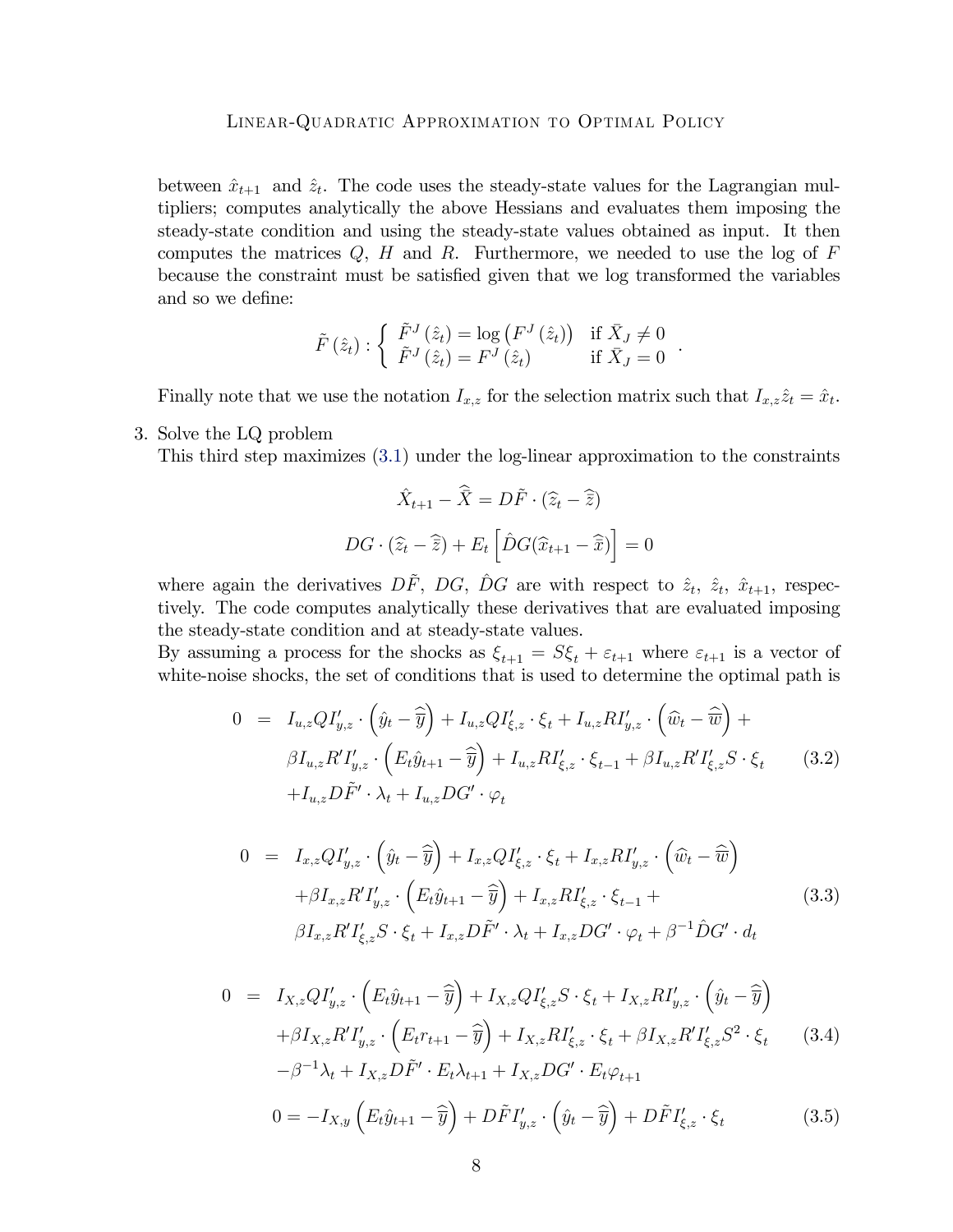$$
0 = DGI'_{y,z} \cdot \left(\hat{y}_t - \widehat{\overline{y}}\right) + DGI'_{\xi,z} \cdot \xi_t + \hat{D}GI_{x,y}\left(E_t\hat{y}_{t+1} - \widehat{\overline{y}}\right)
$$
(3.6)

$$
0 = w_{t+1} - \hat{y}_t \tag{3.7}
$$

$$
0 = d_{t+1} - \varphi_t \tag{3.8}
$$

$$
0 = E_t \hat{y}_{t+1} - r_t \tag{3.9}
$$

$$
0 = \xi_t - S\xi_{t-1} - \varepsilon_t \tag{3.10}
$$

We can write more compactly the above system as

<span id="page-8-0"></span>
$$
AE_t k_{t+1} = Bk_t + C\varepsilon_t \tag{3.11}
$$

where

$$
k_t \equiv \begin{bmatrix} r_t - \widehat{\overline{y}} \\ \lambda_t \\ \widehat{y}_t - \widehat{\overline{y}} \\ w_t - \widehat{\overline{y}} \\ d_t \\ \xi_{t-1} \end{bmatrix}
$$

The code inputs the above ten conditions and finds representation  $(3.11)$ . Then stan-dard packages as REDS-SOLDS can be used to find the optimal path.<sup>[7](#page-8-1)</sup>

4. Check for Second Order Conditions

It is possible to evaluate second order conditions of the solution of the linear-quadratic problem and the code prints a message with a confirmation of their verification or, instead, a warning, if these conditions are not satisfied.

#### 3.2 Output of the programme

The code provides the following outputs:

- 1. after solving the LQ problem the code yields matrices  $A, B$  and  $C$  for the solution in  $(3.11);$  $(3.11);$
- 2. provides the Q and R matrices characterizing the approximated objective function;
- 3. prints a message about the status of the second order conditions;
- 4. if Gcheck is true, prints a message regarding the existence and uniqueness of the solution;
- 5. returns the number of artificial variables created and the entire list of labels for the  $k_t$ vector.

<span id="page-8-1"></span><sup>&</sup>lt;sup>7</sup>The setup is not immediately in the form of the GENSYS routine but can be adapted as the code itself does for the Gcheck option.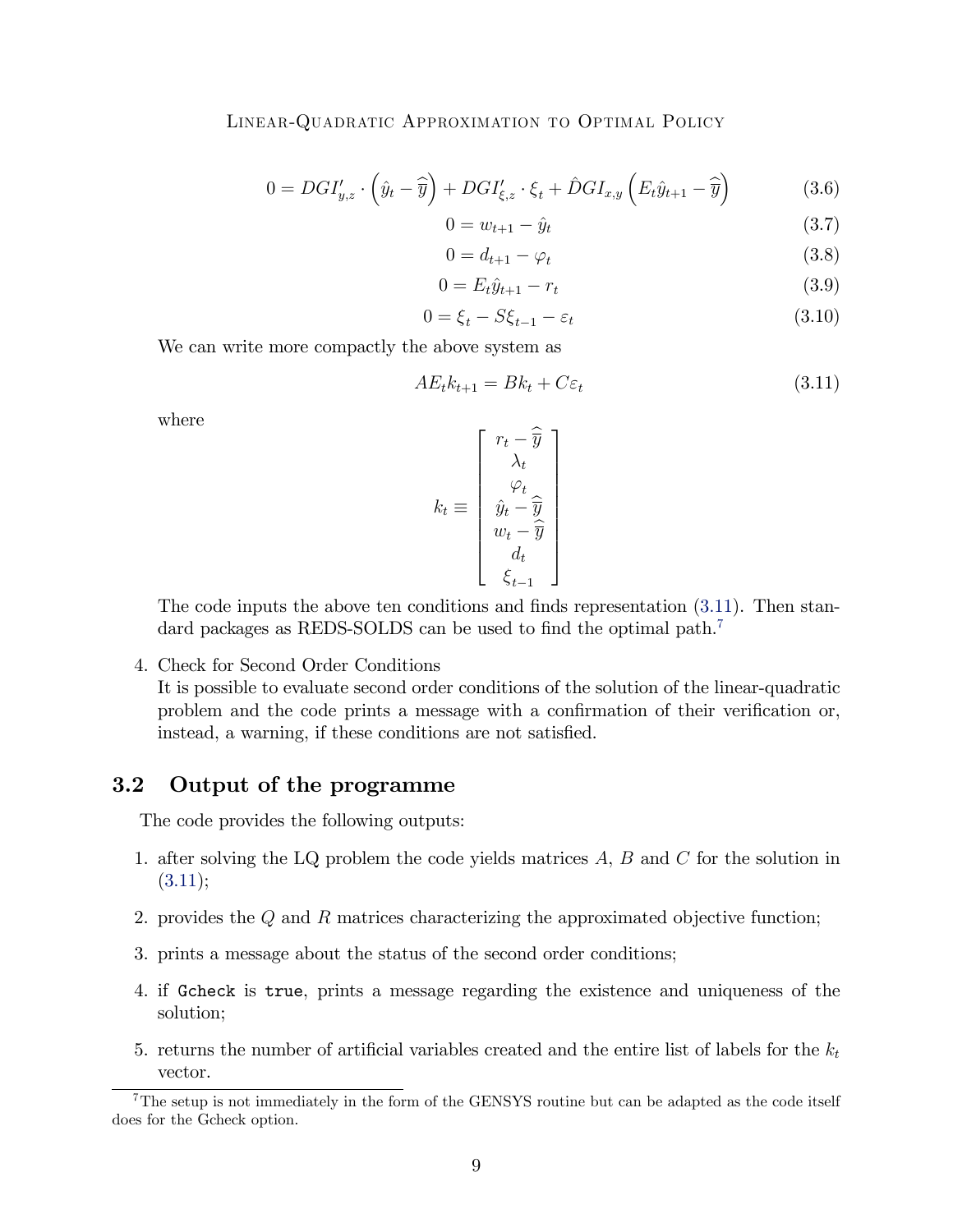# <span id="page-9-0"></span>4 Optimal policy in a model with monetary frictions

In this section we present a model that follows closely [Benigno and Woodford](#page-29-4) [\(2005a\)](#page-29-4) with the change that we introduce monetary frictions as suggested in Schmitt-Grohé and [Uribe](#page-29-5)  $(2004)$ . Given that the model is no different in any other respect, here we present only its main characteristics.

#### 4.1 The model

The representative household maximizes

$$
U_{t_0} = \sum_{t=t_0}^{\infty} \beta^{t-t_0} \left[ \tilde{u} \left( C_t; \xi_t \right) - \int_0^1 \tilde{v} \left( H_t \left( j \right); \xi_t \right) d_j \right],
$$

where  $C_t$  is a Dixit-Stiglitz aggregate of consumption of each of a continuum of differentiated goods:

$$
C_t \equiv \left( \int_0^1 c_t \left( i \right)^{\frac{\theta - 1}{\theta}} di \right)^{\frac{\theta}{\theta - 1}},
$$

with the elasticity of substitution equal to  $\theta > 1$ , and  $h_t(j)$  is the supply of labour of type j. The functional forms for  $\tilde{u}$  and  $\tilde{v}$  are the following ones:

$$
\tilde{u}(C_t; \xi_t) \equiv \frac{C_t^{1-\tilde{\sigma}^{-1}} \bar{C}_t^{1-\tilde{\sigma}^{-1}}}{1-\tilde{\sigma}^{-1}},
$$
  

$$
\tilde{v}(H_t; \xi_t) \equiv \frac{\lambda}{1+\nu} H_t^{1+\nu} \bar{H}_t^{1+\nu}.
$$

We follow Schmitt-Grohé and Uribe [\(2004\)](#page-29-5) in modelling monetary frictions by assuming that money facilitates consumption purchases. In particular, we impose a proportional transaction cost to consumption purchases,  $s(n_t)$ , that depends on households consumptionbased money velocity,  $n_t \equiv P_t C_t / M_t$ . The exact specification for  $s(\cdot)$  is given by

$$
s(n) = an + \frac{b}{n} - 2\sqrt{ab}.
$$

The budget constraint is therefore

$$
(1 + \chi_t s(n_t)) P_t C_t + M_t + B_t = (1 + i_{t-1}^m) M_{t-1} + (1 + i_{t-1}) B_{t-1} + \int_0^1 W_t(j) H_t(j) dj + \int_0^1 \Pi_t(i) di + T_t,
$$
\n(4.1)

where  $\chi_t$  is a shock to the transaction costs with mean one,  $i_t$  is the interest rate on bonds and  $i_t^m$  is the interest rate paid on money balances and set by the monetary authorities. We further have

$$
P_t C_t \equiv \int_0^1 p_t(i) c_t(i) di,
$$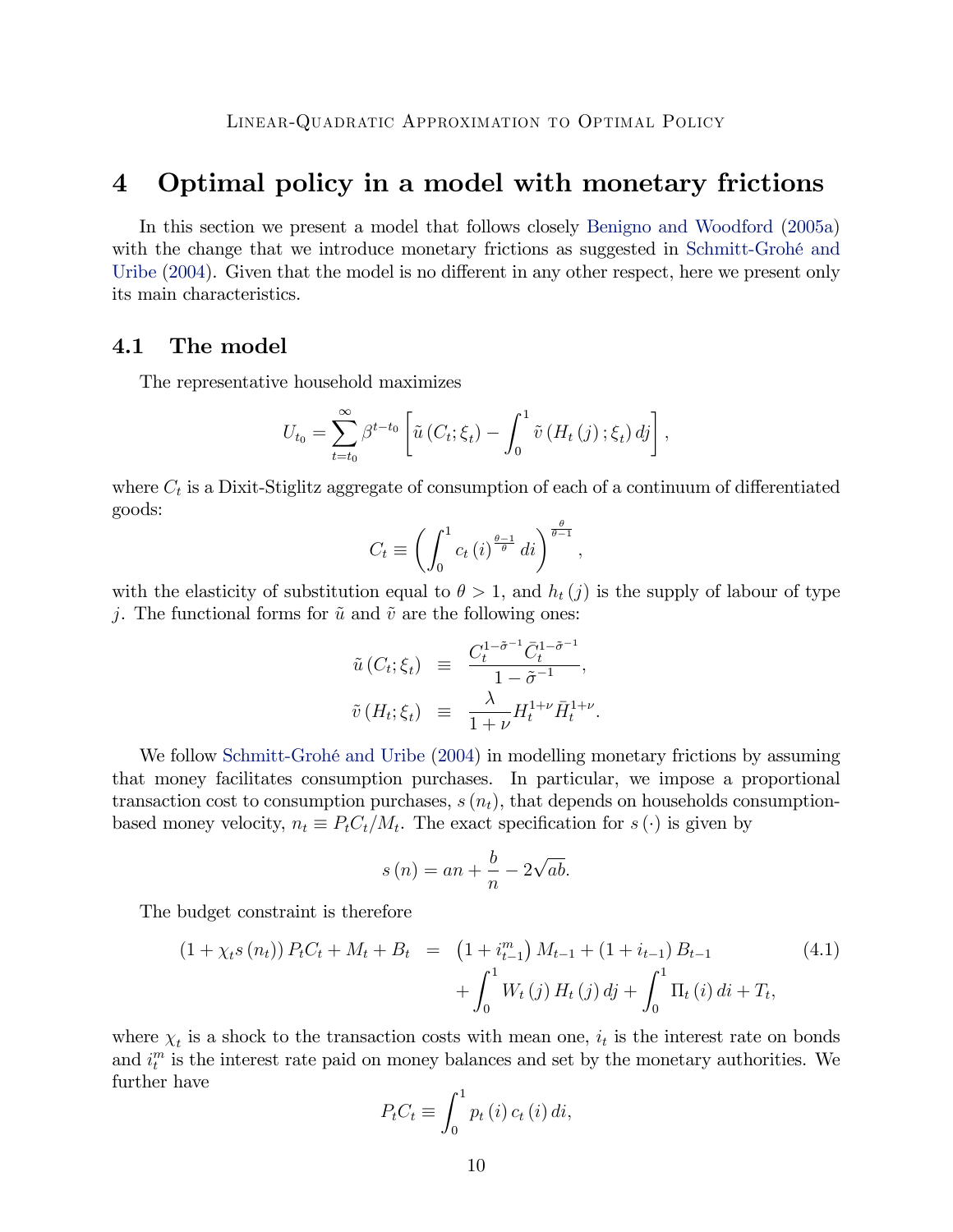with  $p_t(i)$  as the price of good i and  $P_t$  is the Dixit-Stiglitz aggregate price index,

$$
P_t \equiv \left[ \int_0^1 p_t(i)^{1-\theta} di \right]^{\frac{1}{1-\theta}}.
$$
\n(4.2)

Using  $\lambda_t$  to denote the Lagrangian multiplier of the budget constraint in the consumer's problem, we get the following equations:

<span id="page-10-0"></span>
$$
\frac{\tilde{u}'(C_t;\xi_t)}{P_t} = \lambda_t \left[1 + \chi_t s(n_t) + \chi_t s'(n_t) n_t\right],\tag{4.3}
$$

$$
c_t(i) = C_t \left(\frac{p_t(i)}{P_t}\right)^{-\theta}, \qquad (4.4)
$$

$$
\lambda_t = (1 + i_t) \beta E_t \lambda_{t+1}, \qquad (4.5)
$$

$$
\chi_t s'(n_t) n_t^2 = \frac{i_t - i_t^m}{1 + i_t}.
$$
\n(4.6)

This last equation conveys the money demand of this economy. Notice that it depends on the spread between the interest rate on bonds relative to the interest rate on money balances. This is crucial because it allows us to distinguish between the monetary frictions model and the cashless limiting case as in [Woodford](#page-29-6) [\(1998\)](#page-29-6). In the case with monetary frictions, which will be our baseline case, the monetary authority simply sets the interest rate on money balances to zero and then uses the money supply to manage the money market so as to influence the interest rate in the bonds market. Therefore we can think of the operational target as  $i_t$  and the way to achieve that left to operations department of the monetary authority. In the cashless limiting case then we assume that money is not an issue in the economy and therefore money satiation is satisfied, meaning that we must have the two interest rates equal. And so again we can proceed as if the central bank actually controls  $i_t$ . In terms of modelling this and allowing the model to flow smoothly into the computer codes that we are proposing in this paper we set

$$
i_t^m = \psi i_t,\tag{4.7}
$$

with  $0 \leq \psi \leq 1$  and [\(4.6\)](#page-10-0) becomes

$$
\chi_t s'(n_t) n_t^2 = (1 - \psi) \frac{i_t}{1 + i_t}.
$$
\n(4.8)

We then assume that  $\psi = 0$  as the benchmark case and, in the opposite case,  $\psi = 1$ , we recover the cashless limiting case, in which  $n_t = \underline{n}$  and  $s(n_t) = 0$ , for all t.

Labour market conditions allow the households to charge an exogenous markup so that we have the wage determination by

$$
w_t(j) = \mu_t \frac{\tilde{v}'(H_t(j); \xi_t)}{\lambda_t}.
$$
\n(4.9)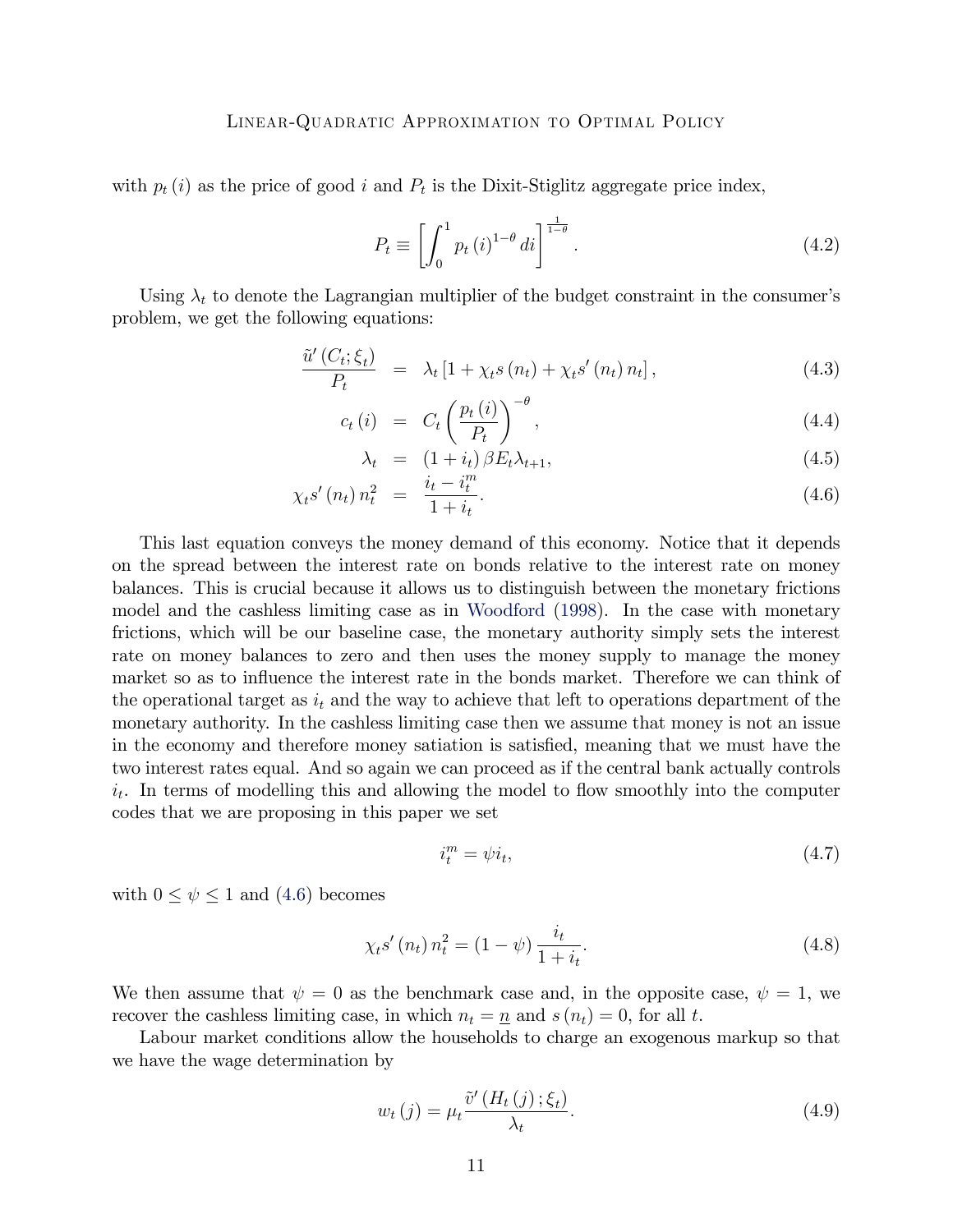Each differentiated good is supplied by a monopoly. The technology is common for all goods:

<span id="page-11-1"></span>
$$
y_t(i) = A_t f(h_t(i)) = A_t h_t(i)^{1/\phi}, \qquad (4.10)
$$

where  $\phi > 1$ . In equilibrium output is equal to spending by the households and by the government hence

$$
Y_t = (1 + \chi_t s(n_t)) C_t + G_t,
$$
\n(4.11)

where the real government expenditures are exogenous. Hence we can write consumption as

$$
C_t = \frac{Y_t - G_t}{1 + \chi_t s(n_t)}.
$$
\n(4.12)

Notice that the real money balances are determined by

$$
m_t \equiv \frac{Y_t - G_t}{n_t (1 + \chi_t s(n_t))},
$$
\n(4.13)

which is a residual equation with the only purpose of determining  $m_t \equiv M_t/P_t$ .

Each firm sets prices at a given period with probability  $(1 - \alpha)$ , with  $0 \le \alpha < 1$ . Hence there is a fraction  $\alpha$  of prices (by the law of large numbers) that remain unchanged. The stochastic discount factor is in equilibrium equal to

$$
\Lambda_{t,T} = \beta^{T-t} \frac{\lambda_T}{\lambda_t},\tag{4.14}
$$

so that the firms maximize the net present value of their profits:

$$
E_t \sum_{T=t}^{\infty} \alpha^{T-t} \Lambda_{t,T} \Pi \left( p_t \left( i \right), p_T^j, P_T; Y_T, \xi_T \right),
$$

where the after-tax profit function is

$$
\Pi (p_t (i), p_t^j, P_t; Y_t, \xi_t) \equiv (1 - \tau_t) p_t (i) Y_t \left( \frac{p_t (i)}{P_t} \right)^{-\theta} - h_t (i) w_t (i).
$$

The optimal pricing can be expressed as

$$
(p_t^*)^{1+\theta\omega} = \frac{E_t \sum_{T=t}^{\infty} \alpha^{T-t} \Lambda_{t,T} \phi \frac{\theta}{\theta-1} \lambda \mu_T Y_T^{1+\omega} P_T^{\theta(1+\omega)} A_T^{-(1+\omega)} \bar{H}_T^{-\nu} / \lambda_T}{E_t \sum_{T=t}^{\infty} \alpha^{T-t} \Lambda_{t,T} (1 - \tau_T) Y_T P_T^{\theta}}.
$$

But, in order to be able to apply the computer routines presented with this paper we need to have all expressions in a recursive way. In order to get that we can write then

<span id="page-11-0"></span>
$$
\frac{p_t^*}{P_t} = \left(\frac{K_t}{F_t}\right)^{\frac{1}{1+\omega\theta}},\tag{4.15}
$$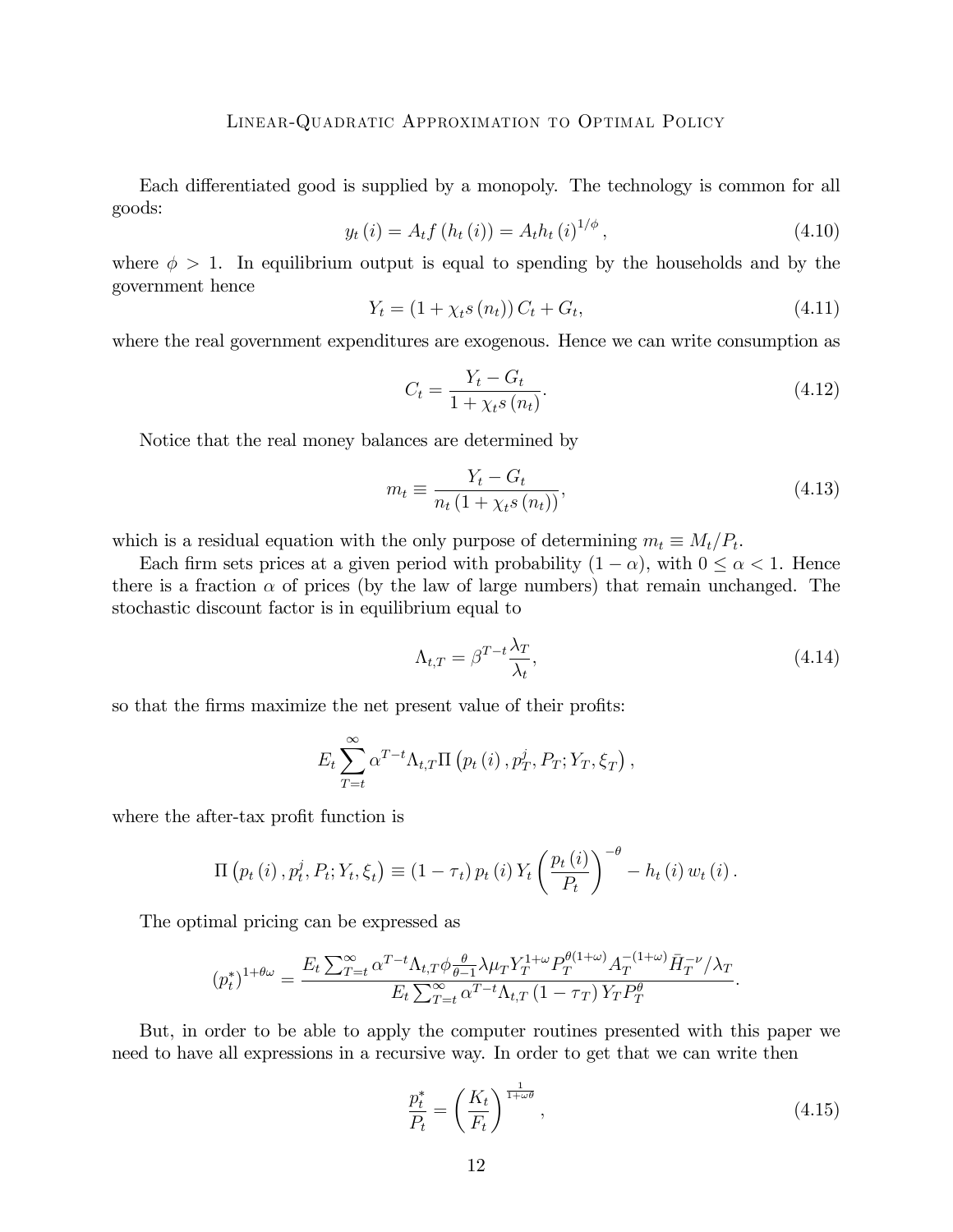and define

$$
F_t \equiv E_t \sum_{T=t}^{\infty} (\alpha \beta)^{T-t} (1 - \tau_T) \lambda_T P_T Y_T \left(\frac{P_T}{P_t}\right)^{\theta - 1}, \qquad (4.16)
$$

$$
K_t \equiv E_t \sum_{T=t}^{\infty} (\alpha \beta)^{T-t} \frac{\theta}{\theta - 1} \mu_T v_y \left( Y_T, \Delta_T; \xi_T \right) \frac{Y_T}{\Delta_T} \left( \frac{P_T}{P_t} \right)^{\theta (1 + \omega)}.
$$
 (4.17)

The price index evolves through the following law of motion:

$$
P_t = \left[ \left( 1 - \alpha \right) \left( p_t^* \right)^{1 - \theta} + \alpha P_{t-1}^{1 - \theta} \right]^{\frac{1}{1 - \theta}}.
$$
\n
$$
(4.18)
$$

Now insert [\(4.15\)](#page-11-0) into this equation to get

$$
P_t = \left[ (1 - \alpha) \left( \frac{F_t}{K_t} \right)^{\frac{\theta - 1}{1 + \omega \theta}} P_t^{1 - \theta} + \alpha P_{t-1}^{1 - \theta} \right]^{\frac{1}{1 - \theta}},
$$

hence

$$
\frac{F_t}{K_t} = \left(\frac{1 - \alpha \Pi_t^{\theta - 1}}{1 - \alpha}\right)^{\frac{1 + \omega \theta}{\theta - 1}},\tag{4.19}
$$

where  $\Pi_t \equiv P_t/P_{t-1}$ .

Finally the desired recursive representations of  $F_t$  and  $K_t$  are

$$
F_t = (1 - \tau_t) \lambda_t P_t Y_t + \alpha \beta E_t \left[ \Pi_{t+1}^{\theta - 1} F_{t+1} \right],
$$
\n(4.20)

and

$$
K_t = \frac{\theta}{\theta - 1} \mu_t v_y \left( Y_t, \Delta_t; \xi_t \right) \frac{Y_t}{\Delta_t} + \alpha \beta E_t \left[ \Pi_{t+1}^{\theta(1+\omega)} K_{t+1} \right], \tag{4.21}
$$

where  $\Delta_t$  is a measure of the price dispersion, defined as:

$$
\Delta_t \equiv \int_0^1 \left(\frac{p_t(i)}{P_t}\right)^{-\theta(1+\omega)} di.
$$

For the law of motion of the price dispersion, from its definition,

$$
\Delta_t P_t^{-\theta(1+\omega)} = \alpha \Delta_{t-1} P_{t-1}^{-\theta(1+\omega)} + (1-\alpha) (p_t^*)^{-\theta(1+\omega)},
$$

because we know that for the industries in which prices do not change their relative prices are still the same. With some more manipulation we obtain

$$
\Delta_t = \alpha \Delta_{t-1} \Pi_t^{\theta(1+\omega)} + (1-\alpha) \left( \frac{1 - \alpha \Pi_t^{\theta-1}}{1-\alpha} \right)^{\frac{\theta(1+\omega)}{\theta-1}}.
$$
\n(4.22)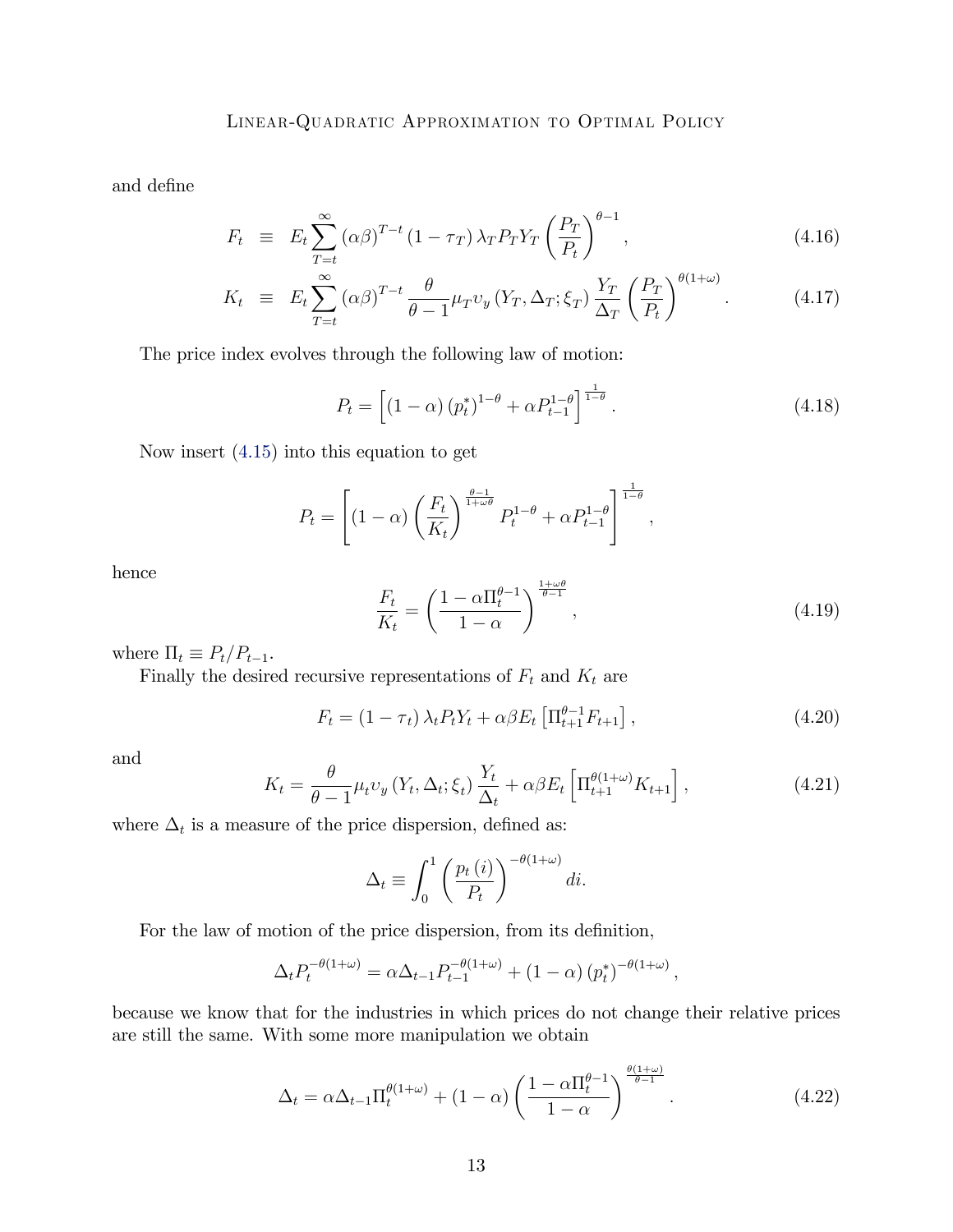Finally, we rewrite the utility function in a more convenient way,<sup>[8](#page-13-0)</sup>

$$
U_{t_0} = \sum_{t=t_0}^{\infty} \beta^{t-t_0} \left[ u\left(Y_t, n_t; \xi_t\right) - v\left(Y_t, \Delta_t; \xi_t\right) \right],\tag{4.23}
$$

with

$$
u(Y_t, n_t; \xi_t) = \frac{\bar{C}_t^{1-\tilde{\sigma}^{-1}}}{1-\tilde{\sigma}^{-1}} \left(\frac{Y_t - G_t}{1 + \chi_t s(n_t)}\right)^{1-\tilde{\sigma}^{-1}},
$$
\n(4.24)

$$
v(Y_t, \Delta_t; \xi_t) = \frac{\lambda}{1 + \nu} \frac{Y_t^{1 + \omega}}{A_t^{1 + \omega} \bar{H}_t^{\nu}} \Delta_t, \tag{4.25}
$$

where  $\omega \equiv \phi (1 + \nu) - 1.9$  $\omega \equiv \phi (1 + \nu) - 1.9$ 

Given that we will need to consider explicitly the value of the Lagrangian multiplier it is convenient to consider it normalised in such a way that it converges to a constant value in steady state. Therefore we define  $\tilde{\lambda}_t \equiv \lambda_t P_t$ . Taking this transformation into account we can summarise all the relevant equations in the economy as follows:

<span id="page-13-2"></span>
$$
\tilde{\lambda}_{t} = \frac{1 + \chi_{t} s(n_{t})}{1 + \chi_{t} s(n_{t}) + \chi_{t} s'(n_{t}) n_{t}} u_{Y}(Y_{t}, n_{t}; \xi_{t}),
$$
\n(4.26)

$$
\tilde{\lambda}_t = (1 + i_t) \beta E_t \left[ \frac{\tilde{\lambda}_{t+1}}{\Pi_{t+1}} \right], \qquad (4.27)
$$

$$
\chi_t s'(n_t) n_t^2 = (1 - \psi) \frac{i_t}{1 + i_t},
$$
\n(4.28)

$$
m_t \equiv \frac{Y_t - G_t}{\left(1 + \chi_t s\left(n_t\right)\right) n_t},\tag{4.29}
$$

$$
\frac{F_t}{K_t} = \left(\frac{1 - \alpha \Pi_t^{\theta - 1}}{1 - \alpha}\right)^{\frac{1 + \omega \theta}{\theta - 1}},\tag{4.30}
$$

$$
F_t = (1 - \tau_t) \tilde{\lambda}_t Y_t + \alpha \beta E_t \left[ \Pi_{t+1}^{\theta - 1} F_{t+1} \right], \qquad (4.31)
$$

<span id="page-13-3"></span>
$$
K_t = \frac{\theta}{\theta - 1} \mu_t v_y \left( Y_t, \Delta_t; \xi_t \right) \frac{Y_t}{\Delta_t} + \alpha \beta E_t \left[ \Pi_{t+1}^{\theta(1+\omega)} K_{t+1} \right], \tag{4.32}
$$

<span id="page-13-4"></span>
$$
\Delta_t = \alpha \Delta_{t-1} \Pi_t^{\theta(1+\omega)} + (1-\alpha) \left( \frac{1 - \alpha \Pi_t^{\theta-1}}{1-\alpha} \right)^{\frac{\theta(1+\omega)}{\theta-1}}.
$$
\n(4.33)

<span id="page-13-1"></span><span id="page-13-0"></span><sup>8</sup>For the derivation of these expressions, refer to Appendix [A.2.](#page-31-0)

<sup>&</sup>lt;sup>9</sup>As mentioned in [Benigno and Woodford](#page-29-4) [\(2005a\)](#page-29-4), defined as is,  $\omega$  refers to the elasticity of real marginal cost with respect to a firm's own output.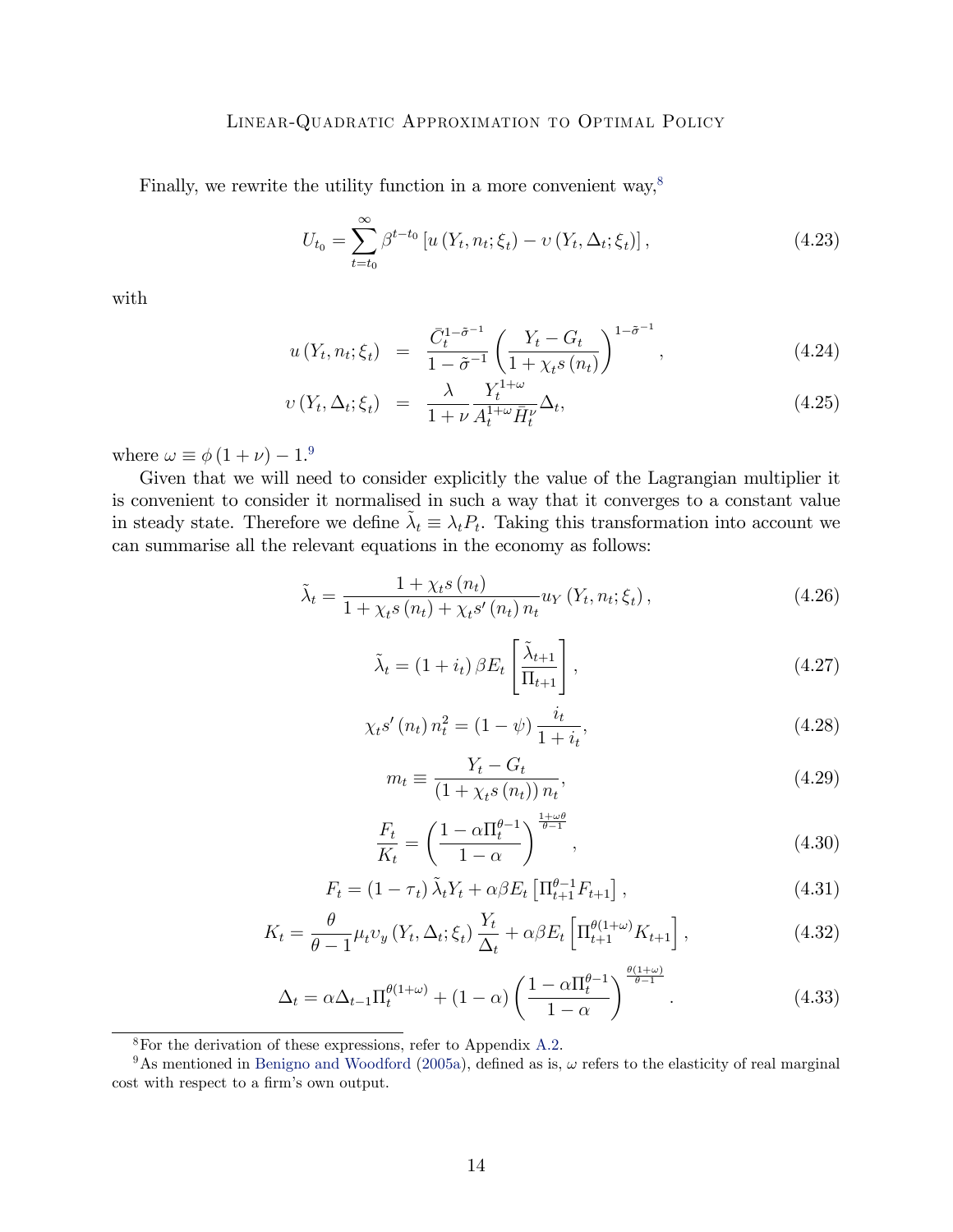Finally we can summarise all the shocks in this economy by making explicit the vector  $\xi_t$ . This vector includes the shocks already normalized so that they have zero mean,<sup>[10](#page-14-0)</sup> the assumed value in steady state. We can then write

$$
\xi_t \equiv \left[ \begin{array}{cccc} \hat{\tau}_t & \hat{\mu}_t & \hat{G}_t & \hat{\overline{C}}_t & \hat{\overline{H}}_t & \hat{A}_t & \hat{\chi}_t \end{array} \right]'.
$$

#### 4.2 Model in the LQ form

In order to use the code described in section [3](#page-5-0) we need to match the structure presented in section [2.](#page-2-0) In the current setup we can define

$$
x_t \equiv \left( F_t, K_t, \Pi_t, \tilde{\lambda}_t \right)',
$$
  
\n
$$
u_t \equiv (i_t, Y_t, n_t, m_t)',
$$
  
\n
$$
X_t \equiv \Delta_{t-1},
$$

and the vector of constraints G is defined in  $(4.26-4.32)$  $(4.26-4.32)$  and the predetermined constraint, with the implicit definition of  $F(\cdot)$  is presented in [\(4.33\)](#page-13-4).

We must have the functional  $U(\cdot)$  with the arguments  $\{x_t, u_t, X_t; \xi_t\}$  but, in this model, inside it we have  $v(Y_t, \Delta_t; \xi_t)$  hence  $U(\cdot)$  depends on  $\Delta_t$  which is one element of the  $X_{t+1}$ vector. In order to solve for this issue we can plug  $F(\cdot)$  into  $U(\cdot)$  so that it will depend on  $\Delta_{t-1}$ , i.e.  $X_t$ . This substitution must be done only after the constraints are created, in particular [\(4.32\)](#page-13-3). This shows that the framework necessary for applying the proposed computer routines is not so restrictive as it might look at a first glance.

#### 4.3 Optimal policy

In this section we compare the impact of the monetary frictions in the model, starting with the impact in the optimal steady state. We then analyse how the optimal monetary policy differs in the case with monetary frictions and in the cashless limiting case. For the parameterization of the model we will follow the baseline parameters proposed by [Benigno](#page-29-4) [and Woodford](#page-29-4) [\(2005a\)](#page-29-4) for easier comparison and for the monetary frictions we use the values estimated in Schmitt-Grohé and Uribe [\(2004\)](#page-29-5). All of the parameters are shown in Table [1.](#page-30-0)

#### 4.3.1 Optimal steady state

The optimal steady state is a focal point of the entire analysis as the approximations are all derived around these numbers.<sup>[11](#page-14-1)</sup> Given its importance, we make here a thorough analysis of it in the most relevant scenarios considered.

<span id="page-14-0"></span><sup>&</sup>lt;sup>10</sup>These normalizations are the following ones:  $1 - \tau_t = (1 - \bar{\tau}) \exp(-\hat{\tau}_t); \mu_t = \bar{\mu} \exp(\hat{\mu}_t); G_t = \hat{G}_t$ if  $\bar{G} = 0$  and  $G_t = \bar{G} \exp \left( \hat{G}_t \right)$  otherwise;  $\bar{C}_t = \bar{C} \exp \left( \hat{\bar{C}}_t \right)$ ;  $\bar{H}_t = \bar{H} \exp \left( \hat{\bar{H}}_t \right)$ ;  $A_t = \bar{A} \exp \left( \hat{A}_t \right)$ ; and  $\chi_t = \exp(\hat{\chi}_t)$ , in which we assume  $\bar{\chi} = 1$ . Notice that  $\bar{\tau}$ ,  $\bar{\mu}$ ,  $\bar{G}$ ,  $\bar{C}$ ,  $\bar{H}$ ,  $\bar{A}$  and  $\bar{\chi}$  refer to the steady state values of the respective variables.

<span id="page-14-1"></span> $11$ In the calculation of the steady state no approximation is made.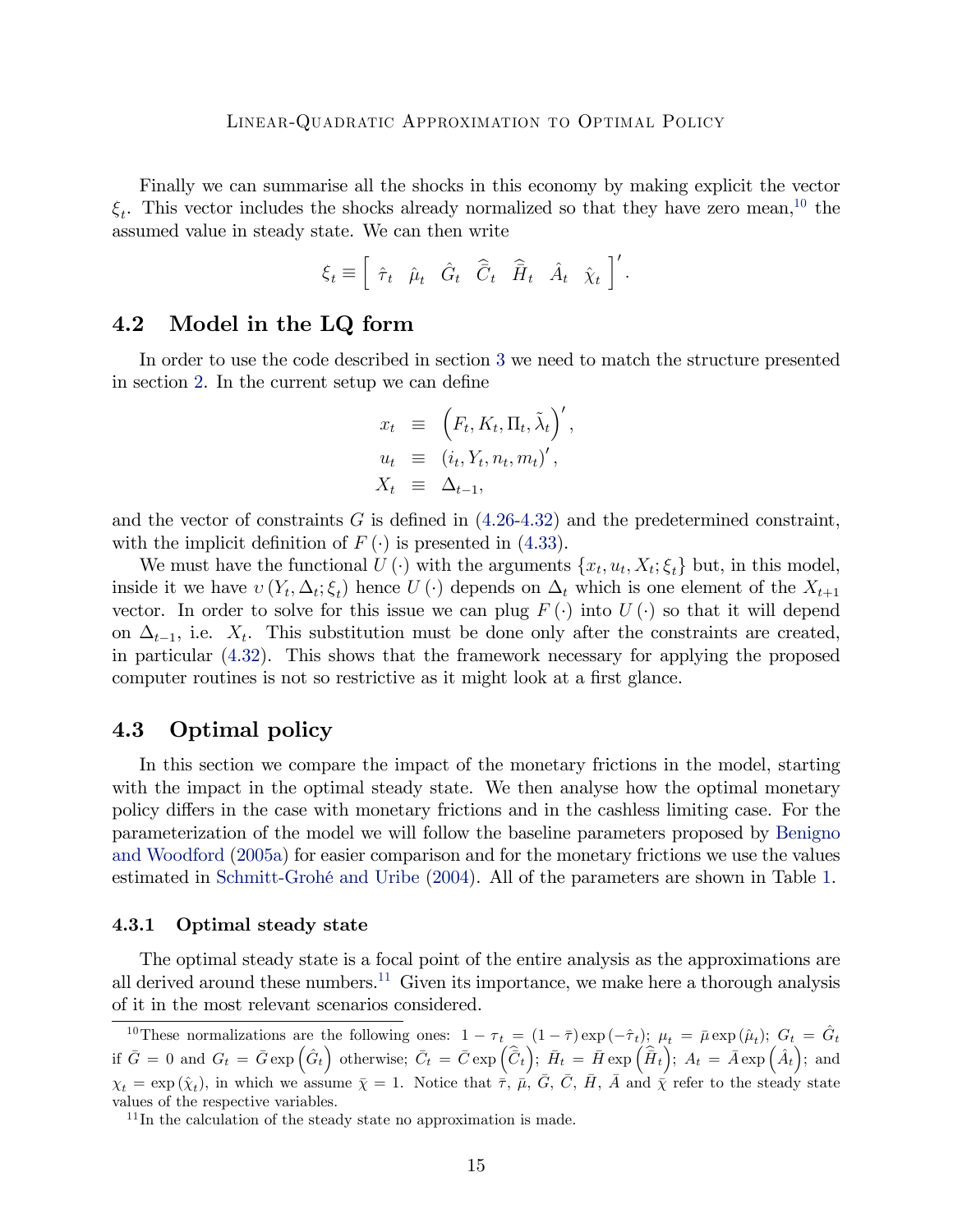The first result worth mentioning is that under the cashless limiting case,  $\psi = 1$ , in the optimal steady state we find that inflation is always set to zero and therefore the nominal (and real) interest rate is then set to equal the discount rate of the households, roughly 4% in annual terms. When we consider the presence of monetary frictions, however, it is always the case that we get some deflation in the optimal steady state, at the same time that the nominal interest rate falls short of the discount rate of the households. The degree of optimal steady state deflation depends, among other things, on the price stickiness of the economy and on the tax rate. To help understand the optimal setting of both the nominal interest and inflation rates in steady state, Figure [1](#page-33-0) presents these against different levels of price rigidity, and for two different levels of the tax rate. In panel  $A$  we have the baseline scenario, in which the tax rate is set to 0.2. In panel B we present the results under the level of taxes that would eliminate the distortions generated by the monopolistic competition.<sup>[12](#page-15-0)</sup>

The first result is that the degree of optimal deflation in steady state decreases with price rigidity  $(\alpha)$  and, in the limiting case, as the probability of not adjusting prices converges to unity the deflation level gradually converges to zero. Therefore, on this basis, the divergence between the monetary frictions and cashless limiting cases optimal deáation increases with price flexibility. This evolution of steady state inflation rate is also present in [Khan, King,](#page-29-7) [and Wolman](#page-29-7) [\(2003\)](#page-29-7) and Schmitt-Grohé and Uribe [\(2004\)](#page-29-5).

When commenting on the Friedman rule [Khan et al.](#page-29-7) [\(2003\)](#page-29-7) mention that due to the Keynesian frictions the nominal interest rate is kept above zero. Figure is in accordance with this indeed but if those frictions are weak enough then in our model the nominal interest rate begin to fall below zero. Because that is not operationally possible then the interest rate hits the so called "lower bound" and is set to be zero, as in the Friedman rule. Therefore the deflation takes place, in order to put the real interest rate in line with the time discount rate. However this happens only if the Calvo probability of not changing prices,  $\alpha$ , falls to 16% or below, which are rather low numbers for this parameter. If, instead, the tax rate is set to eliminate the distortions created by the monopolistic competition then the figure shows that the nominal interest rate is always positive, converging to zero, but always from above. What happens in our model is that the monetary frictions are u-shaped as a function of the money velocity of consumption, not being restricted to be equal to zero after the minimum. Therefore if the distortions are eliminated the efficient optimum for output and real money balances can then be achieved. When, instead, the monopolistic distortions are not offset, reducing real money balances reduces output and then this is not the direction to go. So real money balances should be increased to the possible extent and this will raise steady state output but not up to the efficient level. Because the monetary frictions may have a negative slope, for values of the velocity below the efficient one, then the interest rate is pushed to the lower bound. Notice that [Schmitt-GrohÈ and Uribe](#page-29-5) [\(2004\)](#page-29-5) use exactly the same frictions in a model very similar to ours and they to not get this result (they never hit the lower bound of the nominal interest rate). The reason for that is that they are instead

<span id="page-15-0"></span><sup>12</sup>We actually should refer to it as subsidy rate: in order to eliminate the monopolistic competition distortions the tax rate must be set equal to  $\bar{\tau} = -1/(\theta - 1)$  and considering  $\theta > 1$  implies a negative tax rate.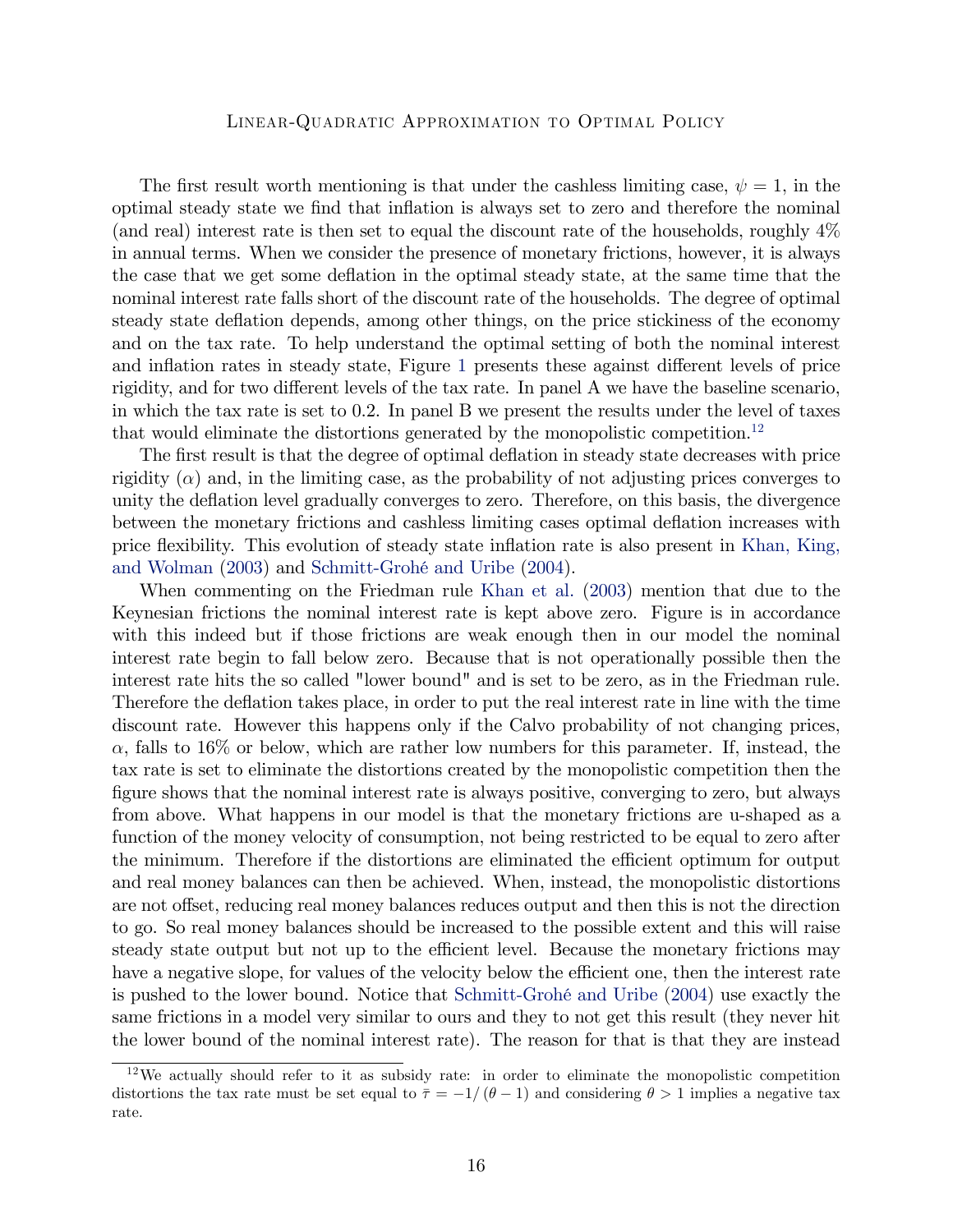optimizing on both monetary and Öscal policy simultaneously.

We can nevertheless reach the conclusion that under the existence of monetary frictions the Friedman rule is always valid in the flexible prices case. It is also valid if taxes are not set to eliminate the monopolistic competition distortions and the level of price stickiness is very low.

To conclude the optimal steady state analysis we report in Table [2](#page-34-0) the values for some variables under different scenarios, in order to allow a clear comparison between the cashless limiting case and the monetary frictions one.

Regarding interest rates and inflation rate the most relevant conclusions were already mentioned before. The only thing that we can add is that the level of price stickiness will not influence the optimal steady state levels of the interest rate or inflation in the case of the cashless limiting case, precisely because as reported already in [Benigno and](#page-29-4) [Woodford](#page-29-4) [\(2005a\)](#page-29-4), it is always optimal to set inflation to zero. More interesting, in the monetary frictions case, even though the nominal interest rate and inflation rate do change quite significantly across different levels of price rigidity, the level of price dispersion barely changes. Also notice that the velocity of money,  $n$ , does not change much. Moreover, the value of the velocity is about 6.3% above the satiation level, the one prevailing in the cashless limiting case. Only when we get very close to flexible prices does the velocity begin effective convergence to that level.

Finally it is important to verify the impact of the monetary frictions in the real side of the economy, namely, in the output level. In this respect we notice that the level of output is fairly constant across different levels of price stickiness and always lower under the case of monetary frictions relative to the cashless limiting case. However the difference in output is not very significant, about  $0.6\%$  of the cashless limiting level. So on this measure we can say that the monetary frictions do not have a significant impact on the real side of the economy.

#### 4.3.2 Optimal responses to shocks

In this section we show the behaviour of optimal policy in face of the various shocks present in the economy. Notice however that we do not show the responses to shocks to the labour supply just because they are qualitatively exactly the same as a technology shock in an economy in which labour is the only input. The only differences are numerical due to different scales but that is not relevant in the current analysis.<sup>[13](#page-16-0)</sup> In the following analysis the vertical axis in all the Ögures should be interpreted as percentage points and the responses of the interest rate and ináation are annualized. In the baseline case we use a persistence level corresponding to a 0.7 coefficient for  $AR(1)$  process describing the logs of the shocks.

We first compare the two main cases of our model: the frictions and cashless economies. The responses under the two cases are shown in Figures [2](#page-35-0) through [7.](#page-40-0) The main results can be summarised as follows: first, the responses are very similar in the two scenarios considered, with exactly the same pattern in both cases and only minor differences in magnitude; second,

<span id="page-16-0"></span> $13$  Indeed the two shocks appear always together in the reduced set of equations for the economy with the form  $A_t^{1+\omega} \bar{H}_t^{\nu}$  and that is why the qualitative effects are exactly the same and the scales different.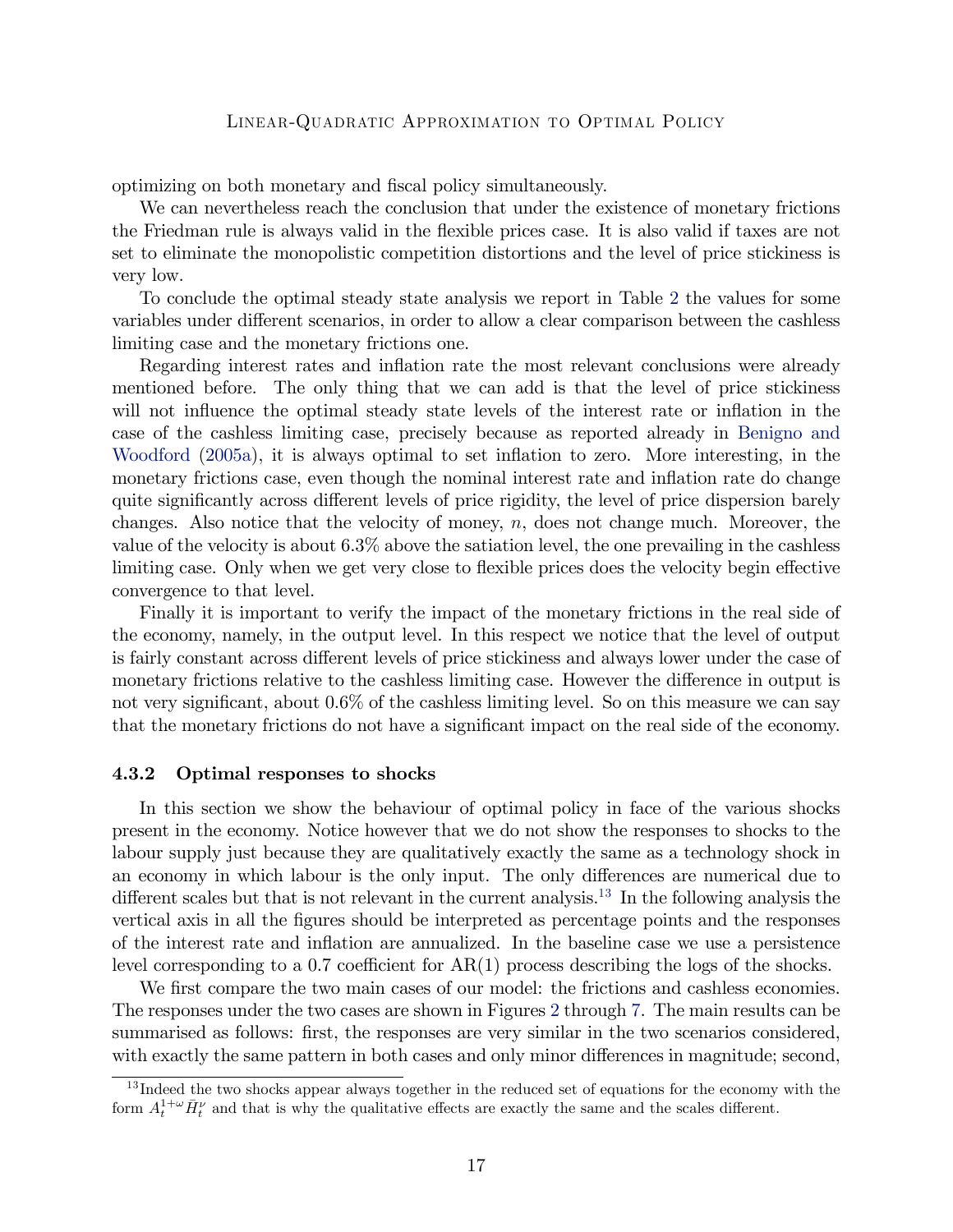the consumption based velocity of money  $(n_t)$  stays constant in the cashless case and mimics the pattern of the interest rate in the frictions case and this is the case in all scenarios and shocks except for the shock to the transaction costs; and, third, the shock to the transaction costs can be considered negligible in their impact on the other variables. To be more specific about some of these issues we analyse now the responses to each of the shocks.

In Figure [2](#page-35-0) we can observe that an increase of one percentage point in the tax rate leads firms to reduce production and increase prices. In response to the shock the monetary authority (optimally) sets higher interest rates to bring the ináation under control, so that the final impact on the inflation rate is only  $0.08\%$  in both scenarios and quickly is brought to levels very close to zero. Indeed the path of ináation is the same in the two cases. However there are slight differences in the policy that led to this outcome. Interest rates should increase 3 basis points more on impact in the monetary frictions case, which then leads to a minor worsening of the recession in that scenario.

The responses to an increase of the price markup of  $1\%$  is shown in Figure [3.](#page-36-0) Once more the effects in the variables are the expected ones. The increase in the price markup leads to ináationary pressures that lead the monetary authorities to use contractionary policy through the increase of the interest rate in 15 basis points. This in turn will slow down the economy, leading to a fall in output of the order of  $0.8\%$  and control inflationary pressures. This case is in fact very similar to the case of an increase in the tax rate. In the latter, however, the similarities between the two scenarios, are even more pressing, being hard to distinguish the two.

An increase in the government expenditures of the order of 1% of the GDP is shown in Figure [4.](#page-37-0) The increase in government expenditures is an aggregate demand (AD) expansion that generates ináationary gap, promptly closed by the monetary authorities with a substantial increase in the interest rate. The authorities react so strong that the ináation not only is brought under control but it actually goes to zero from below, on impact. Due to that policy the impact on output is rather small and the multiplier effect simply is erased, so that a 1% increase in government expenditures led to only 0.2% increase in output. Again the differences between the monetary frictions and the cashless limiting cases are very small, consisting of an increase in the interest rate of 20 basis points in the frictions scenario and about 22 basis points in the cashless case. On output there seems to be some difference in magnitude but not significant at all. A similar pattern ensues in the case of a positive shock to household preferences for consumption, which also entails an expansion in AD, as shown in Figure [5.](#page-38-0)

The responses to an increase in 1% in the productivity of labour are presented in Figure [6.](#page-39-0) As should be expected the output increases with the productivity. However the magnitude of the increase is remarkable, of the order of  $2.5\%$ , compared to a  $1\%$  shock. The reason for this is that as the output has some tendency to increase on impact, due to sluggish price adjustment, not all Örms can adapt fully and so there is still a recessionary gap that is promptly closed by the monetary authorities with a very aggressive interest rate policy. Indeed the interest rate falls by 60 basis points in both scenarios considered. This closes the gap and prevents the prices from falling (they actually marginally increase on impact).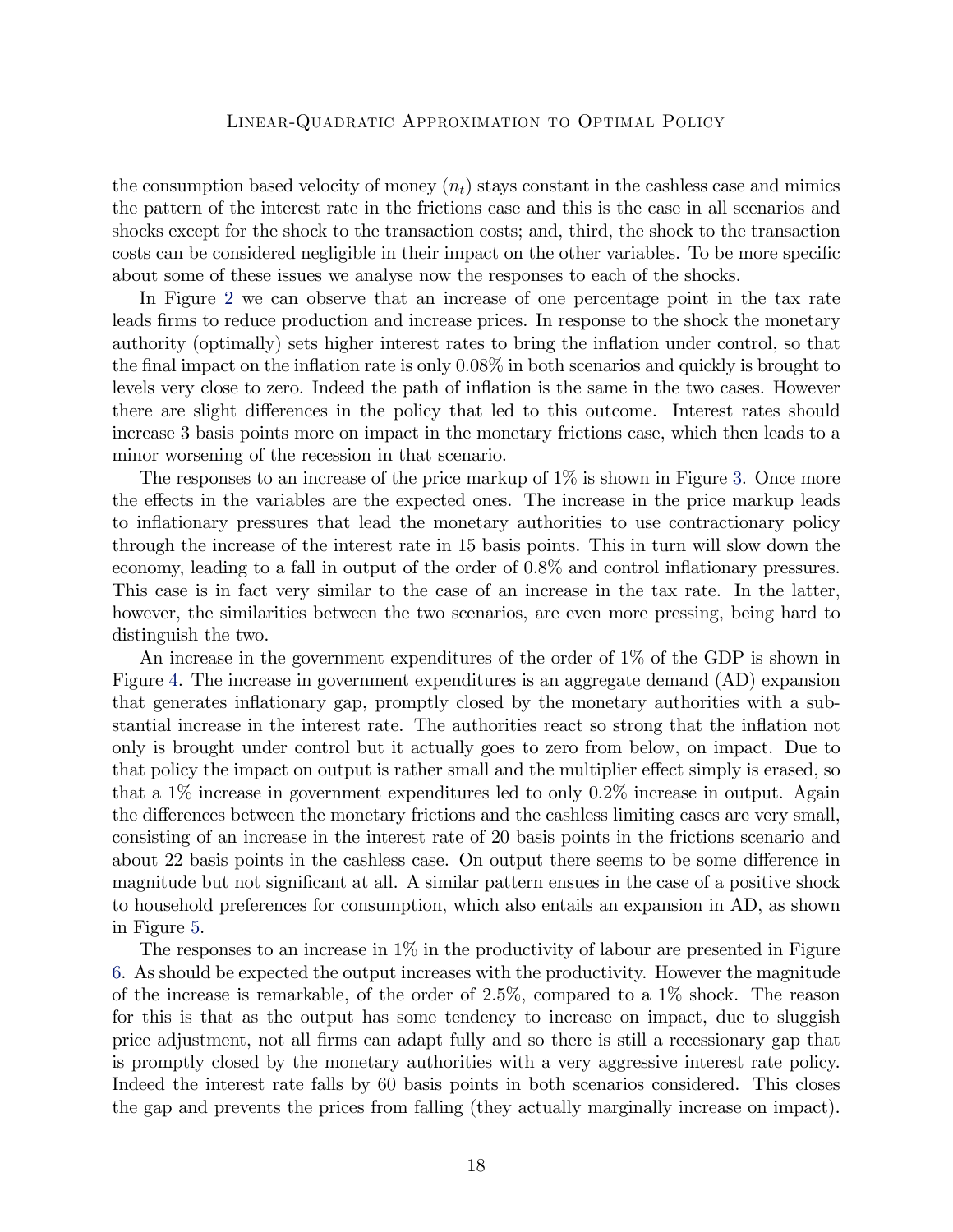Again the responses are identical in the two scenarios. The inflation response seems a bit more different but given the scale that distinction can be considered to negligible.

Finally, the responses to the transactions cost shock are depicted in Figure [7.](#page-40-0) The only thing worth mentioning is that all the responses have scales that make the paths meaningless and basically we can say that all relevant variables are essentially set to zero. The exception is the velocity,  $n_t$ , which falls on impact under the frictions scenario, and then gradually recovers. This is the only departure from the the idea that the velocity is a scaled version of the path of the interest rate. This is also consistent with the fact that monetary frictions have very little impact in the economy. Actually it can be interpreted as the result that the transaction costs are very close to zero in the optimal steady state.

We now bring the analysis further and connect it to the discussion in the previous subsection relating the two cases for taxes: one in which the tax rate is simply set at 20% in steady state (and therefore the monopolistic distortions are not offset) and a second case in which the tax rate is set so as to offset these distortions, becoming actually a subsidy. The resulting responses in the case of monetary frictions under distorted steady state and no distortions are presented in Figures [8](#page-41-0) through [12.](#page-45-0) The main conclusion that we can take is that the interest rate is less volatile in the non-distorted scenario relative to the distorted one. In particular, in response to an increase in the tax rate, an increase in the price markup or an increase in the government expenditures, the interest rate increases always less than in the distorted case, or even decreases on impact, allowing the inflation deviations from steady state to slightly be higher at the expense of higher output levels. In the case of a positive technological shock the interest rate is decreased in both cases but less so in the distorted one. This leaves ináation essentially at zero in both cases even if the paths are symmetric around the steady states. However output is slightly higher, relative to the respective steady state, in the distorted case. In the case of a consumption preferences shock, there is absolutely no change what so ever.

Finally, in order to close the analysis we compare the optimal policy to an alternative policy. That alternative policy could be defined in multiple ways but just as an illustrative example we use a simple Taylor rule with the following form:

$$
1 + i_t = (1 + \bar{\imath}) \left(\frac{\Pi_t}{\bar{\Pi}}\right)^{\phi_{\pi}} \left(\frac{Y_t}{\bar{Y}}\right)^{\frac{\phi_y}{4}}
$$

where  $\phi_{\pi}$  and  $\phi_{y}$  have the usual interpretations and the division by four of the latter is meant to keep the interpretation of  $\phi_y$  in annual terms (given that each period in this model is considered to be a quarter). We use, just for illustrative purposes, coefficients equal to 1.5 and 0.5 respectively. Notice that these were not optimized in any respect. This example shows that it is also easy in the framework proposed to evaluate a simple rule and compare it to the optimal policy responses, as presented in Figures [13](#page-46-0) through [18.](#page-51-0)

The comparison between the simple interest rate rule to the optimal policy in this economy reveals that under increases to the tax rate (Figure [13\)](#page-46-0) or the price markup (Figure [14\)](#page-47-0) output, ináation and nominal interest rates are higher on impact under the alternative Taylor rule compared to the optimal policy. The reason for this is that inflation is relatively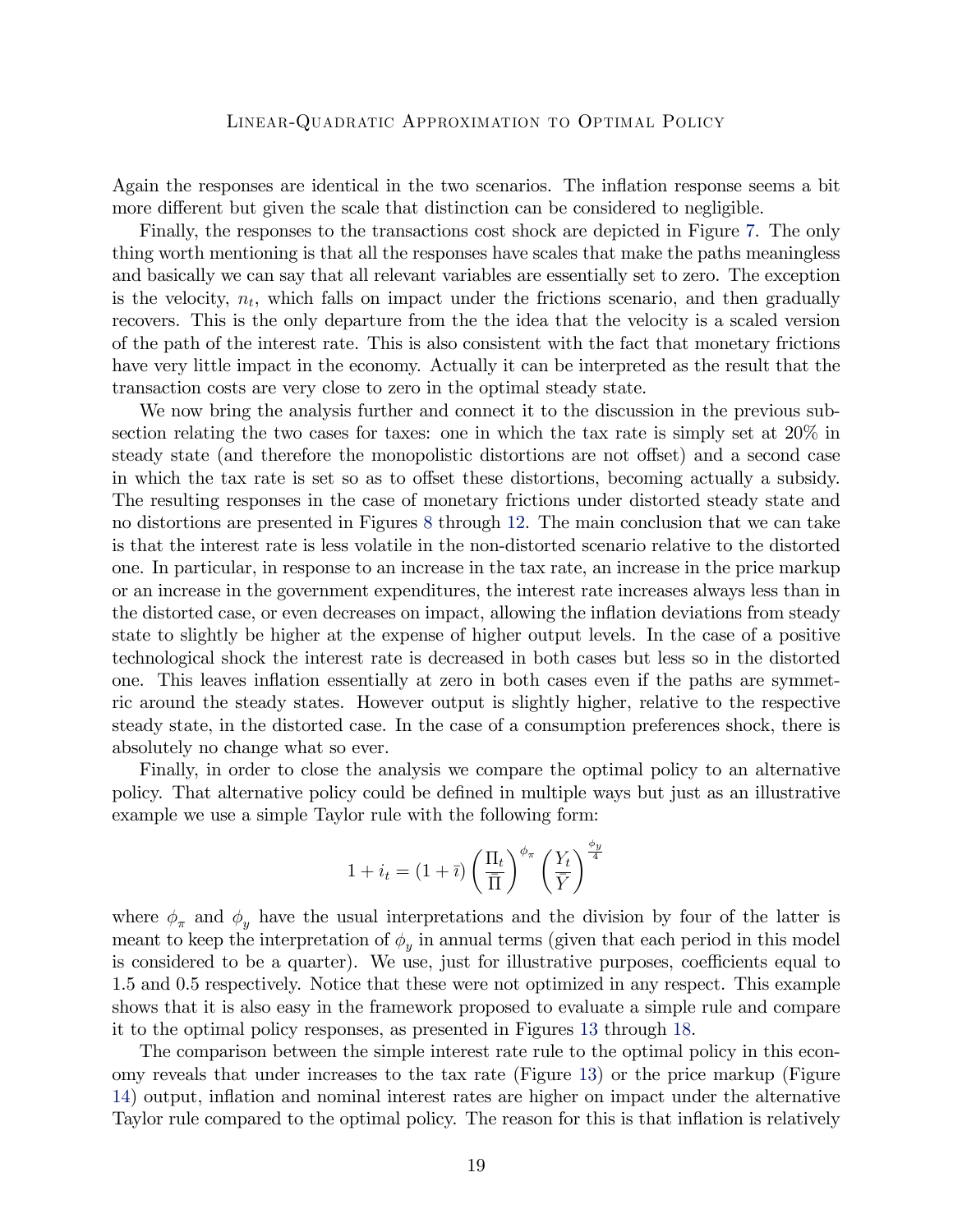higher than the interest rate so that the real interest rate is actually lower under the alternative policy. This implies that probably the reaction of the nominal interest rate to inflation is not as aggressive as it should optimally be.

In the case of the increase of government expenditures (Figure [15\)](#page-48-0) we can observe under the alternative rule higher output level and lower interest rate, with the inflation rate very close to the steady state. This might imply that the interest rate is actually not aggressive enough to output changes. In the case of the consumption preferences shock nothing changes, though.

The responses to a positive productivity shock (Figure [17\)](#page-50-0) under the alternative rule yields radically different responses than under the optimal policy. Now the output expansion is substantially trimmed down due a much higher interest rate. This leads to a significant level of deflation in the short run  $(0.25\%)$ . This shows that the interest rate falls in response to deáation but essentially real interest rates are left at the steady state level and so output does not expand as much as before. This shows that the monetary policy is rather passive, not reacting to the recessionary gap that formed (the potential output expanded much more than the output did). This is the result of the interest rate rule taking into account the output deviations from steady state instead of the actual output gap. In light of this interpretation we can review the other ones and conclude that this seems like a likely cause of the previous differences from optimal policy as well. So it could be interesting to incorporate an interest rate rule in terms of output gap, instead of just output deviations from steady state.

# <span id="page-19-0"></span>5 Optimal monetary policy in a Neo-Keynesian model (Smets-Wouters (2003))

In this section we discuss results on the Linear-Quadratic optimal monetary policy in a slightly simplified version of the closed economy model in [Smets and Wouters](#page-29-2) [\(2003\)](#page-29-2). We first lay out the model equations and the equilibrium conditions defining the  $LQ$  programme, as well as the calibration used. We then describe the impulse responses of selected variables to the shocks in the model, both under LQ optimal policy and under a standard monetary policy rule.

#### 5.1 The model

#### 5.1.1 Consumers

At time t, the utility function of the rapresentative agent is

$$
U_t = \mathbb{E}_t \left[ \sum_{s \ge t} \beta^{s-t} \left( U \left( C_{t+s}, C_{t+s-1}, E_t^B \right) - V \left( L_{t+s}^h, E_t^L, E_t^B \right) \right) \right],
$$
 (5.1)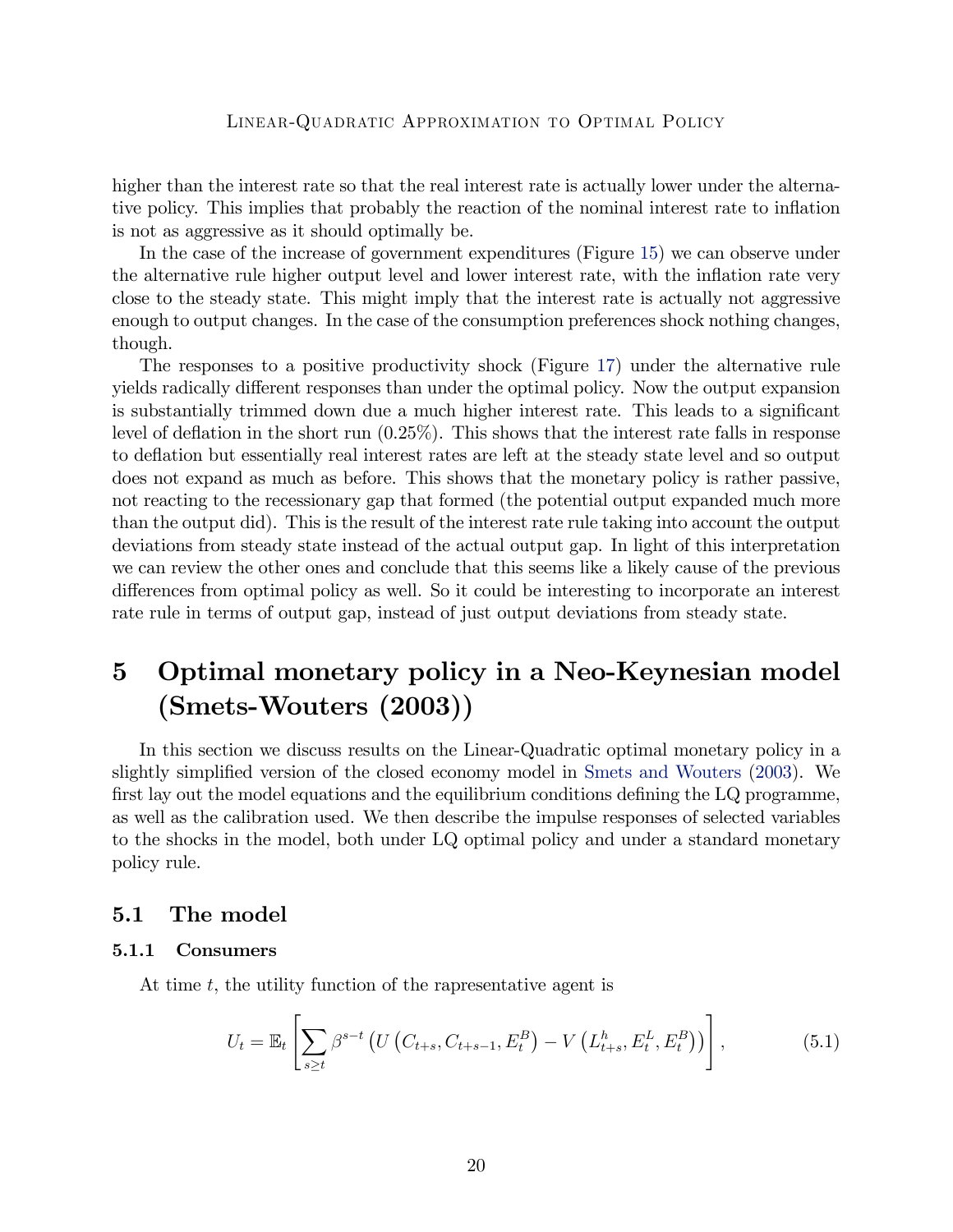with

$$
U(C_{t+s}, C_{t+s-1}, E_t^B) \equiv E_t^B \frac{(C_{t+s} - \theta C_{t+s-1})^{1-\sigma_C}}{1-\sigma_C},
$$
  

$$
V(L_{t+s}^h, E_t^L, E_t^B) \equiv E_t^B \int_0^1 \overline{L} \frac{(L_{t+s}^h)^{1+\sigma_L}}{1+\sigma_L} E_t^L dh.
$$

where it is understood that households obtain utility from consumption of an aggregate index  $C_t$ , relative to an internal habit depending on past aggregate consumption, while receiving disutility from labour  $L_t^h$ . Utility also incorporates a consumption preference shock  $E_t^B$  and a labour supply shock  $E_t^L$ . Each household h maximizes its utility function under the following budgetary constraint:

$$
\frac{B_t}{P_t(1+i_t)} + I_t + C_t = \frac{B_{t-1}}{P_t} + \frac{\int_0^1 (1 - \tau_{W,t}) W_t^h L_t^h dh + A_t + TT_t}{P_t} + R_t^k CU_t K_t - \Phi (CU_t) K_t,
$$

where  $B_t$  is a nominal bond,  $W_t^h$  is the wage,  $A_t^h$  is a stream of income coming from state contingent securities,  $TT_t^h$  and  $\tau_{W,t}$  are government transfers and time-varying labour tax respectively, and  $(R_t^kCU_tK_t - \Phi(CU_t)K_t)$  represents the return on the real capital stock minus the cost associated with variations in the degree of capital utilization. As in [Christiano,](#page-29-8) [Eichenbaum, and Evans](#page-29-8) [\(2005\)](#page-29-8), the income from renting out capital services depends on the level of capital augmented for its utilization rate and the cost of capacity utilization is zero at full capacity  $(\Phi(1) = 0)$ . Separability of preferences and complete financial markets ensure that Households have identical consumption plans.

The first order condition related to consumption expenditures is given by

$$
\Lambda_t = U_{C1,t} + \beta \mathbb{E}_t U_{C2,t+1}
$$
\n(5.2)

where  $\Lambda_t$  is the Lagrangian multiplier associated with the budget constraint. The first order conditions corresponding to the quantity of contingent bond is:

$$
\Lambda_t = (1 + i_t)\beta \mathbb{E}_t \left[ \Lambda_{t+1} \frac{P_t}{P_{t+1}} \right]
$$
\n(5.3)

:

#### 5.1.2 Labour supply and wage setting

Each household is a monopoly supplier of a differentiated labour service. For the sake of simplicity, we assume that he sells his services to a perfectly competitive Örm (Labour Packers) which transforms it into an aggregate labour input using the following technology:

$$
L_t = \left[ \int_0^1 L_t^{h \frac{\epsilon_W - 1}{\epsilon_W}} dh \right]^{\frac{\epsilon_W}{\epsilon_W - 1}}
$$

The household faces a labour demand curve with constant elasticity of substitution:

$$
L_t^h = \left(\frac{W_t^h}{W_t}\right)^{-\epsilon_W} L_t,
$$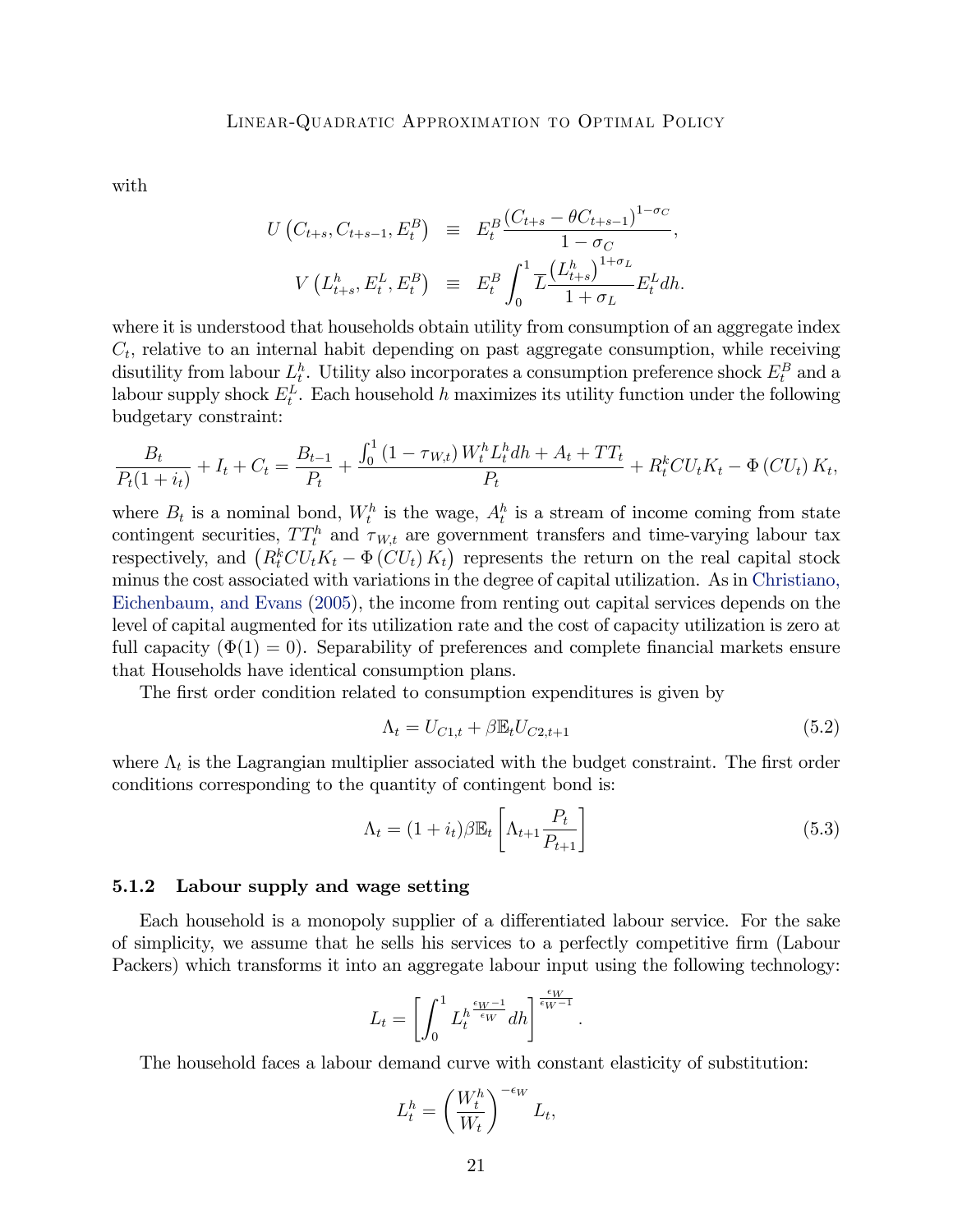where the aggregate wage is given by

$$
W_t = \left(\int_0^1 W_t^{h^{1-\epsilon_W}} dh\right)^{\frac{1}{1-\epsilon_W}}.
$$

The real wage setting equations can be written in the following recursive form (see Appendix [B.2](#page-52-0) for a derivation):

$$
(1 - \alpha_W) \left(\frac{\widetilde{w}_t}{P_t}\right)^{\frac{1}{1 - \mu_W}} = (1 - \alpha_W) \left(\mu_w \frac{Z_{W1,t}}{Z_{W2,t}}\right)^{-\frac{1}{\mu_W(1 + \sigma_L) - 1}}
$$
(5.4)

$$
= W_{R,t}^{\frac{1}{1-\mu_W}} - \alpha_W W_{R,t-1}^{\frac{1}{1-\mu_W}} \left( \frac{\pi_t}{\pi_{t-1}^{\gamma_W} \pi_t^{1-\gamma_W}} \right)^{\frac{-1}{1-\mu_W}}, \quad (5.5)
$$

$$
Z_{W1,t} = \overline{L} W_{R,t}^{\frac{(1+\sigma_L)\mu_W}{\mu_W - 1}} L_t^{1+\sigma_L} E_t^L E_t^B + \beta \alpha_W \mathbb{E}_t \left( Z_{W1,t+1} \left[ \frac{\pi_{t+1}}{\pi_t^{\gamma_W} \overline{\pi}^{1-\gamma_W}} \right]^{\frac{(1+\sigma_L)\mu_W}{\mu_W - 1}} \right), \quad (5.6)
$$

$$
Z_{W2,t} = (1 - \tau_{W,t}) W_{R,t}^{\frac{\mu_W}{\mu_W - 1}} L_t \Lambda_t + \beta \alpha_W \mathbb{E}_t \left( Z_{W2,t+1} \left[ \frac{\pi_{t+1}}{\pi_t^{\gamma_W} \overline{\pi}^{1 - \gamma_W}} \right]^{\frac{1}{\mu_W - 1}} \right). \tag{5.7}
$$

#### 5.1.3 Investment decisions

The capital is owned by households and rented out to the intermediate firms at a rental rate  $R_t^k$ . Households choose the capital stock, investment and the capacity utilisation rate in order to maximize their intertemporal utility function subject to the intertemporal budget constraint and the capital accumulation equation given by:

$$
K_{t+1} = (1 - \delta)K_t + E_t^I \left[ 1 - S\left(\frac{I_t}{I_{t-1}}\right) \right] I_t,
$$
\n(5.8)

where  $\delta$  is the depreciation rate and  $S(\bullet)$  the adjustment cost function, where it is assumed that

$$
S\left(\frac{I_t}{I_{t-1}}\right) = S(\frac{I_t}{I_{t-1}}) = \frac{\phi_i}{2}(\frac{I_t}{I_{t-1}} - 1)^2.
$$

First-order conditions result in the following equations for the real value of capital, investment and the capacity utilisation rate:

$$
Q_t = \mathbb{E}_t \left[ \beta \frac{\Lambda_{t+1}}{\Lambda_t} \left( Q_{t+1} (1 - \delta) + R_{t+1}^k C U_{t+1} - \Phi(C U_{t+1}) \right) \right] E_t^Q \tag{5.9}
$$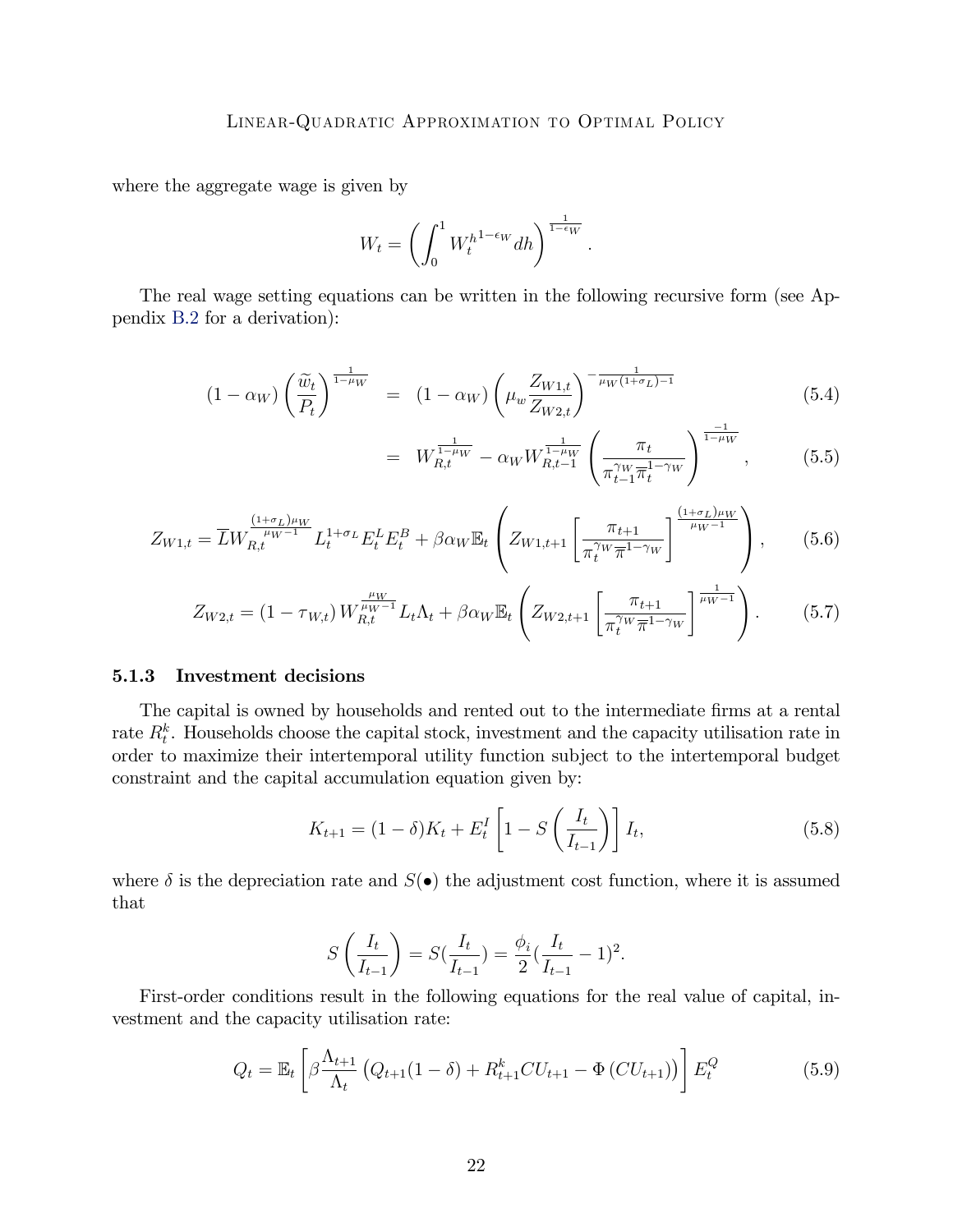$$
1 = Q_t \left[ 1 - S \left( \frac{I_t}{I_{t-1}} \right) - \frac{I_t}{I_{t-1}} S' \left( \frac{I_t}{I_{t-1}} \right) \right] E_t^I
$$
  
+
$$
\beta \mathbb{E}_t \left[ Q_{t+1} \frac{\Lambda_{t+1}}{\Lambda_t} \left( \frac{I_{t+1}}{I_t} \right)^2 S' \left( \frac{I_{t+1}}{I_t} \right) E_{t+1}^I \right]
$$
(5.10)

:

$$
R_t^k = \Phi'(CU_t) \tag{5.11}
$$

#### 5.1.4 Final goods sector

Final producers are in perfect competition and aggregate a continuum of differentiated intermediate products. The elementary differentiated goods are imperfect substitutes with elasticity of substitution denoted  $\epsilon$ , such that

$$
Y = \left[\int_0^1 Y(h)^{\frac{\varepsilon - 1}{\varepsilon}} dh\right]^{\frac{\varepsilon}{\varepsilon - 1}}
$$

The aggregate price index is defined as

$$
P = \left[ \int_0^1 p(h)^{1-\varepsilon} dh \right]^{\frac{1}{1-\varepsilon}},
$$

and domestic demand is allocated across the differentiated goods as follows

$$
\forall h \in [0, 1] \quad Y(h) = \left(\frac{p(h)}{P}\right)^{-\varepsilon} Y.
$$

#### 5.1.5 Intermediate firms

Intermediate goods are produced with a Cobb-Douglas technology as follows:

$$
\forall h \in [0,1], \quad Y_t(h) = E_t^A (CU_t(h)K_t(h))^{\alpha} L_t(h)^{1-\alpha} - \Omega,
$$

where  $E_t^A$  is an exogenous technology shock and  $\Omega$  is a fixed cost ensuring that profits are zero in the steady state.

Firms are monopolistic competitors and produce differentiated products. In each period, a firm h faces a constant probability,  $1 - \alpha_P$ , of being able to reoptimize its nominal price. This probability is independent across firms and time. The average duration of a rigidity period is  $\frac{1}{1-\alpha p}$ . If a firm cannot reoptimize its price, the price evolves according to the following simple rule:

$$
p_t(h) = \left(\frac{P_{t-1}}{P_{t-2}}\right)^{\gamma_H} \overline{\pi}^{1-\gamma_H} p_{t-1}(h).
$$

Therefore, firm h chooses  $\tilde{p}_t(h)$  to maximize its intertemporal profit

$$
\mathbb{E}_t\left[\sum_{j=0}^{\infty}\alpha_p^j\mathbb{E}_{t,t+j}Y_{t+j}(h)\left((1-\tau_t)\tilde{p}_t(h)\left(\frac{P_{t-1+j}}{P_{t-1}}\right)^{\gamma}\left(\frac{\bar{P}_{t-1+j}}{\bar{P}_{t-1}}\right)^{1-\gamma}-MC_{t+j}P_{t+j}\right)\right],
$$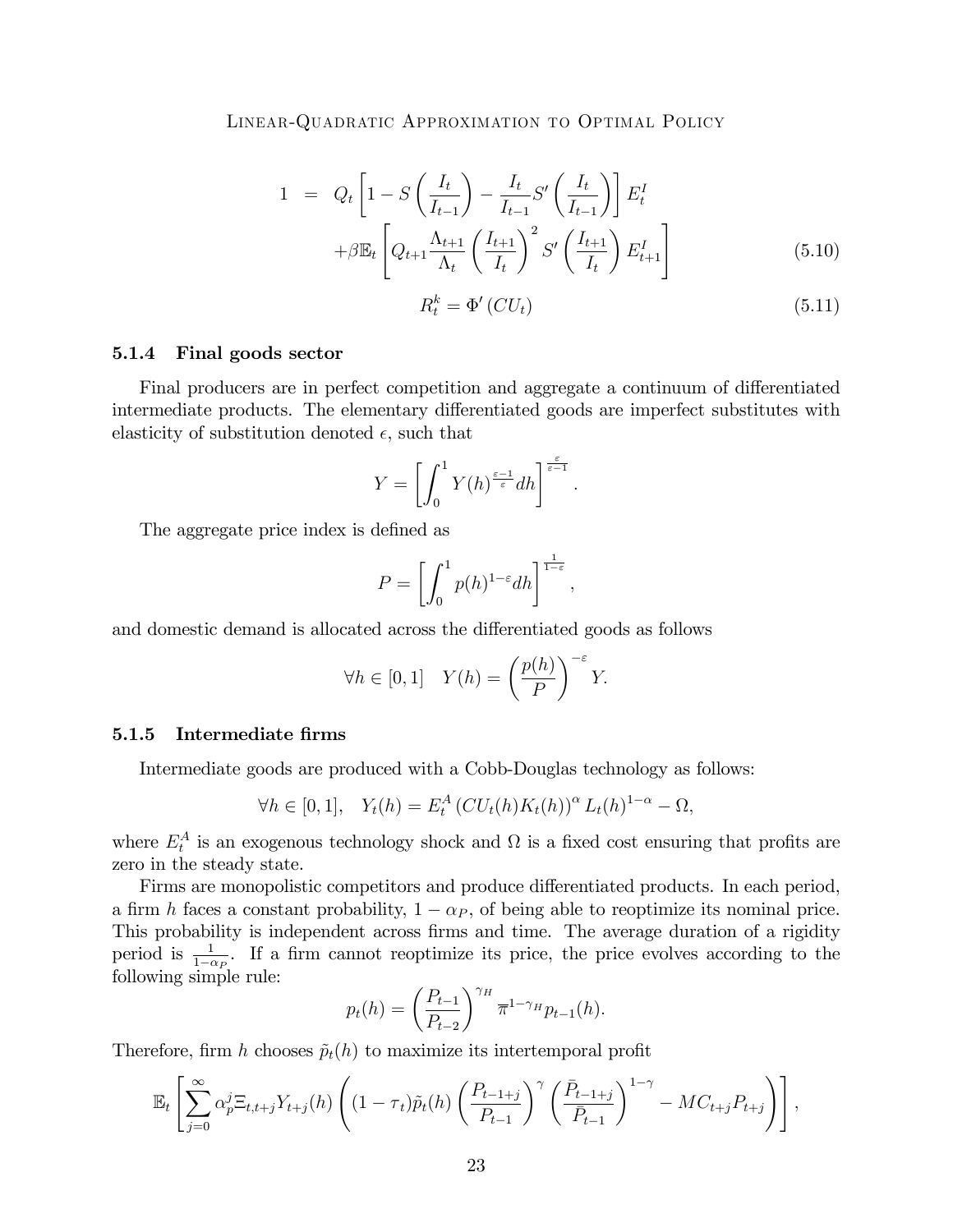where

$$
\Xi_{t,t+j} = \beta^j \frac{\Lambda_{t+j} P_t}{\Lambda_t P_{t+j}}
$$

is the marginal value of one unit of money to the household,  $MC_{t+j}$  is the real marginal cost,  $\tau_t$  is a time-varying tax on firm's revenue. Due to our assumptions on the labour market and the rental rate of capital, the real marginal cost is identical across producers,

$$
MC_t = \frac{W_t^{(1-\alpha)} (R_t^k)^{\alpha}}{E_t^A \alpha^{\alpha} (1-\alpha)^{(1-\alpha)}}.
$$

In our model, all firms that can reoptimize their price at time  $t$  choose the same level. The first order condition associated with the firm's choice of  $\tilde{P}_t(h)$  is

$$
\mathbb{E}_t\left[\sum_{j=0}^{\infty} \alpha^j \Xi_{t,t+j} Y_{t+j}(h) P_{t+j}\left((1-\tau_t)\frac{\tilde{p}_t(h)}{P_{t+j}}\left(\frac{P_{t-1+j}}{P_{t-1}}\right)^{\gamma}\left(\frac{\overline{P}_{t+j}}{P_t}\right)^{1-\gamma} - \frac{\varepsilon}{\varepsilon-1}MC_{t+j}\right)\right] = 0.
$$

When the probability of being able to change prices tends towards unity, this implies that the firm sets its price equal to a constant markup  $\frac{\mu}{1-\tau}$  (with  $\mu = \frac{\epsilon}{\epsilon - \tau}$ )  $\frac{\epsilon}{\epsilon-1}$  over marginal cost as in the flexible-price model. Otherwise the firm imposes this markup to the weighted-average of marginal costs over time.

Only a fraction  $1-\alpha_p$  of producers can reoptimize its price, each period. So the aggregate producer-price-index has the following dynamic:

$$
P_t^{1-\varepsilon} = \alpha_p \left( \left( \frac{P_{t-1}}{P_{t-2}} \right)^{\gamma} \overline{\pi}_t^{1-\gamma} P_{t-1} \right)^{1-\varepsilon} + (1-\alpha_p) \, \tilde{p}_t^{1-\varepsilon} \left( h \right).
$$

This price setting scheme is easily rewritten in the following recursive form:

$$
\left(\mu \frac{Z_{1,t}}{Z_{2,t}}\right)^{\frac{1}{1-\mu}} (1-\alpha_p) = 1 - \alpha_p \left(\frac{\pi_t}{\pi_{t-1}^{\gamma} \overline{\pi}^{1-\gamma}}\right)^{\frac{1}{\mu-1}},
$$
\n(5.12)

$$
Z_{1,t} = \Lambda_t M C_t Y_t + \alpha_p \beta \mathbb{E}_t \left[ \left( \frac{\pi_{t+1}}{\pi_t^{\gamma} \overline{\pi}^{1-\gamma}} \right)^{\frac{\mu}{\mu-1}} Z_{1,t+1} \right], \tag{5.13}
$$

$$
Z_{2,t} = E_t^P \Lambda_t Y_t + \alpha_p \beta \mathbb{E}_t \left[ \left( \frac{\pi_{t+1}}{\pi_t^{\gamma} \overline{\pi}^{1-\gamma}} \right)^{\frac{1}{\mu-1}} Z_{2,t+1} \right]. \tag{5.14}
$$

:

Capital labour ratio is equalized across firms and linked to the relative cost of factors:

$$
\frac{W_t L_t}{R_t^k C U_t K_{t-1}} = \frac{1-\alpha}{\alpha}
$$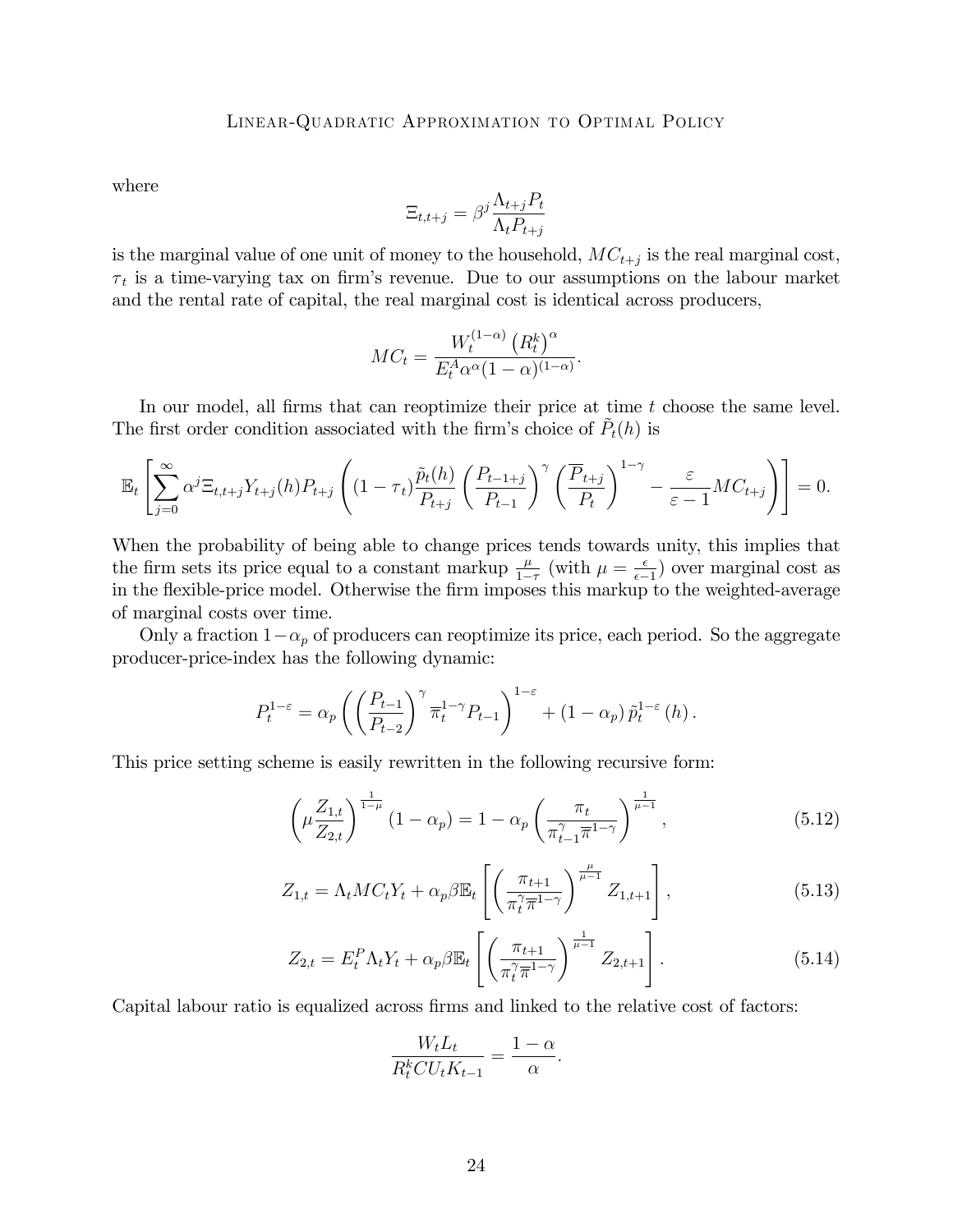#### 5.1.6 Government

Public expenditures are subject to random shocks  $E_t^G$ . The government finances public spending with labour tax, product tax and lump-sum transfers,

$$
P_t E_t^G - \tau_{W,t} W_t L_t - \tau_t P_t Y_t - P_t T T_t = 0.
$$

Specifying the interest rate rules followed by the monetary authorities finally closes the model. In the case of the Taylor rule the exact expression is, much like in the previous model,

$$
\frac{1+i_t}{1+\overline{i}} = \left(\frac{1+i_{t-1}}{1+\overline{i}}\right)^{\rho_r} \left[ \left(\frac{\pi_t}{\overline{\pi}}\right)^{\phi_{\pi}} \left(\frac{Y_t}{\overline{Y}}\right)^{\frac{\phi_y}{4}} \right]^{1-\rho_r}.
$$

This is not exactly the same policy rule that [Smets and Wouters](#page-29-2) [\(2003\)](#page-29-2) consider but it is one first approximation to it. In order to make it close to theirs we consider  $\rho_r = 0.85$ ,  $\phi_{\pi} = 1.5$ and  $\phi_y = 0.8$  (hence  $\phi_y/4 = 0.2$ , similar to their estimates). One big difference is that we are not considering the output gap but only deviations from steady state output. This can have an important impact in policy and therefore shall be investigated in future research.

#### 5.1.7 Market clearing conditions

Aggregate productions are obtained using the CES aggregator

$$
\left[\int_0^1\bullet^{\frac{\epsilon-1}{\epsilon}}dz\right]^{\frac{\epsilon}{\epsilon-1}},
$$

and labour demands are given by the following relations:

$$
Y_t D_t = E_t^A \left( C U_t K_t \right)^\alpha \left( L_t \right)^{1-\alpha} - \left( \mu - 1 \right) \overline{\overline{Y}},
$$

as  $\Omega = (\mu - 1) Y$  implies that profits are zero in steady state.

Price dispersion is defined as  $D_t = \int_0^1$  $\int p_t(h)$  $P_t$  $\int_{0}^{-\frac{\mu}{\mu-1}} dh$ , and follows the law of motion given by

$$
D_t = (1 - \alpha_p) \left( \mu \frac{Z_{1,t}}{Z_{2,t}} \right)^{-\frac{\mu}{\mu - 1}} + \alpha_p D_{t-1} \left( \frac{\pi_t}{\pi_{t-1}^{\gamma} \overline{\pi}^{1-\gamma}} \right)^{\frac{\mu}{\mu - 1}}, \tag{5.15}
$$

while  $D_{W,t} = \int_0^1$  $\int W_t(h)$  $W_t$  $\sqrt{-\frac{(1+\sigma_L)\mu_W}{\mu_W-1}}$  $\mu_{W^{-1}}$  dh and the derivation of the related equations follows. Aggregate demand is given by

$$
Y_t = C_t + I_t + E_t^G + \Phi(CU_t) K_{t-1}
$$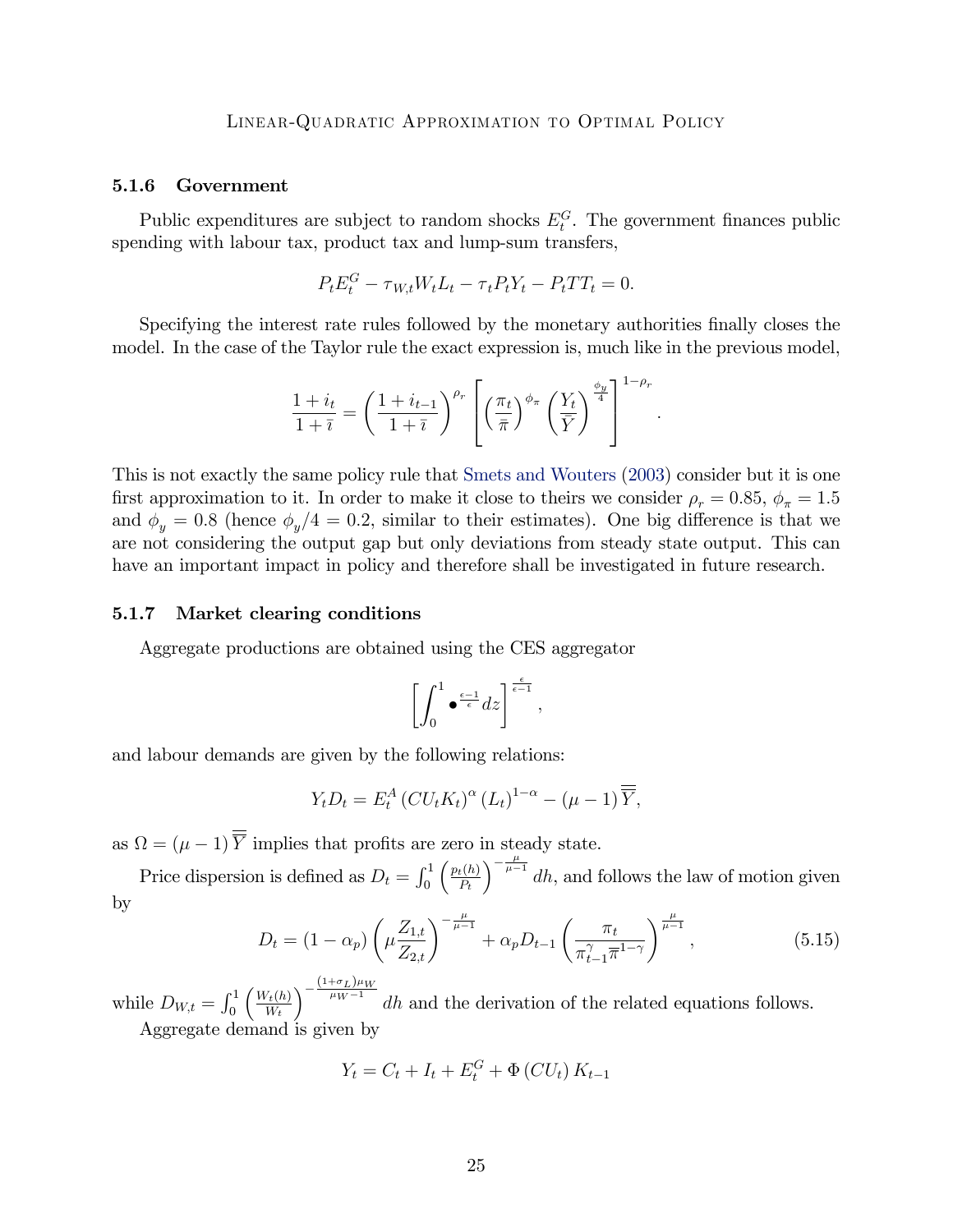# 5.2 Summary of model equations

The set of structural equations is given by:

<span id="page-25-1"></span>
$$
\Lambda_t = E_t^B (C_t - hC_{t-1})^{-\sigma_C} - \beta \theta \mathbb{E}_t E_{t+1}^B (C_{t+1} - hC_t)^{-\sigma_C}
$$
 (g1)

<span id="page-25-0"></span>
$$
\Lambda_t = (1 + i_t)\beta \mathbb{E}_t \left[ \Lambda_{t+1} \frac{P_t}{P_{t+1}} \right]
$$
\n
$$
\tag{g2}
$$

$$
Q_t = \mathbb{E}_t \left[ \beta \frac{\Lambda_{t+1}}{\Lambda_t} \left( Q_{t+1} (1 - \delta) + \Phi'(CU_{t+1}) CU_{t+1} - \Phi(CU_{t+1}) \right) \right] E_t^Q \tag{g3}
$$

$$
1 = Q_t \left[ 1 - S \left( \frac{I_t}{I_{t-1}} \right) - \frac{I_t}{I_{t-1}} S' \left( \frac{I_t}{I_{t-1}} \right) \right] E_t^I
$$
  
+
$$
\beta \mathbb{E}_t \left[ Q_{t+1} \frac{\Lambda_{t+1}}{\Lambda_t} \left( \frac{I_{t+1}}{I_t} \right)^2 S' \left( \frac{I_{t+1}}{I_t} \right) E_{t+1}^I \right]
$$
 (g4)

$$
R_t^k = \Phi'(CU_t) \tag{g5}
$$

$$
W_t L_t = \frac{1 - \alpha}{\alpha} C U_t \Phi'(CU_t) K_{t-1}
$$
 (g6)

$$
Y_t = C_t + I_t + E_t^G + \Phi(CU_t) K_{t-1}
$$
 (g7)

$$
D_t \left( C_t + I_t + E_t^G + \Phi \left( CU_t \right) K_{t-1} \right) = E_t^A \left( CU_t K_t \right)^\alpha \left( L_t \right)^{1-\alpha} - \left( \mu - 1 \right) \overline{Y} \tag{g8}
$$

$$
\left(\mu \frac{Z_{1,t}}{Z_{2,t}}\right)^{\frac{1}{1-\mu}} (1-\alpha_p) = 1 - \alpha_p \left(\frac{\pi_t}{\pi_{t-1}^{\gamma} \overline{\pi}_t^{1-\gamma}}\right)^{\frac{1}{\mu-1}}
$$
(g9)

$$
Z_{1,t} = \Lambda_t M C_t Y_t + \alpha_p \beta \mathbb{E}_t \left[ \left( \frac{\pi_{t+1}}{\pi_t^{\gamma} \pi_{t+1}^{1-\gamma}} \right)^{\frac{\mu}{\mu-1}} Z_{1,t+1} \right]
$$
(g10)

$$
Z_{2,t} = E_t^P \Lambda_t Y_t + \alpha_p \beta \mathbb{E}_t \left[ \left( \frac{\pi_{t+1}}{\pi_t^{\gamma} \overline{\pi}^{1-\gamma}} \right)^{\frac{1}{\mu-1}} Z_{2,t+1} \right]
$$
(g11)

$$
Z_{W1,t} = E_t^L \overline{L} L_t^{1+\sigma_L} W_t^{\frac{(1+\sigma_L)\mu_W}{\mu_W - 1}}
$$
  
+ $\alpha_W \beta \mathbb{E}_t \left[ \left( \frac{\pi_{t+1}}{\pi_t^{\gamma_W} \overline{\pi}^{1-\gamma_W}} \right)^{\frac{(1+\sigma_L)\mu_W}{\mu_W - 1}} Z_{W1,t+1} \right]$  (g12)

$$
Z_{W2,t} = E_t^W \Lambda_t L_t W_t^{\frac{\mu_W}{\mu_W - 1}} + \alpha_W \beta \mathbb{E}_t \left[ \left( \frac{\pi_{t+1}}{\pi_t^{\gamma_W} \overline{\pi}^{1 - \gamma_W}} \right)^{\frac{1}{\mu_W - 1}} Z_{W2,t+1} \right]
$$
(g13)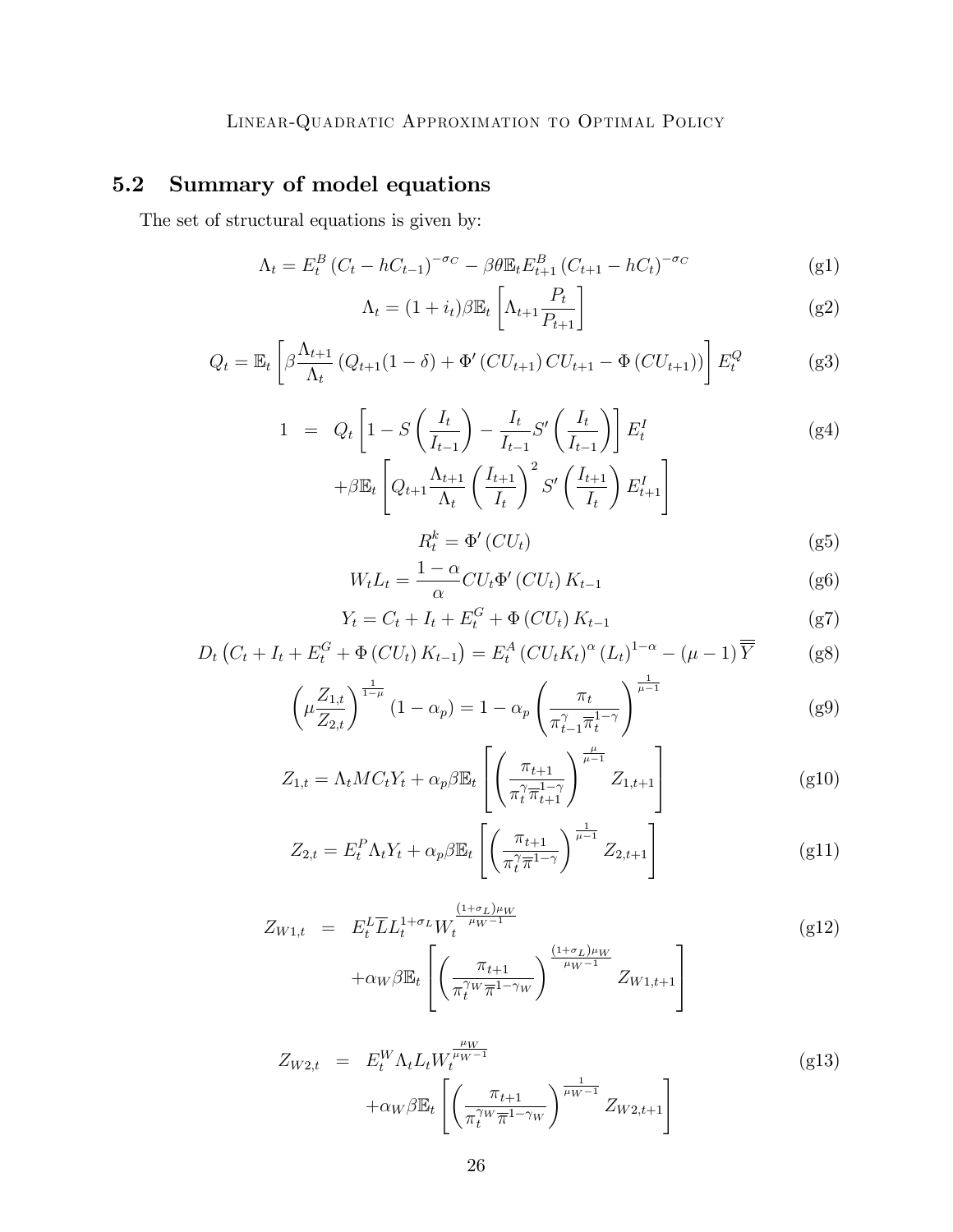$$
(1 - \alpha_W) \left(\mu_w \frac{Z_{W1,t}}{Z_{W2,t}}\right)^{-\frac{1}{\mu_W(1 + \sigma_L) - 1}} = W_t^{\frac{1}{1 - \mu_W}} - \alpha_W W_{t-1}^{\frac{1}{1 - \mu_W}} \left(\frac{\pi_t}{\pi_{t-1}^{\gamma_W} \pi^{1 - \gamma_W}}\right)^{\frac{-1}{1 - \mu_W}} \tag{g14}
$$

<span id="page-26-3"></span><span id="page-26-0"></span>
$$
K_t = (1 - \delta)K_{t-1} + E_t^I \left[1 - S\left(\frac{I_t}{I_{t-1}}\right)\right] I_t
$$
 (f1)

$$
D_{t} = (1 - \alpha_{p}) \left( \mu \frac{Z_{1,t}}{Z_{2,t}} \right)^{-\frac{\mu}{\mu - 1}} + \alpha_{p} D_{t-1} \left( \frac{\pi_{t}}{\pi_{t-1}^{\gamma} \overline{\pi}^{1-\gamma}} \right)^{\frac{\mu}{\mu - 1}}
$$
(f2)

$$
D_{W,t} = (1 - \alpha_W) W_t^{\frac{(1+\sigma_L)\mu_W}{\mu_W - 1}} \left( \mu_w \frac{Z_{W1,t}}{Z_{W2,t}} \right)^{-\frac{\mu_W (1+\sigma_L)}{\mu_W (1+\sigma_L) - 1}} \tag{f3}
$$

$$
+\alpha_W D_{W,t-1} \left(\frac{W_t}{W_{t-1}} \frac{\pi_t}{\pi_{t-1}^{\gamma_W} \pi^{1-\gamma_W}}\right)^{\frac{(1+\sigma_L)\mu_W}{\mu_W-1}}
$$

knowing that the following definition holds:

$$
MC_t = \frac{W_t^{(1-\alpha)} \Phi'(CU_{t+1})^{\alpha}}{E_t^A \alpha^{\alpha} (1-\alpha)^{(1-\alpha)}}.
$$

and that

$$
S(\frac{I_t}{I_{t-1}}) = \frac{\phi_i}{2}(\frac{I_t}{I_{t-1}} - 1)^2
$$

and

$$
\Phi\left(CU_t\right) = \frac{1}{\overline{rc}} R_{ss}^k \exp\left(\overline{rc} * \left(CU_t - 1\right)\right).
$$

#### 5.3 The model in LQ form

We now need to match the structure presented in section [2](#page-2-0) one more time. First of all notice that in the model there are two elements of  $\xi_{t+1}$  showing up in the G-type constraints, which would violate the framework for the LQ function. In order to overcome this issue we define two new variables to include in the  $x_t$  vector,  $F_t^B$  and  $F_t^I$ . In this way they will show up in  $x_{t+1}$  and not violate the framework. In order to connect these to the true shocks we insert two extra equations to the G-type constraints,

<span id="page-26-1"></span>
$$
E_t^B = F_t^B,\t\t(g15)
$$

and

<span id="page-26-2"></span>
$$
E_t^I = F_t^I. \tag{g16}
$$

;

We can then define:

$$
x_t \equiv (C_t, \pi_t, Q_t, I_t, CU_t, R_t^k, W_t, Z_{1,t}, Z_{2,t}, Z_{W_{1,t}}, Z_{W_{2,t}}, \Lambda_t, F_t^B, F_t^I)^{'}
$$
  
\n
$$
u_t \equiv (Y_t, L_t, i_t)'
$$
,  
\n
$$
X_t \equiv (K_t, D_t, D_{W,t}, I_{t-1}, C_{t-1}, W_{t-1}, \pi_{t-1}, i_{t-1})'
$$
,

and the vector of constraints G is defined in  $(g1-g14)$  $(g1-g14)$ , added by  $(g15-g16)$  $(g15-g16)$  and the predetermined constraint, with the implicit definition of  $F(\cdot)$  is presented in [\(f1-](#page-26-3)[f3\)](#page-25-1).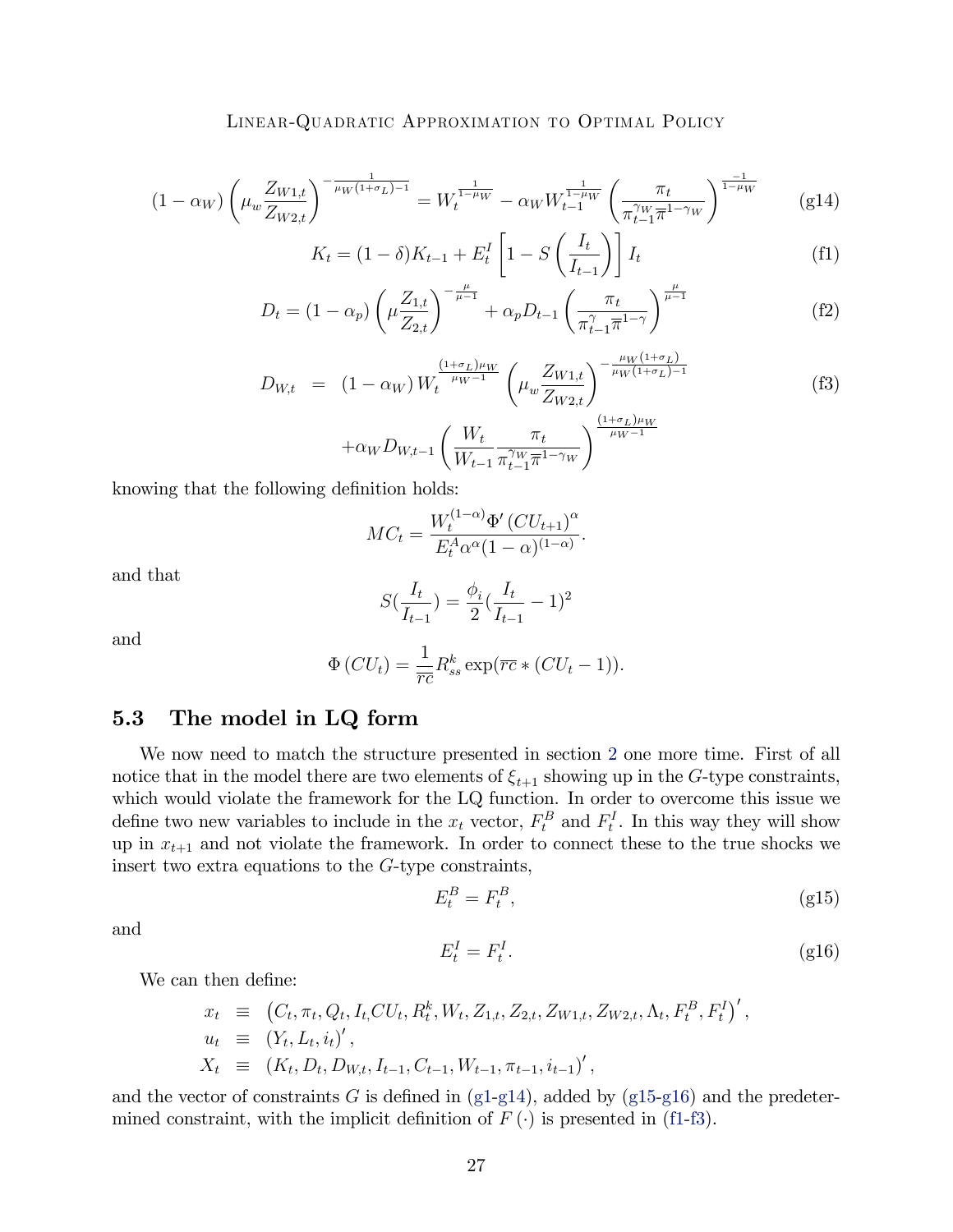#### 5.4 Optimal responses to shocks

In this section we compare the behaviour of optimal policy in face of the various shocks present in the economy, using the behaviour under a standard Taylor rule as the comparative benchmark.<sup>[14](#page-27-0)</sup> The calibration used for the parameters values is presented in Table  $3$ .<sup>[15](#page-27-1)</sup> Results are shown in Figures  $(19-24).^{16}$  $(19-24).^{16}$  $(19-24).^{16}$  $(19-24).^{16}$  $(19-24).^{16}$ 

In the case of productivity shocks (Figure [19\)](#page-56-0) optimal monetary policy exacerbates the effect on output and consumption components of the productivity shock, relative to the Taylor rule benchmark. Under LQ optimal policy output, consumption and investment are thus significantly higher than under the Taylor rule case, in particular on impact. This leads to steadily higher path for inflation and real wages under LQ policy. Conversely, LQ policy implies lower nominal interest rates relative to the Taylor case during the first quarters. A possible interpretation of these results is that LQ policy aims at materisalising the efficiency gains that are hindered by nominal rigidities. By contrast, the Taylor rule, by muting the favourable impact of the positive productivity shock, is over-restrictive relative to LQ.

For the preference shock (Figure [20\)](#page-57-0), by contrast to the previous case, monetary policy largely counters the inflationary effects of the preference shock on output that takes place under the Taylor rule policy. In order to stabilise inflation LQ optimal policy counters the expansion in output and consumption that would take place, to the extent of actually reversing the effect and generating a contraction in these variables. This is achieved by a higher path for nominal interest rates in the first quarters. In exchange of this, LQ policy delivers a lower path for labour effort and more stable prices.

In the case of the government purchase shock (Figure [21\)](#page-58-0), optimal monetary policy is again restrictive relative to the Taylor case. However, in this case the effect on output components is purely in composition, with the path for aggregate output being similar under LQ and Taylor policies. Indeed, the LQ policy diminishes overall the extent of investment crowding-out, while it has a more ambiguous effect in terms of consumption crowding-out relative to Taylor. The negative impact on wages is diminished under LQ compared to Taylor. These effects are, again, achieved with a relatively contractionary monetary policy up-front, relative to Taylor policy. In both cases ináation is stabilised around steady state levels under both policies.

Figure [22](#page-59-0) depicts the case of a (negative) labour supply shock. In this case the departure between LQ and Taylor policies is relatively large compared to the other shocks. Under Taylor all variables except wages are affected to a rather limited extent, i.e. under Taylor the

<span id="page-27-0"></span><sup>14</sup>Unlike the case of the model with monetary frictions discussed above, in this case the calculation of the modelís steady-sate is straightforward. In this case the steady-state is distorted as steady-state price and wage mark-ups are assumed to be above one and their effect on welfare is not compensated with lumpsum transfers. Therefore, in this case, the focus is the comparison of model dynamics under optimal and non-optimal monetary policies, around a distorted steady-state.

<span id="page-27-1"></span><sup>&</sup>lt;sup>15</sup>The calibration used ensures that the impulse respond functions under this specification for the Taylor rule monetary policy case are qualitatively similar to the ones in [Smets and Wouters](#page-29-2) [\(2003\)](#page-29-2).

<span id="page-27-2"></span><sup>&</sup>lt;sup>16</sup>The responses of the interest and inflation rates were annualized so that we can read them in terms of annual percentage points.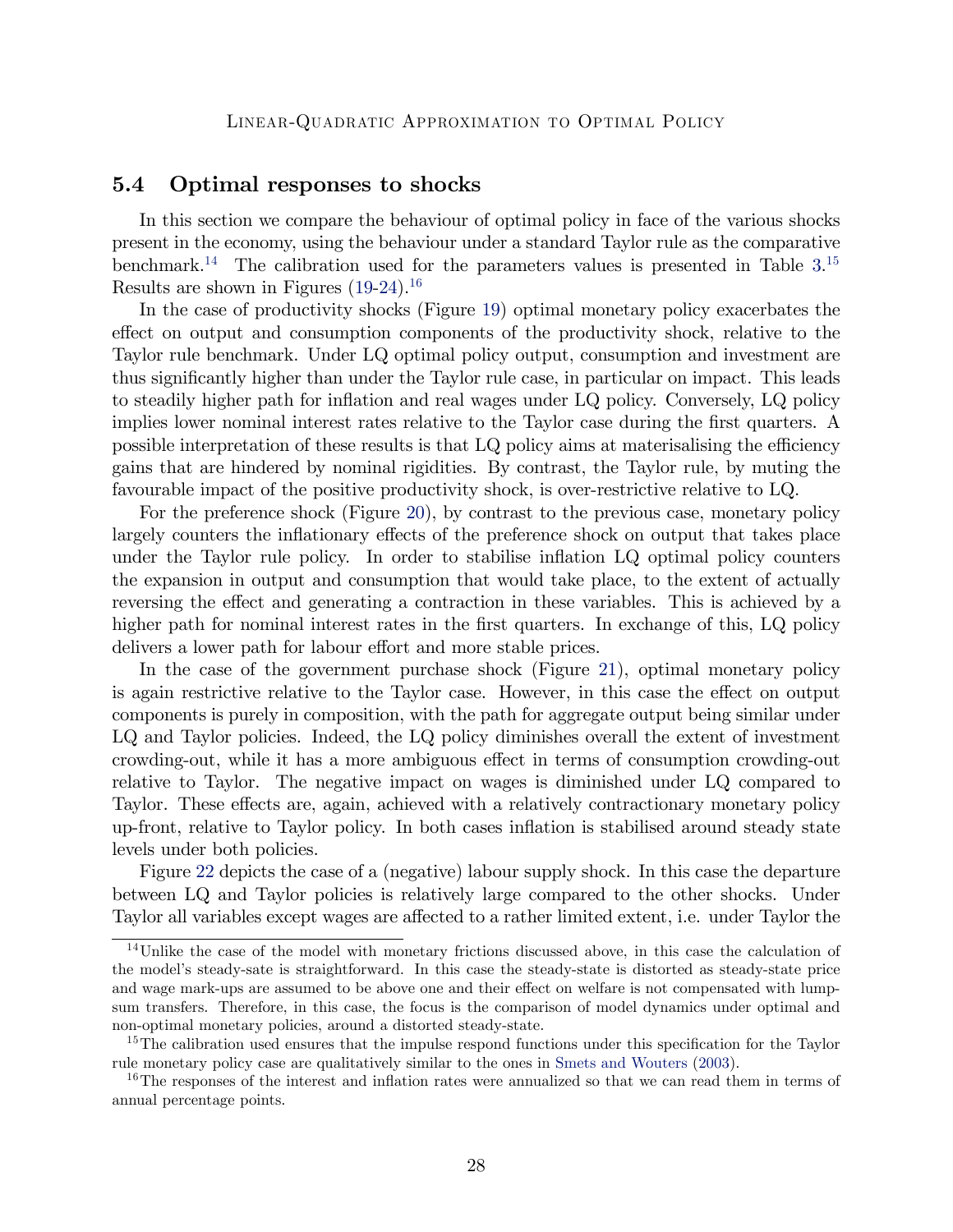transmission mechanism takes place mainly through wage adjustments and is very confined. Under LQ policy, somewhat alike to the case of the productivity shock, monetary policy exacerbates the effect of the shock on output and output components, being restrictive relative to the Taylor policy. Consequently, output, labour and output components are well below steady state under LQ relative to Taylor policy. Ináation and wages are then also below in the LQ case. In this case, as in the productivity shock case, monetary policy could be seen as mimicking the adjustment process that would be seen under more flexible wages and prices.

Finally, the investment shock and the equity premium shock (Figures [23](#page-60-0) and [24\)](#page-61-0) are very similar, only with different scales. Much like in the productivity and labour supply shocks optimal policy exacerbates the impact on output at the same time that minimizes the effects on inflation. Again this can be understood as fostering the beneficial effects of the temporary positive shocks occuring. It is interesting to note that while the Taylor rule implies a negative initial path of consumption, implying that investment crowds out consumtpion, optimal policy through its expansionary stance allows the possitive effects on the economy to spread to cocnsumption without any delays.

In sum, the previous results suggest that LQ policy differentiates to a larger extent its impact taking into account the supply or demand nature of the shocks, in general exacerbating the effects of the former and dampening the effects of the latter relative to the Taylor case. These differences may however be influenced by the lack of a measure of potential output in the Taylor rule considered here. This is an issue that deserves future investigation.

## <span id="page-28-0"></span>6 Conclusion

This paper presents the evaluation of optimal policy in a timeless perspective for two applications. In the first application a standard closed economy model is compared under two alternatives cases: the cashless limiting case and the case with monetary frictions. In our second application, optimal monetary policy is evaluated within a standard Neo-Keynesian model of a closed economy with various structural shocks, close to a number of recently estimated models.

The results from the first application show that the consideration of monetary frictions or simply a cashless economy are not of significant importance when it comes to optimal policy. This is so because the responses of the economy to various shocks in the two cases are very similar. In that model, comparing the optimal policy from a timeless perspective to a simple Taylor rule yields substantially different results, with optimal policy stabilising inflation significantly more. Similar results are obtained in the case of the Neo-Keynesian model presented in the second application. In particular, the results suggest that LQ policy differentiates to a larger extent its impact taking into account the supply or demand nature of the shocks, in general exacerbating the effects of the former and dampening the effects of the latter relative to the Taylor case. This results should warn researchers about the use of Taylor rules as proxies to optimal policy, indeed they can be substantially different.

The method for computing and evaluating the LQ optimal policy in these two examples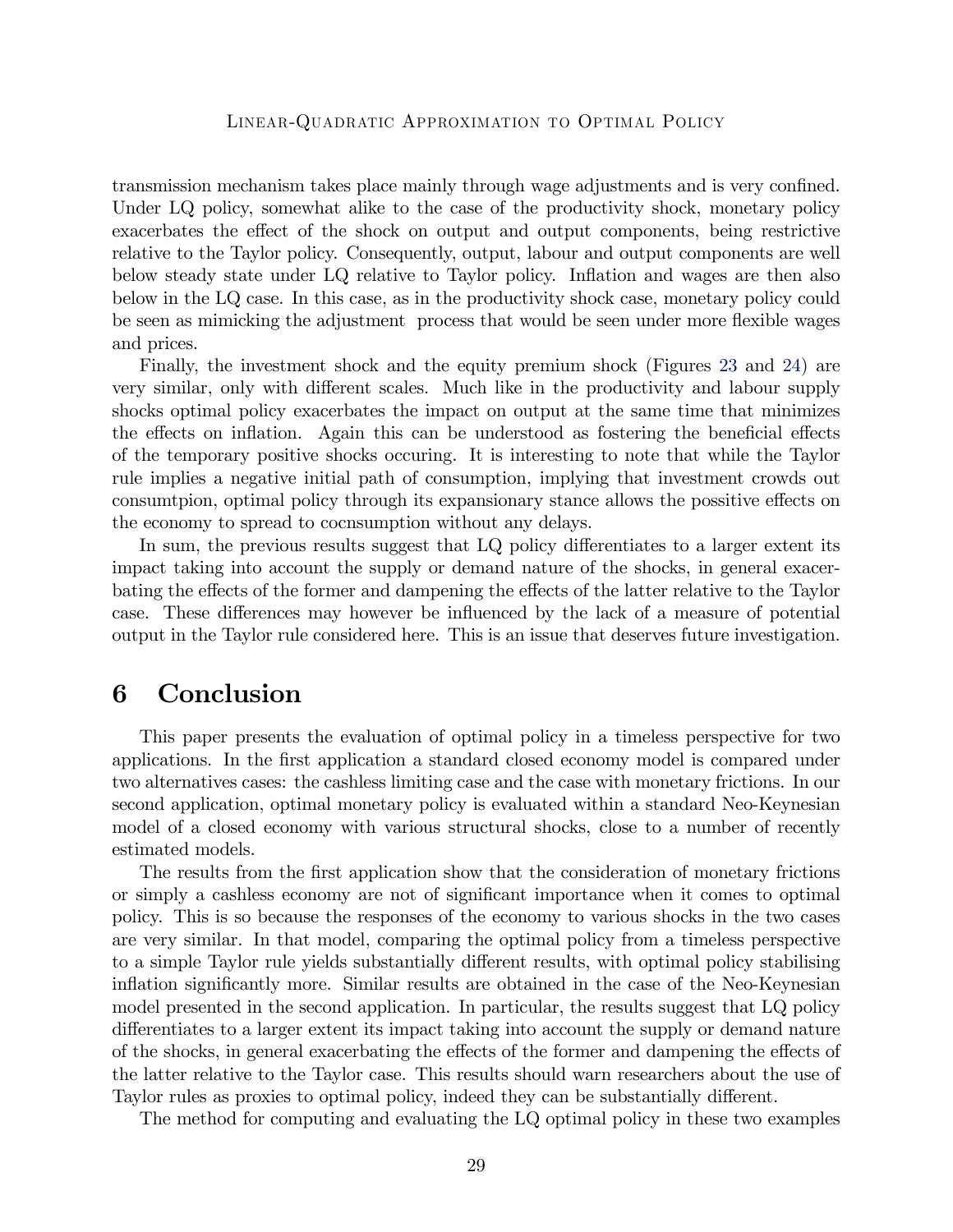makes use of a standardised approximation algorithm which can be applied to a broad class of models, well beyond our two applications. In particular, the algorithm can be readily used for fairly complicated models, probably without a large amount of further programming involved beyond the adjustments required to fit the required structure, as exemplified in our two applications. The provided algorithm could thus help in bridging the gap between, on the one hand, theoretical model-based considerations on optimal policy  $-$  which has often been discussed on the basis of rather stylised models  $-$  and models used in practice for policy analysis, which are typically of large size and therefore less prone to deliver results on optimal policy. The algorithm proposed here, together with the companion Matlab function, is presented as one step in this direction.

# References

- <span id="page-29-1"></span>Altissimo, F., P. Benigno, and D. Rodriguez-Palenzuela (2004). Inflation differentials in a currency area: Facts, explanations and policy. Mimeo.
- <span id="page-29-4"></span>Benigno, P. and M. Woodford (2005a). Inflation stabilization and welfare: The case of a distorted steady state. Mimeo.
- <span id="page-29-0"></span>Benigno, P. and M. Woodford (2005b). Linear-quadratic approximation of optimal policy problems. In progress.
- <span id="page-29-8"></span>Christiano, L. J., M. Eichenbaum, and C. L. Evans (2005). Nominal rigidities and the dynamic effects of a shock to monetary policy. Journal of Political Economy 113(1),  $1 - 45.$
- <span id="page-29-7"></span>Khan, A., R. G. King, and A. L. Wolman (2003). Optimal monetary policy. *Review of* Economic Studies  $70(4)$ , 825–60.
- <span id="page-29-5"></span>Schmitt-Grohé, S. and M. Uribe (2004). Optimal fiscal and monetary policy under sticky prices. Journal of Economic Theory  $114(2)$ , 198–230.
- <span id="page-29-2"></span>Smets, F. and R. Wouters (2003). An estimated dynamic stochastic general equilibrium model of the Euro area. Journal of the European Economic Association  $1(5)$ , 1123–1175.
- <span id="page-29-6"></span>Woodford, M. (1998). Doing without money: Controlling inflation in a post-monetary world. Review of Economic Dynamics  $1(1)$ , 173–219.
- <span id="page-29-3"></span>Woodford, M. (2003). *Interest and Prices*. Princeton: Princeton University Press.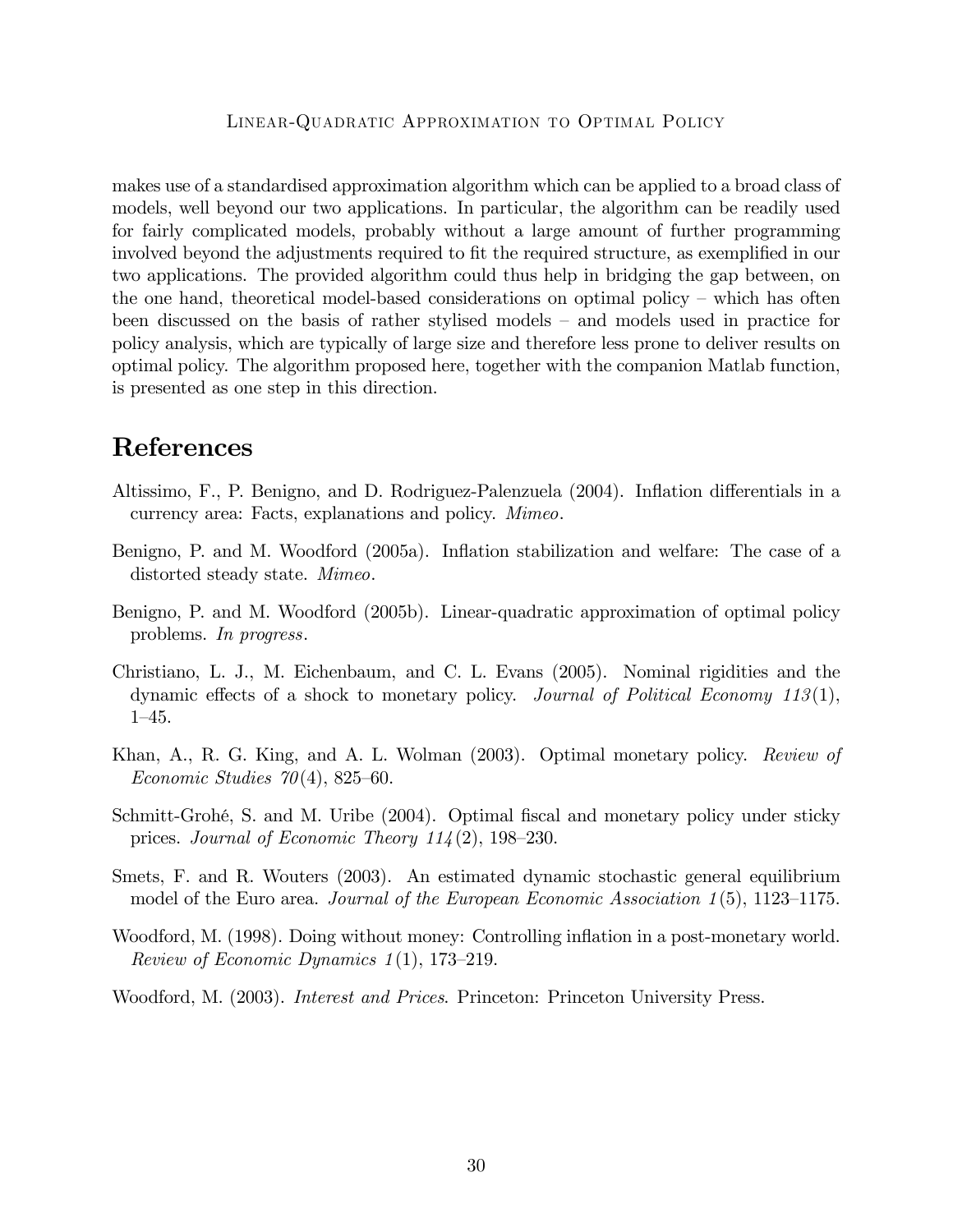# A Monetary-frictions model

# A.1 Calibration

| $\omega$         | 0.473   | elasticity of real marginal cost with respect to a firm's own output |
|------------------|---------|----------------------------------------------------------------------|
| $\beta$          | 0.99    | time discount factor                                                 |
| $\alpha$         | 0.75    | Calvo probability of not adjusting prices                            |
| $\lambda$        | 0.7     | scale of labour disutility                                           |
| $\sigma^{-1}$    | 0.157   | intertemporal elasticity of substitution                             |
| $\phi$           |         | production function parameter                                        |
| $\theta$         | 10      | elasticity of substitution of among different varieties of goods     |
| $\alpha$         | 0.0111  | parameter of the transaction frictions                               |
| $\boldsymbol{b}$ | 0.07524 | parameter of the transaction frictions that regulates the concavity  |
| $s_q$            | 0.3     | steady state ratio of government expenditures to output              |
| $\bar{\tau}$     | 02      | steady state tax rate                                                |

<span id="page-30-0"></span>Table 1: Baseline parameters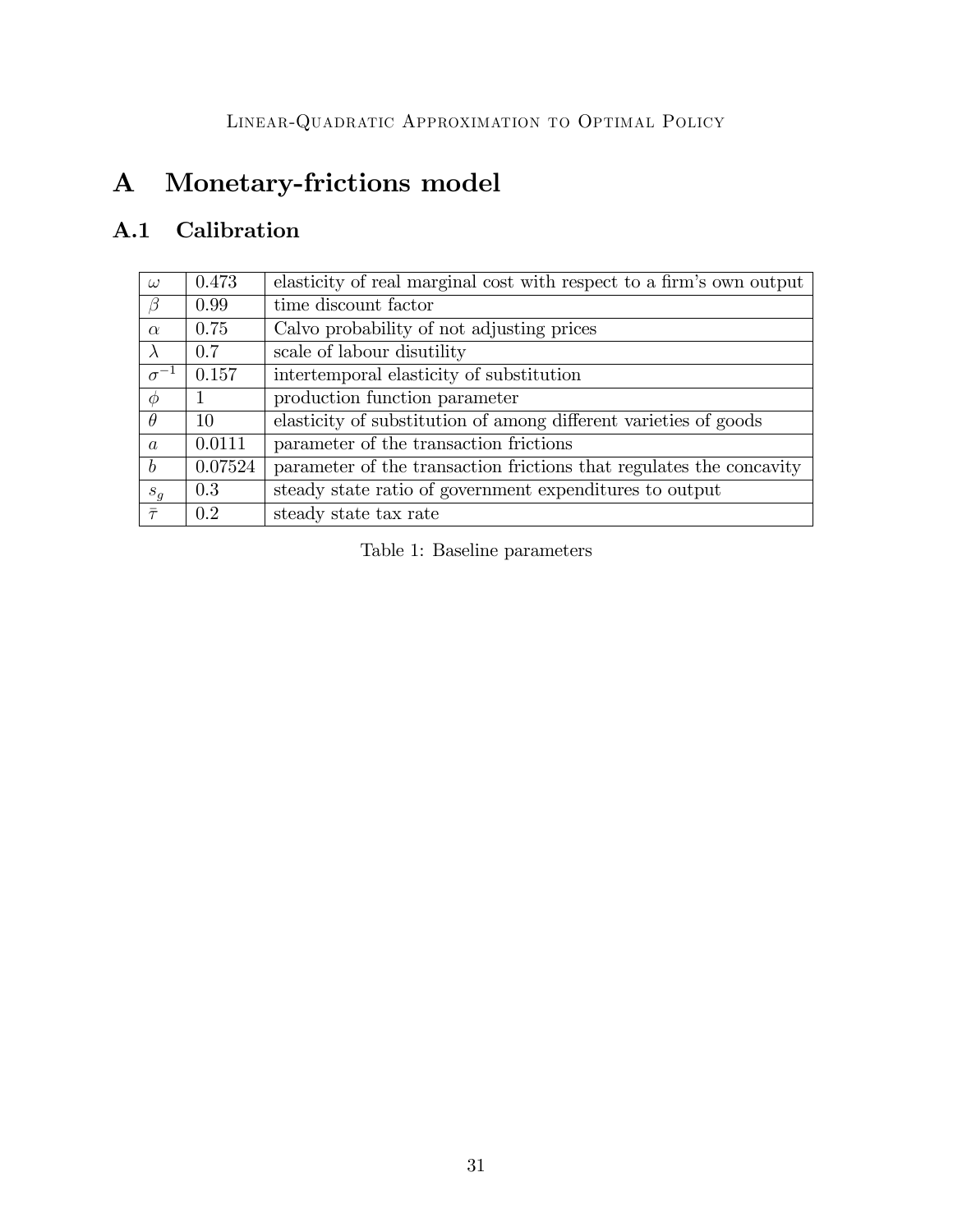### <span id="page-31-0"></span>A.2 Conversion of the utility expressions

First, inverting [\(4.10\)](#page-11-1) we can write

$$
h_t(i) = f^{-1}(y_t(i) / A_t) = \left(\frac{y_t(i)}{A_t}\right)^{\phi},
$$

and, because the demand for labour by each firm in a given industry and the output are the same, we can also write

$$
H_t(j) = f^{-1}\left(y_t^j/A_t\right),\,
$$

and plug this into the utility function in the households problem:

$$
v\left(y_t^j;\xi_t\right)=\tilde{v}\left(f^{-1}\left(y_t^j/A_t\right); \xi_t\right).
$$

By using the equilibrium condition for the resources we can also write the utility in terms of Y instead of consumption:

$$
u(Y_t, n_t; \xi_t) = \tilde{u}\left(\frac{Y_t - G_t}{1 + \chi_t s(n_t)}; \xi_t\right),
$$

and now we can write the intertemporal utility function as

$$
U_{t_0} = \sum_{t=t_0}^{\infty} \beta^{t-t_0} \left[ u\left(Y_t, n_t; \xi_t\right) - \int_0^1 v\left(y_t^j; \xi_t\right) dy \right].
$$

Notice that

$$
\tilde{u}'(C_t; \xi_t) = u_Y(Y_t, n_t; \xi_t) (1 + \chi_t s(n_t)),
$$

and so  $\lambda_t$  is defined as

$$
\lambda_{t} = \frac{u_{Y}\left(Y_{t}, n_{t}; \xi_{t}\right)}{P_{t}} \frac{1 + \chi_{t}s\left(n_{t}\right)}{1 + \chi_{t}s\left(n_{t}\right) + \chi_{t}s'\left(n_{t}\right)n_{t}},\tag{A.1}
$$

which replaces  $(4.3)$ .

In particular we know that

$$
v(y_t^j; \xi_t) = \frac{\lambda}{1 + \nu} (y_t^j)^{\phi(1 + \nu)} \bar{H}_t^{-\nu} A_t^{-\phi(1 + \nu)},
$$

but in industry j all goods are produced in the same quantity and the demand for good  $i$  is

$$
y_t(i) = Y_t \left(\frac{p_t(i)}{P_t}\right)^{-\theta},
$$

so that

$$
v\left(y_t^j;\xi_t\right) = \frac{\lambda}{1+\nu} Y_t^{\phi(1+\nu)} \left(\frac{p_t\left(j\right)}{P_t}\right)^{-\theta\phi(1+\nu)} \bar{H}_t^{-\nu} A_t^{-\phi(1+\nu)}.
$$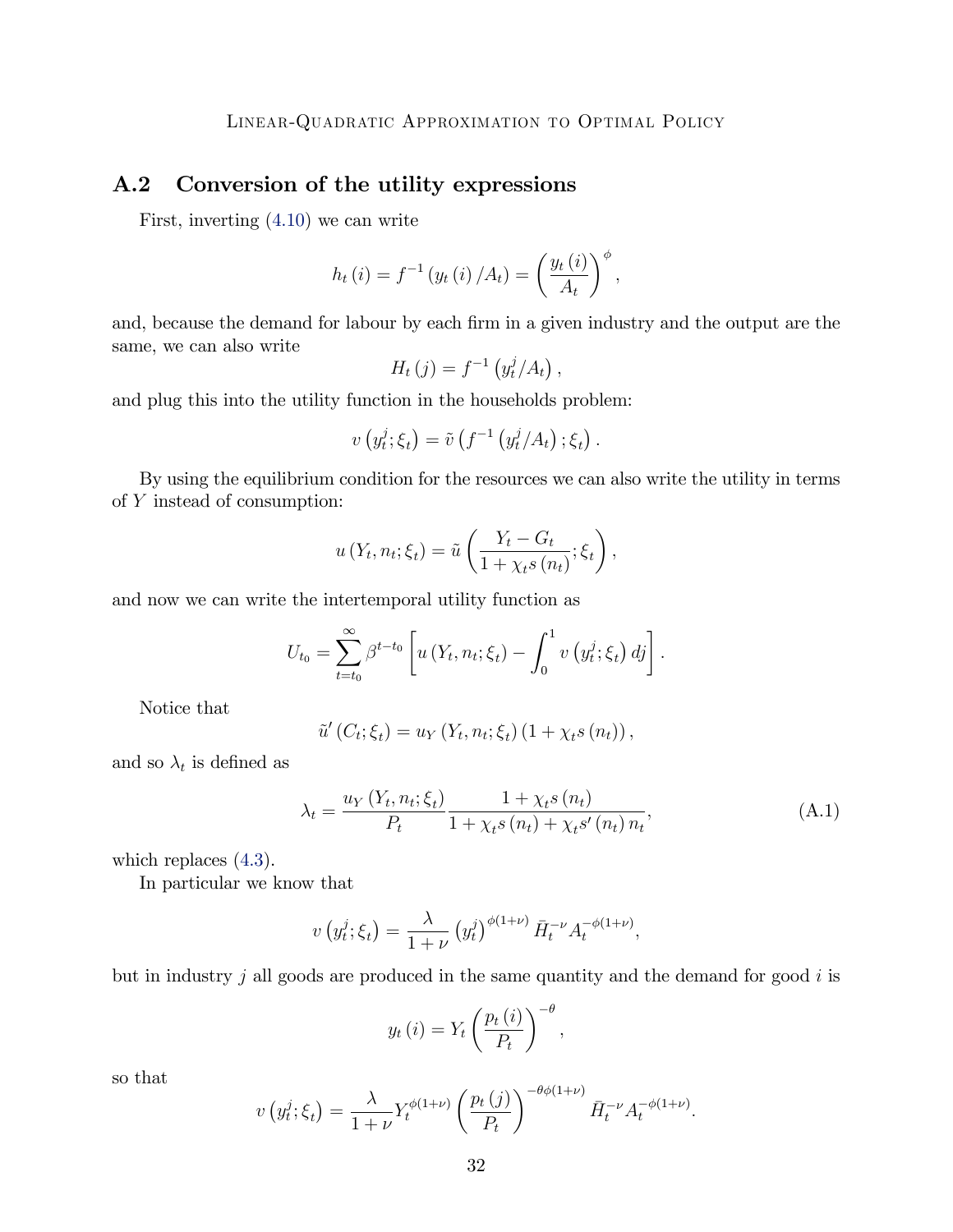Integrating over all the industries  $j$  we get

$$
\int_0^1 v\left(y_t^j; \xi_t\right) dj = \frac{\lambda}{1+\nu} Y_t^{\phi(1+\nu)} \bar{H}_t^{-\nu} A_t^{-\phi(1+\nu)} \int_0^1 \left(\frac{p_t\left(i\right)}{P_t}\right)^{-\theta\phi(1+\nu)} di,
$$

and define  $\omega \equiv \phi(1 + \nu) - 1$ , so that we can write the intertemporal utility as

$$
U_{t_0} = \sum_{t=t_0}^{\infty} \beta^{t-t_0} \left[ u\left(Y_t, n_t; \xi_t\right) - v\left(Y_t, \Delta_t; \xi_t\right) \right],\tag{A.2}
$$

with

$$
u(Y_t, n_t; \xi_t) = \frac{\bar{C}_t^{1-\tilde{\sigma}^{-1}}}{1-\tilde{\sigma}^{-1}} \left( \frac{Y_t - G_t}{1 + \chi_t s(n_t)} \right)^{1-\tilde{\sigma}^{-1}}, \tag{A.3}
$$

$$
v(Y_t, \Delta_t; \xi_t) = \frac{\lambda}{1 + \nu} \frac{Y_t^{1 + \omega}}{A_t^{1 + \omega} \bar{H}_t^{\nu}} \Delta_t.
$$
\n(A.4)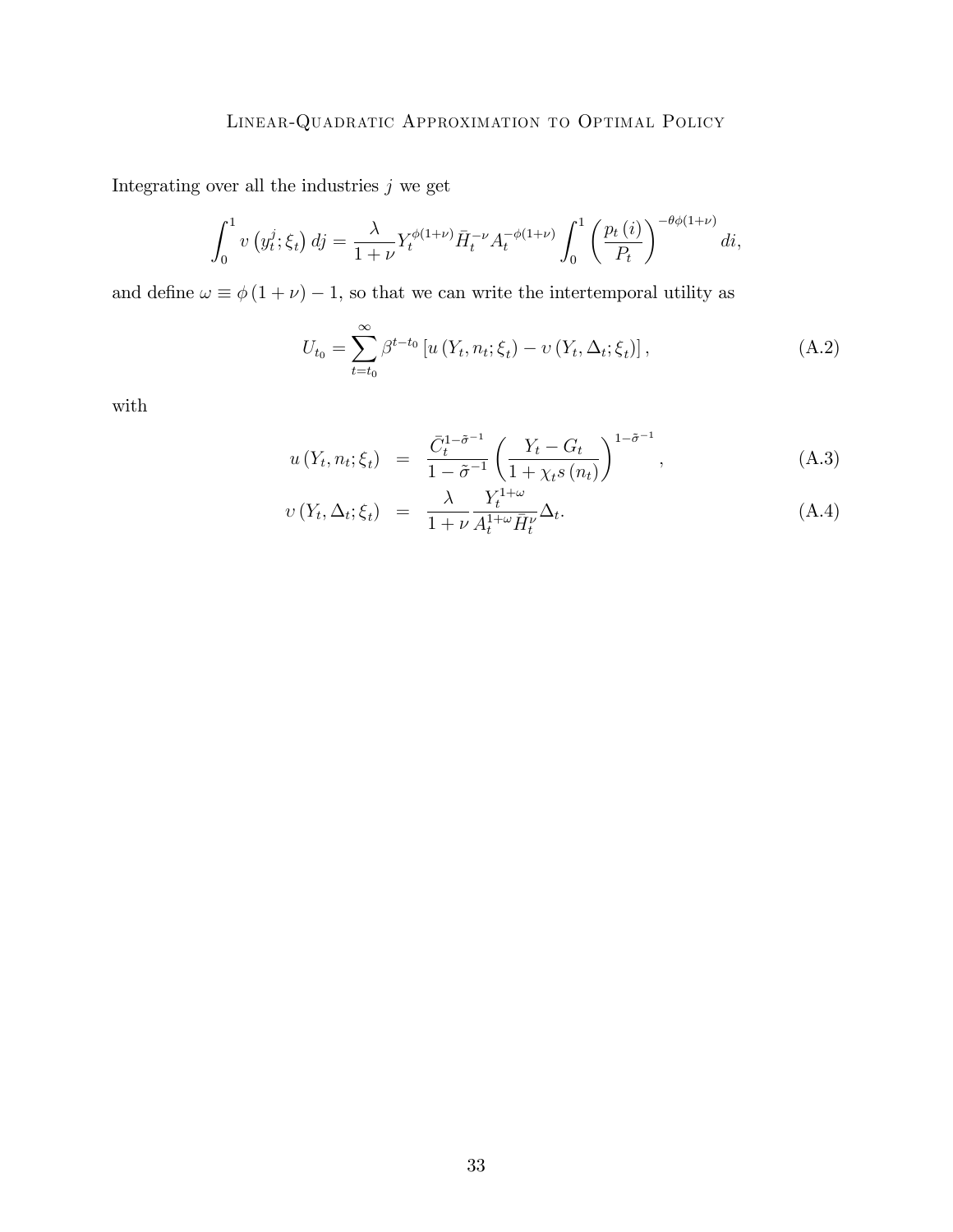



<span id="page-33-0"></span>Figure 1: Steady state nominal interest and inflation rates for different levels of price stickiness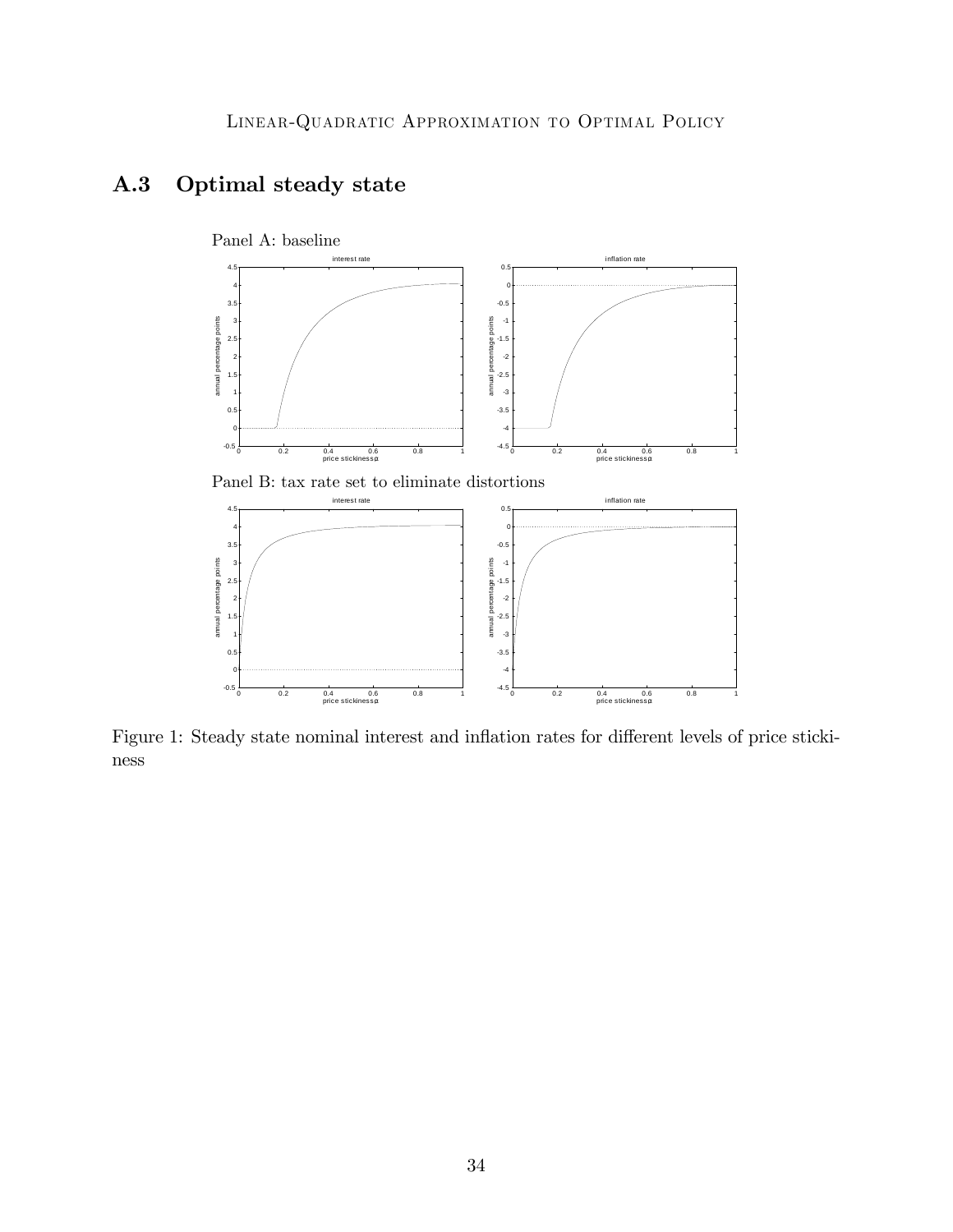|                                       | Monetary frictions |               |        |           |        | Cashless limiting case |               |           |           |                |
|---------------------------------------|--------------------|---------------|--------|-----------|--------|------------------------|---------------|-----------|-----------|----------------|
|                                       | $\bar{i}^*$        | $\bar{\pi}^*$ | Y      | $\bar{n}$ | Ā      | $\bar{i}^*$            | $\bar{\pi}^*$ | $\bar{Y}$ | $\bar{n}$ | Δ              |
|                                       |                    |               |        |           |        |                        |               |           |           |                |
| <i>Baseline tax rate</i>              |                    |               |        |           |        |                        |               |           |           |                |
| $\alpha=0.3$                          | 2.526              | $-1.500$      | 1.1378 | 2.710     | 1.0003 | 4.040                  | $\Omega$      | 1.1429    | 2.604     | -1             |
| $\alpha = 0.6$                        | 3.802              | $-0.236$      | 1.1363 | 2.762     | 1.0001 | 4.040                  | $\Omega$      | 1.1429    | 2.604     | -1             |
| $\alpha = 0.7$                        | 3.926              | $-0.114$      | 1.1362 | 2.767     | 1.0000 | 4.040                  | $\Omega$      | 1.1429    | 2.604     | $\mathbf{1}$   |
| $\alpha = 0.75$                       | 3.966              | $-0.074$      | 1.1361 | 2.768     | 1.0000 | 4.040                  | $\Omega$      | 1.1429    | 2.604     | 1              |
| $\alpha = 0.8$                        | 3.995              | $-0.045$      | 1.1361 | 2.769     | 1.0000 | 4.040                  | $\Omega$      | 1.1429    | 2.604     | -1             |
|                                       |                    |               |        |           |        |                        |               |           |           |                |
| Tax rate set to eliminate distortions |                    |               |        |           |        |                        |               |           |           |                |
| $\alpha = 0.3$                        | 3.853              | $-0.185$      | 1.9144 | 2.764     | 1.0000 | 4.040                  | $\theta$      | 1.9252    | 2.604     | $\overline{1}$ |
| $\alpha = 0.6$                        | 4.009              | $-0.031$      | 1.9140 | 2.770     | 1.0000 | 4.040                  | $\Omega$      | 1.9252    | 2.604     | $\overline{1}$ |
| $\alpha = 0.7$                        | 4.025              | $-0.015$      | 1.9139 | 2.771     | 1.0000 | 4.040                  | $\Omega$      | 1.9252    | 2.604     | 1              |
| $\alpha = 0.75$                       | 4.030              | $-0.010$      | 1.9139 | 2.771     | 1.0000 | 4.040                  | $\Omega$      | 1.9252    | 2.604     | 1              |
| $\alpha=0.8$                          | 4.034              | $-0.006$      | 1.9139 | 2.771     | 1.0000 | 4.040                  | $\Omega$      | 1.9252    | 2.604     | 1              |

Linear-Quadratic Approximation to Optimal Policy

\* in annualized percentage points

<span id="page-34-0"></span>Table 2: Optimal steady state values under different scenarios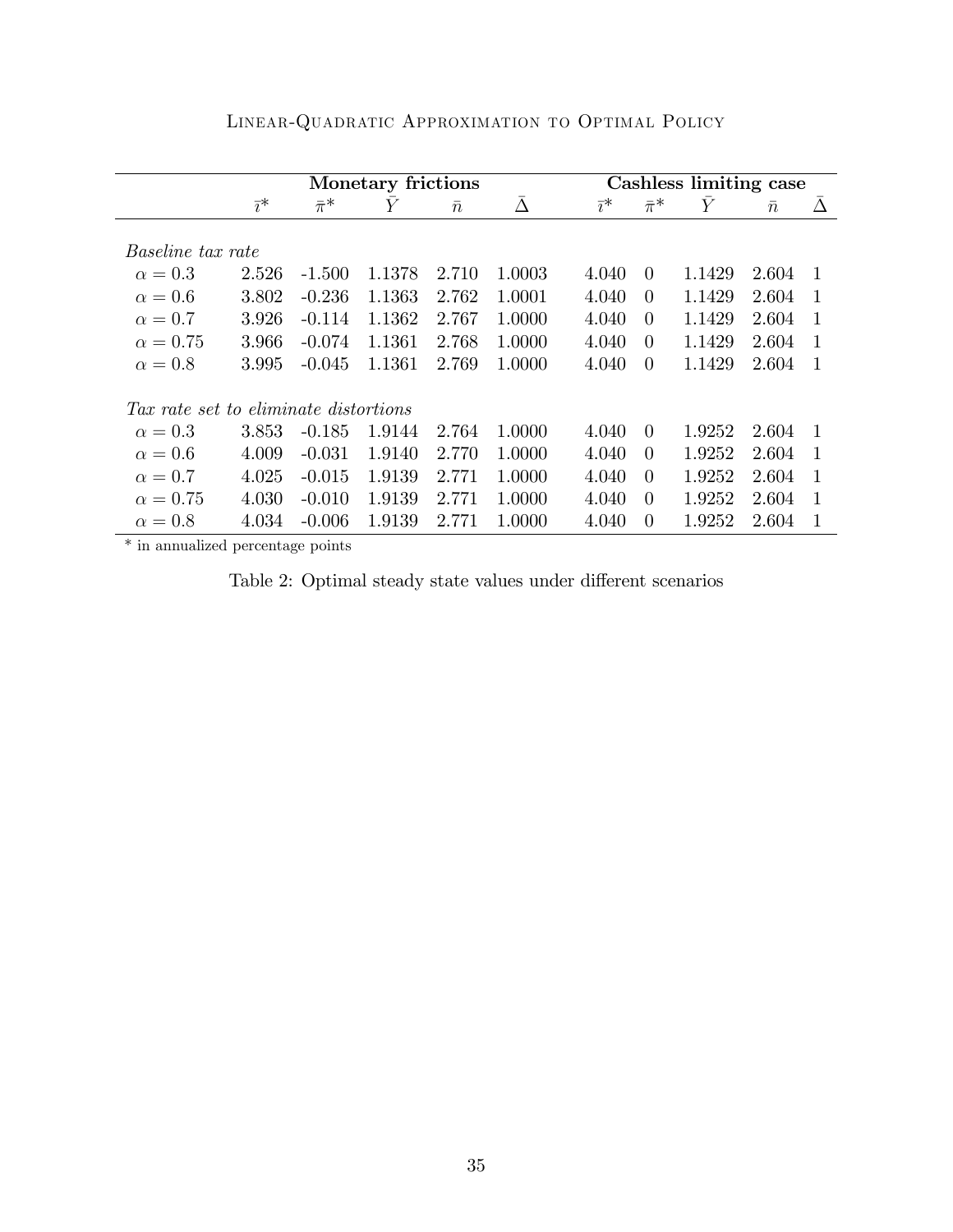### A.4 Responses to shocks

Monetary Frictions vs. Cashless Limiting Case



<span id="page-35-0"></span>Figure 2: Responses to one percentage point increase in the tax rate  $(\tau)$ , under the case of monetary frictions compared to the cashless limiting case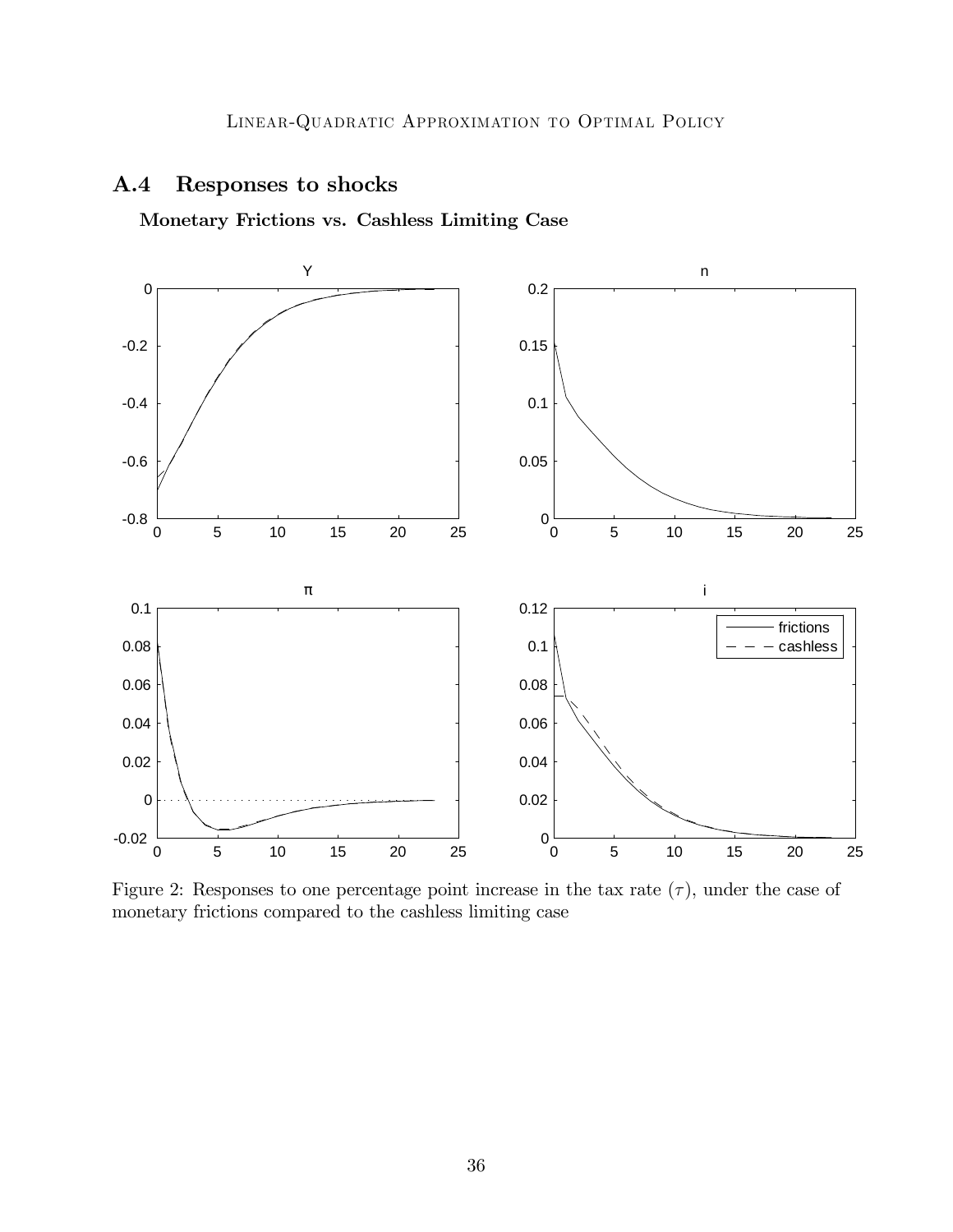

<span id="page-36-0"></span>Figure 3: Responses to one percent increase in the price markup  $(\mu)$ , under the case of monetary frictions compared to the cashless limiting case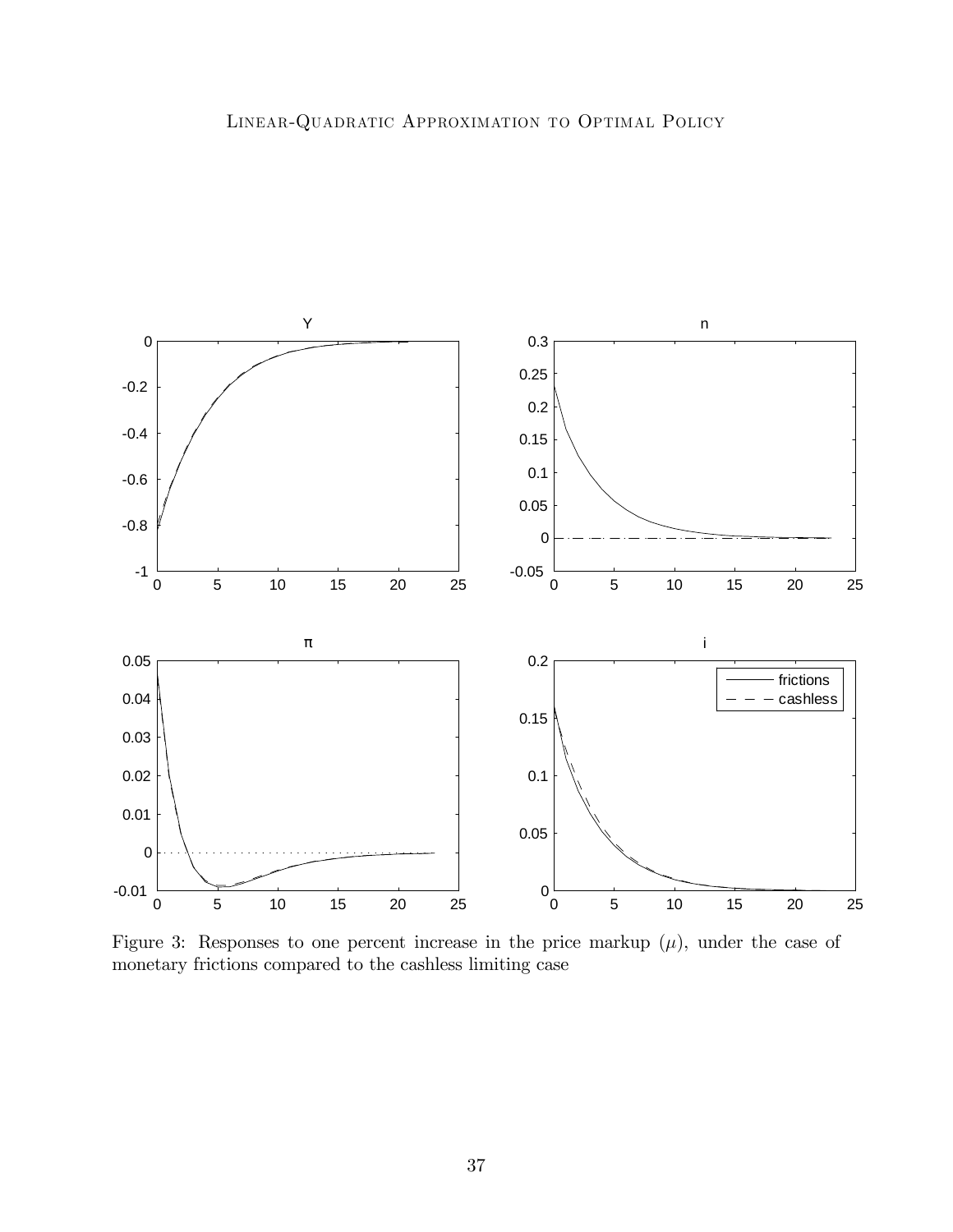

<span id="page-37-0"></span>Figure 4: Responses to an increase in government expenditures  $(G)$  equivalent to one percent of the output, under the case of monetary frictions compared to the cashless limiting case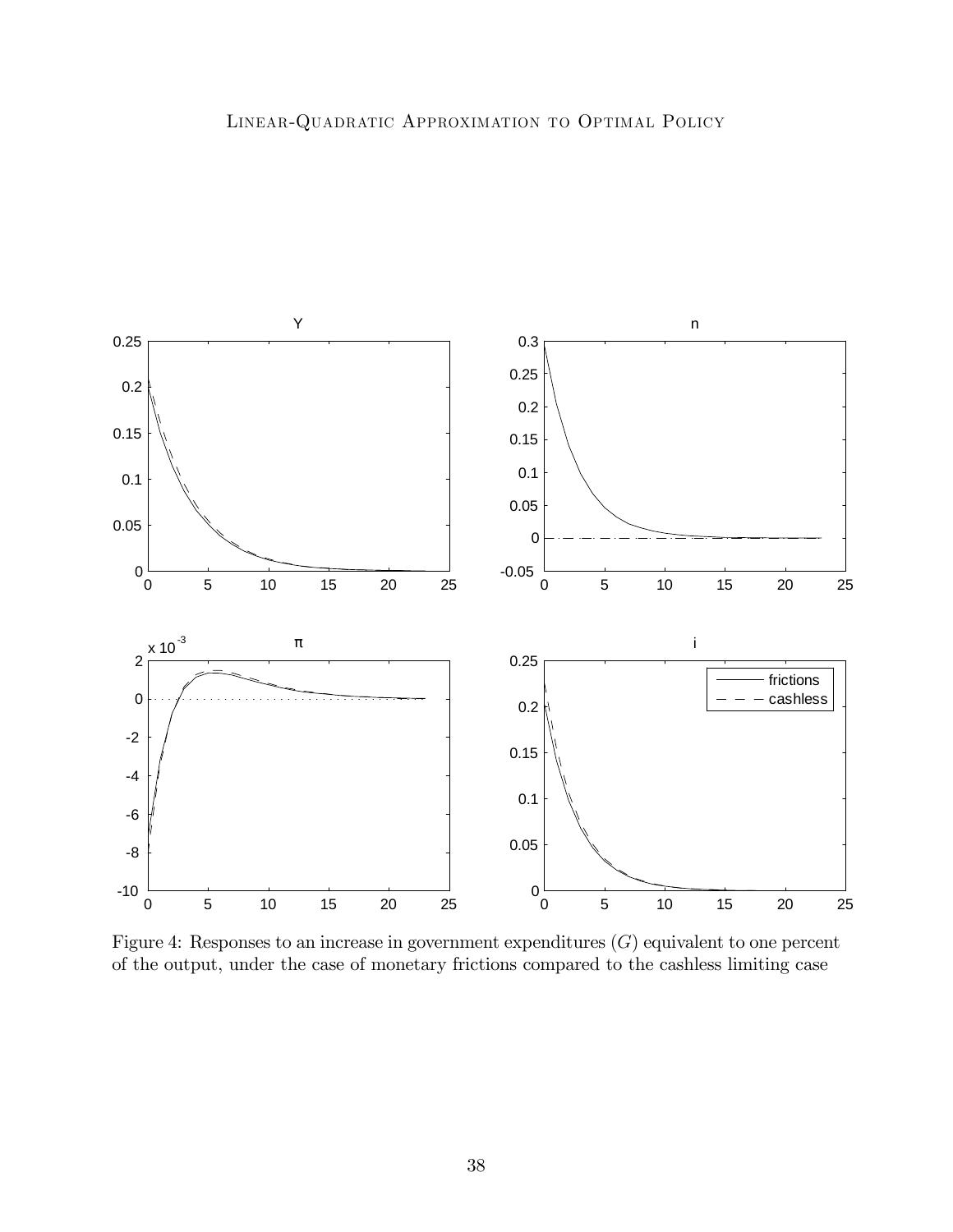

<span id="page-38-0"></span>Figure 5: Responses to one percent increase in the shock to the marginal utility of consumption  $(\bar{C})$ , under the case of monetary frictions compared to the cashless limiting case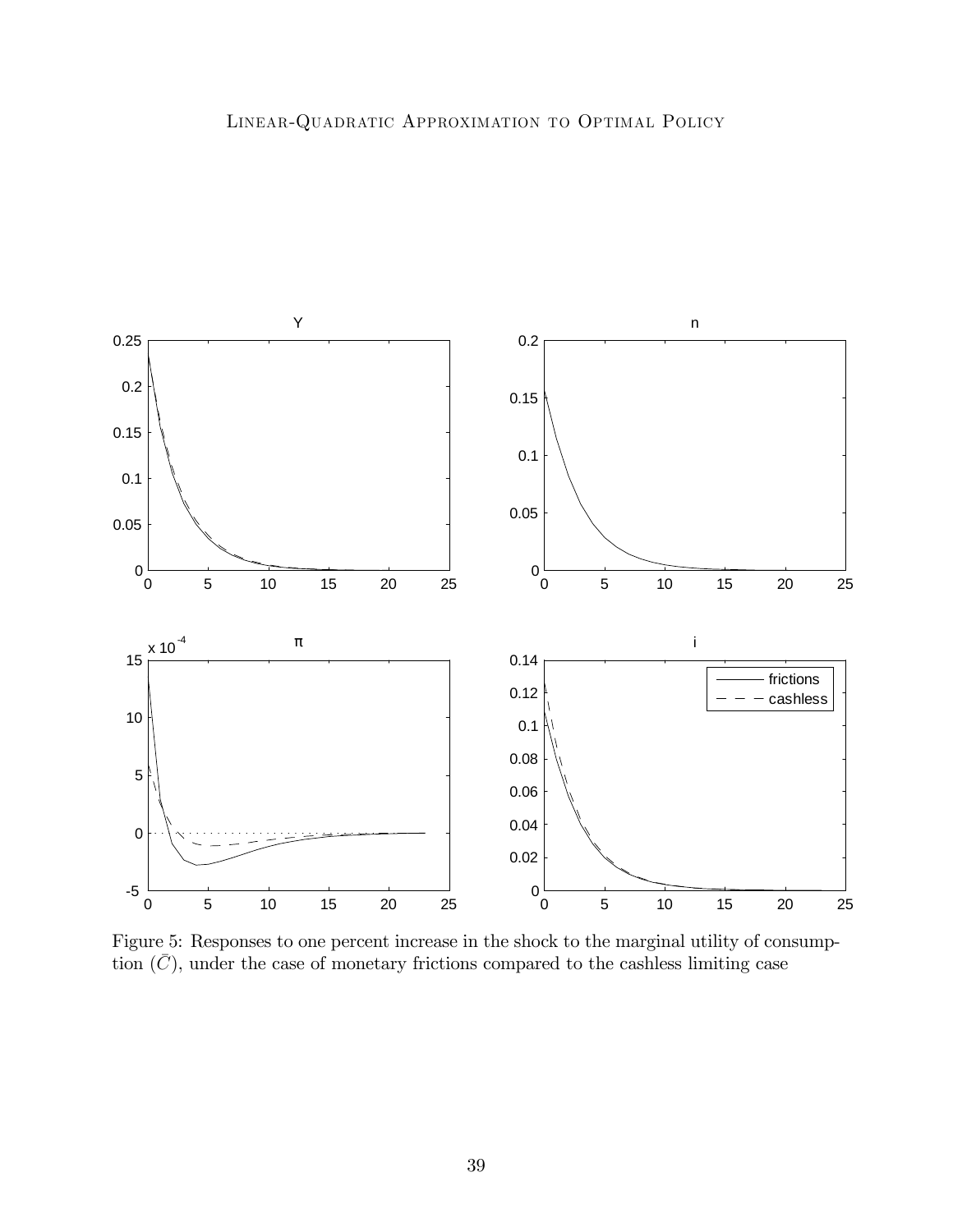

<span id="page-39-0"></span>Figure 6: Responses to one percent increase in productivity  $(A)$ , under the case of monetary frictions compared to the cashless limiting case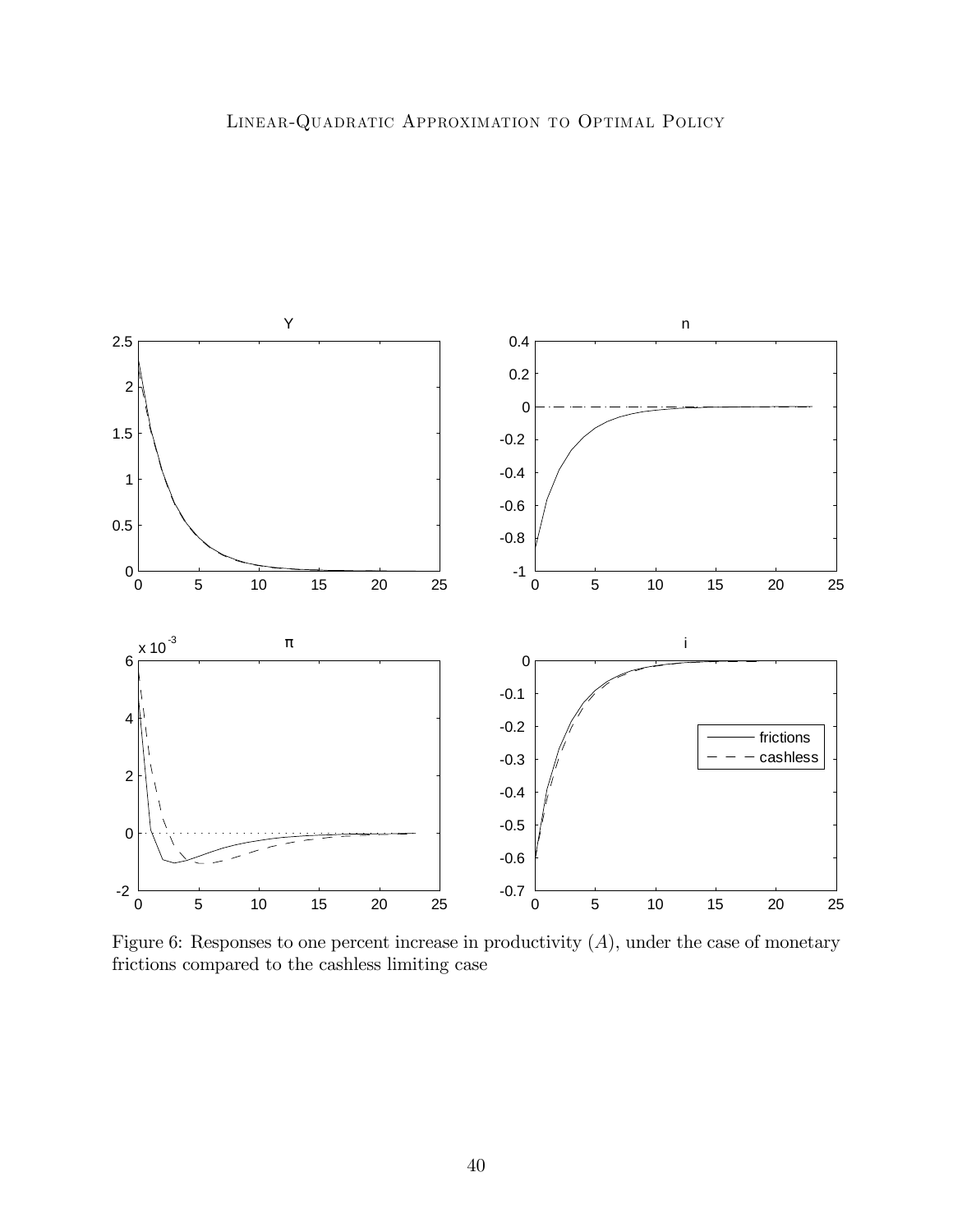

<span id="page-40-0"></span>Figure 7: Responses to one percent increase in the shock to the transaction costs  $(\chi)$ , under the case of monetary frictions compared to the cashless limiting case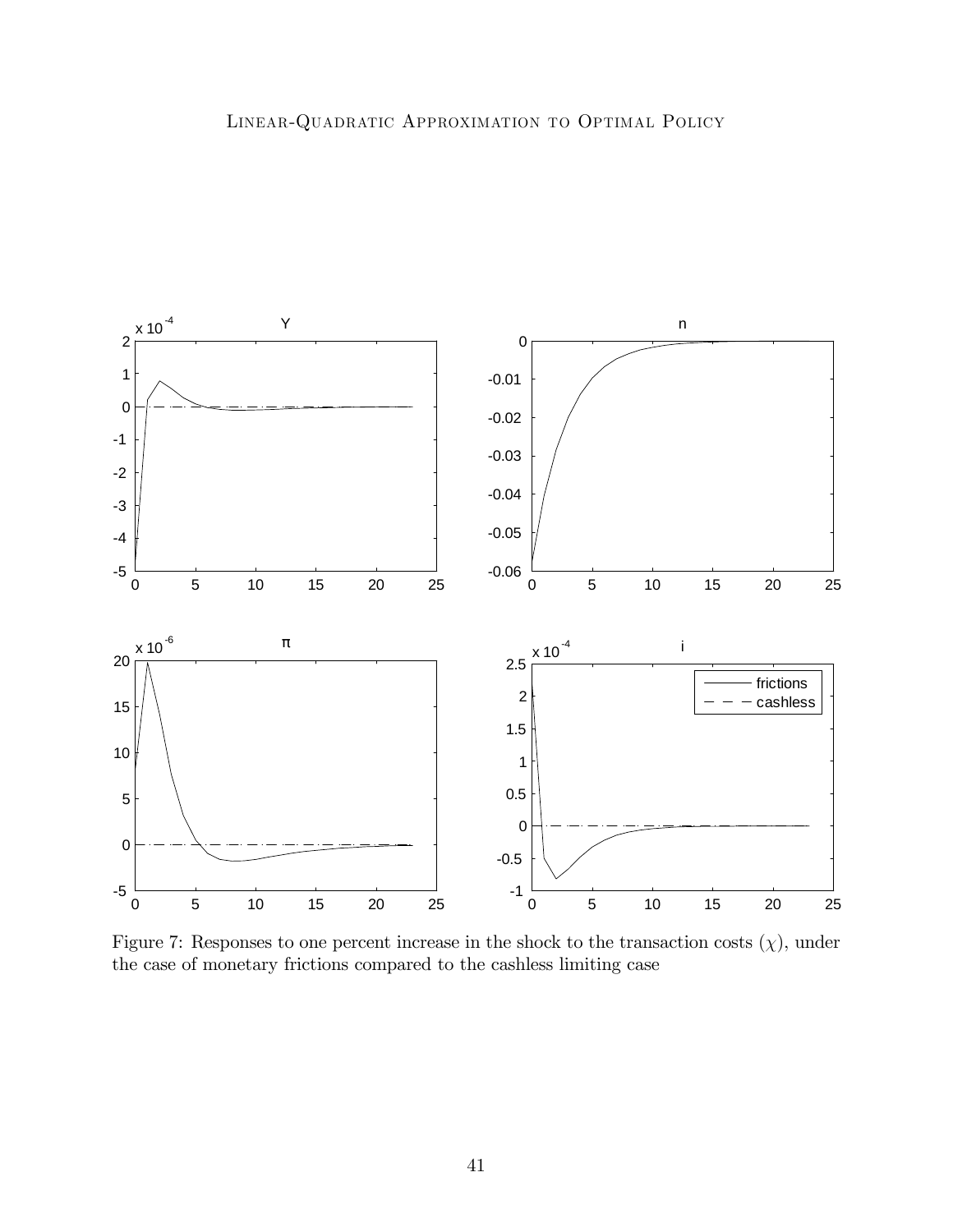

The Case of No Steady State Distortions

<span id="page-41-0"></span>Figure 8: Responses to one percentage point increase in the tax rate  $(\tau)$ , under the case with steady state distortions in compared to the case of no steady state distortions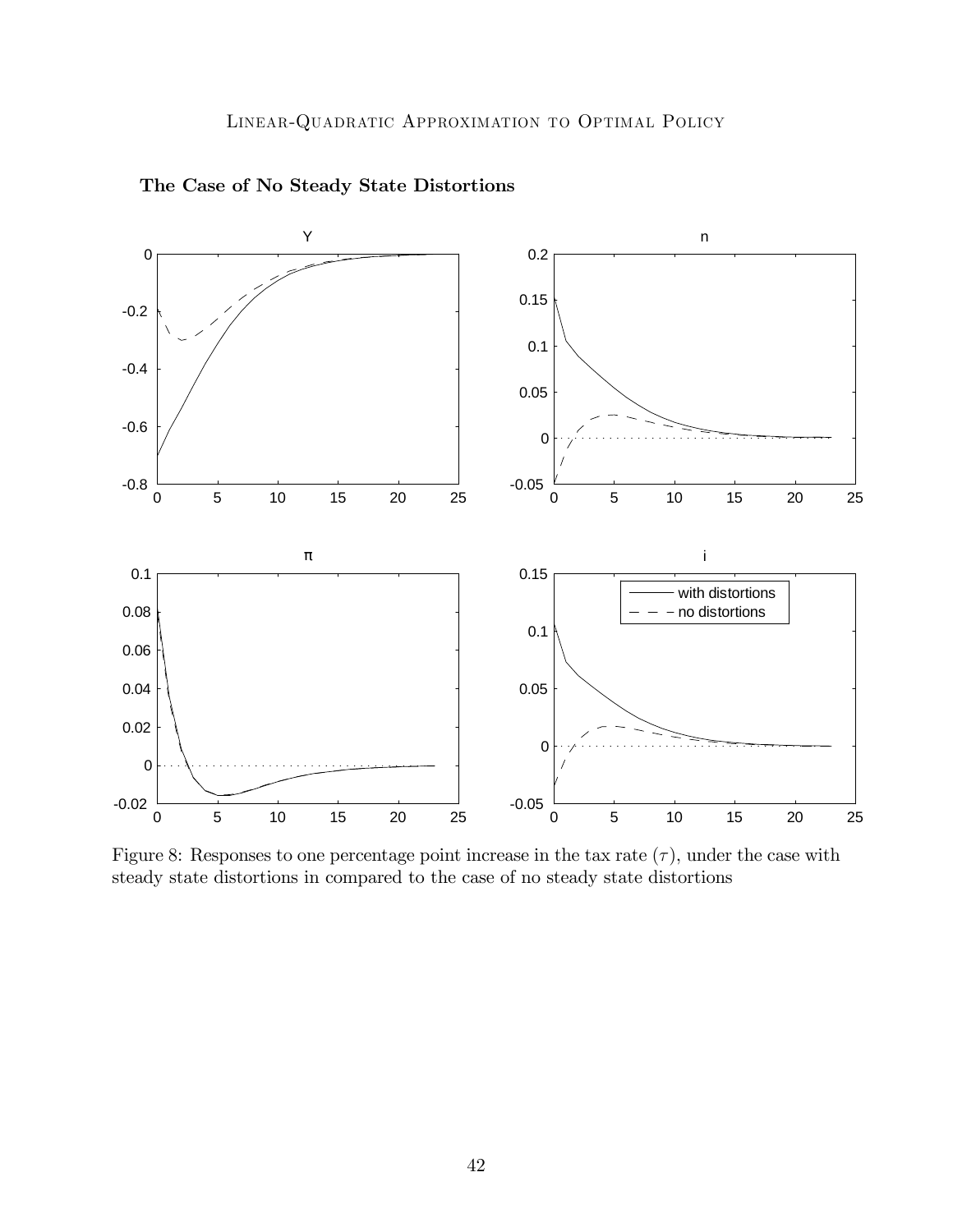

Figure 9: Responses to one percent increase in the makup  $(\mu)$ , under the case with steady state distortions in compared to the case of no steady state distortions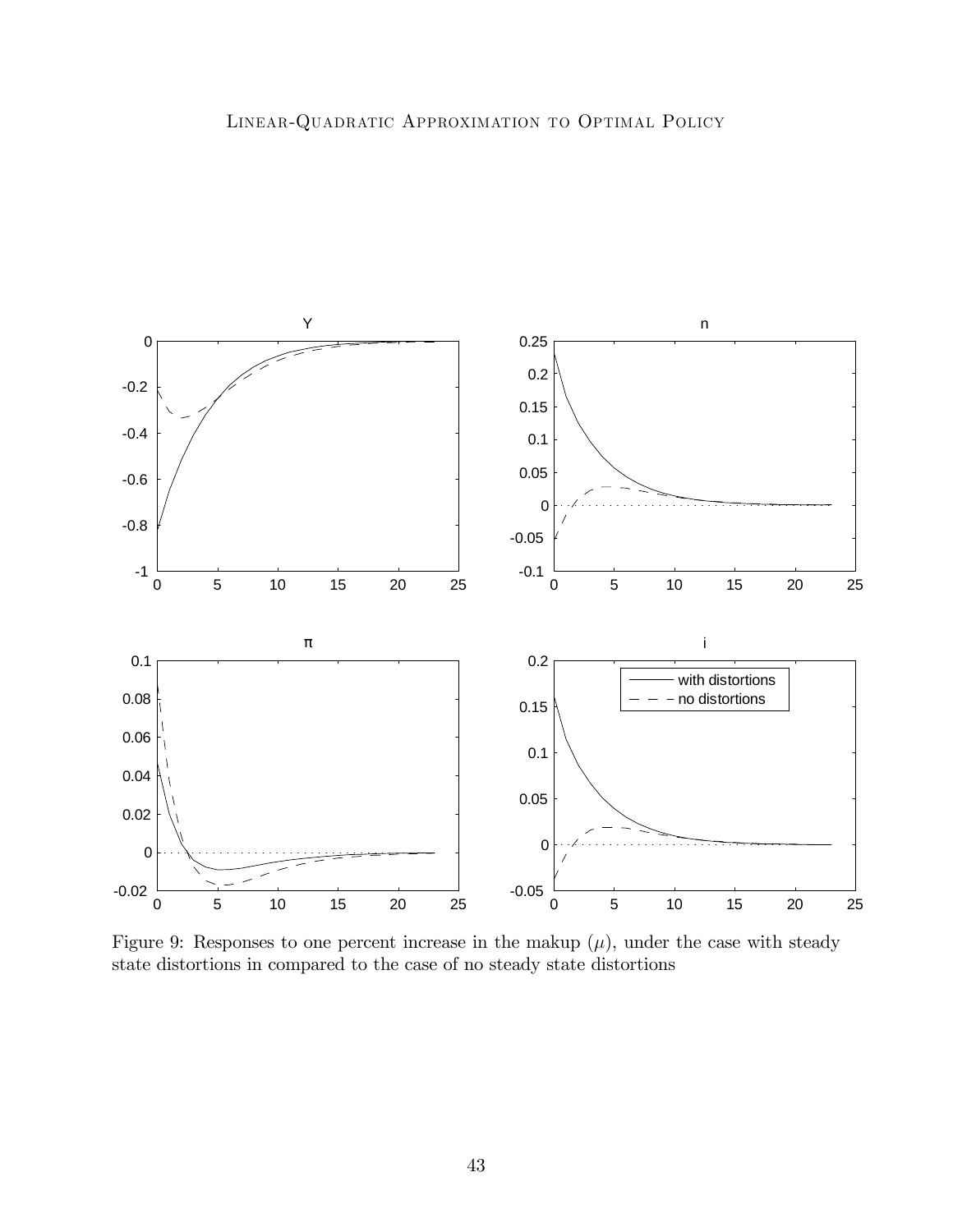

Figure 10: Responses to an increase in government expenditures  $(G)$  equivalent to one percent of the output, under the case with steady state distortions in compared to the case of no steady state distortions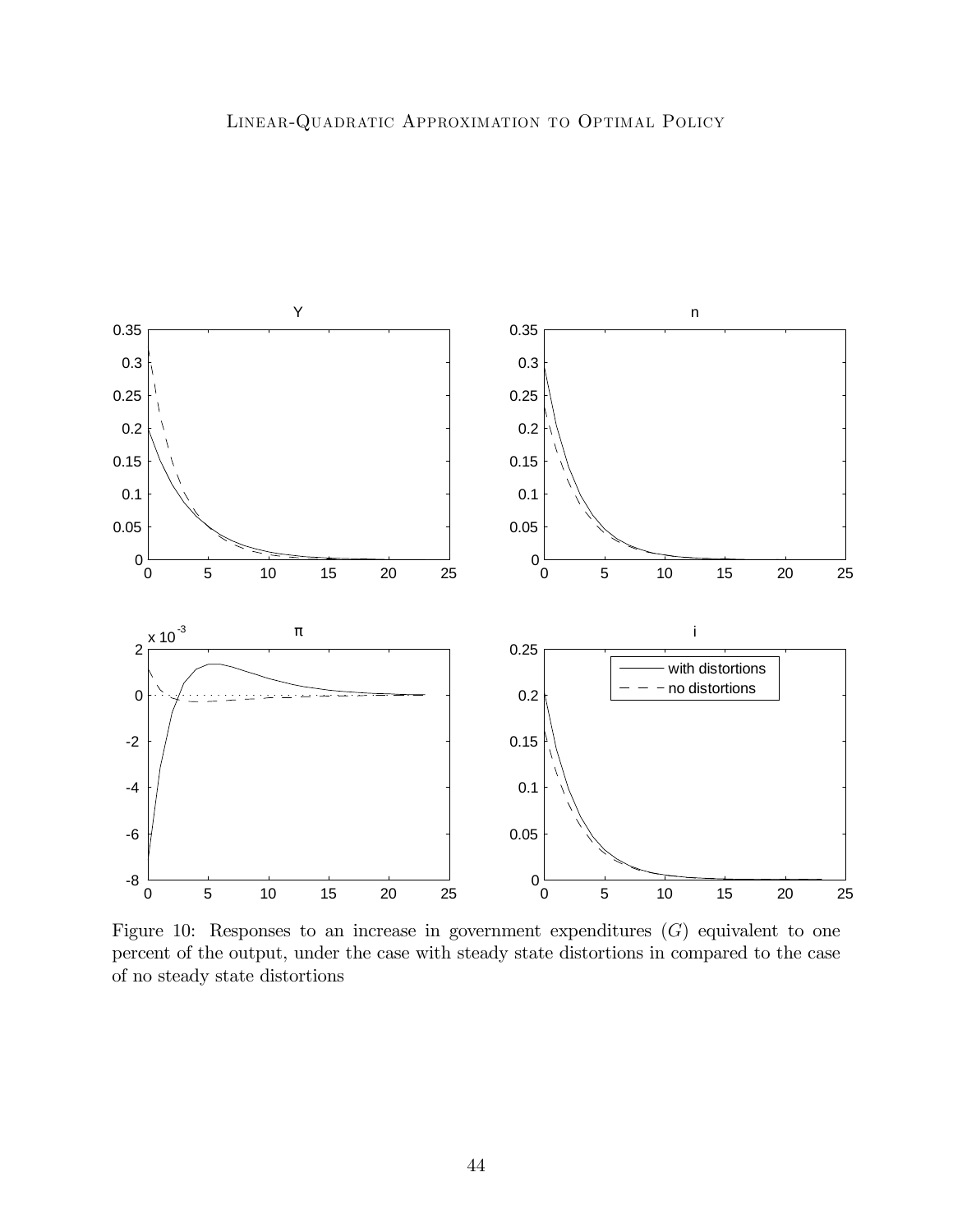

Figure 11: Responses to one percent increase in the shock to the marginal utility of consumption  $(\bar{C})$ , under the case with steady state distortions in compared to the case of no steady state distortions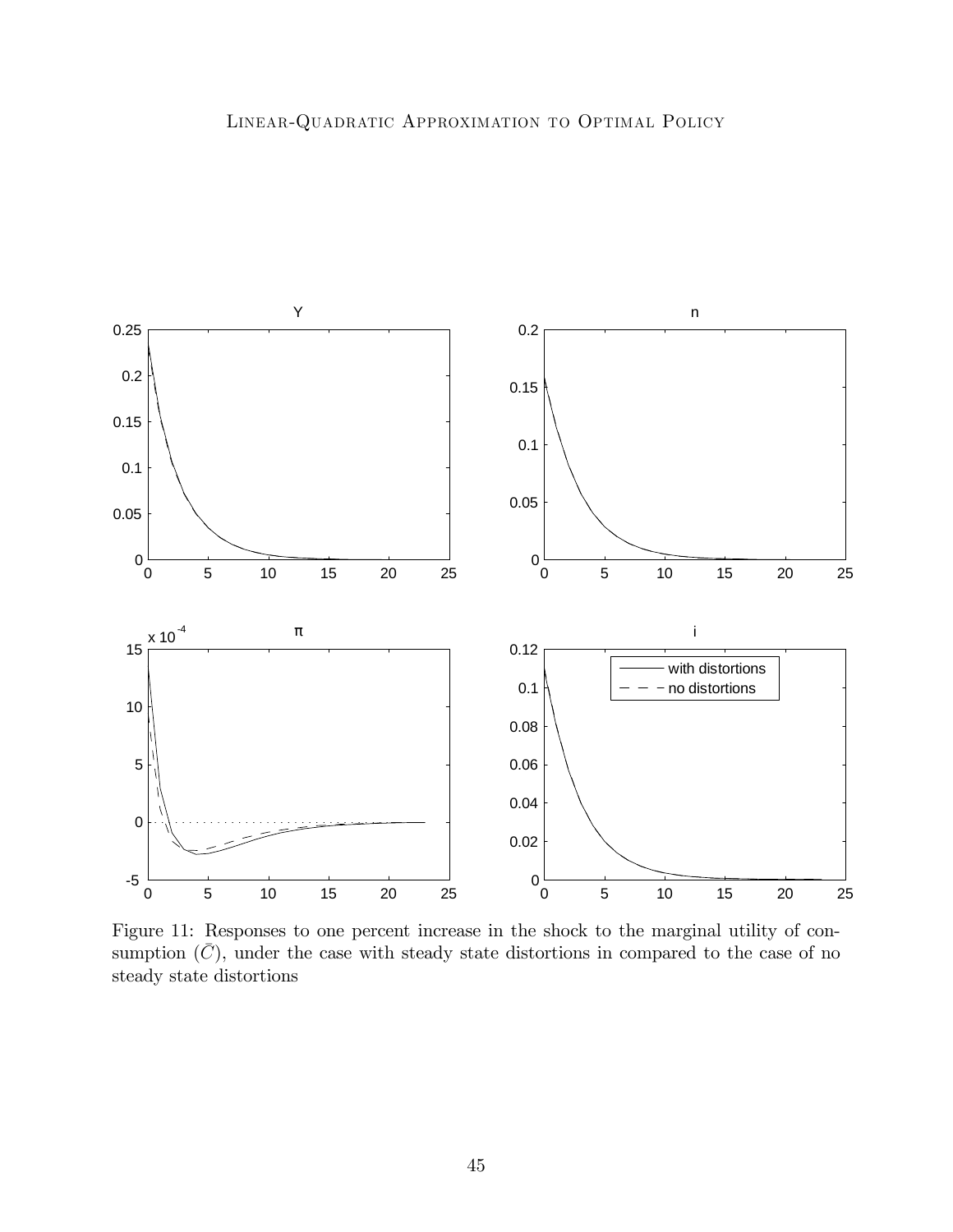

<span id="page-45-0"></span>Figure 12: Responses to one percent increase in the shock to the transaction costs  $(\chi)$ , under the case with steady state distortions in compared to the case of no steady state distortions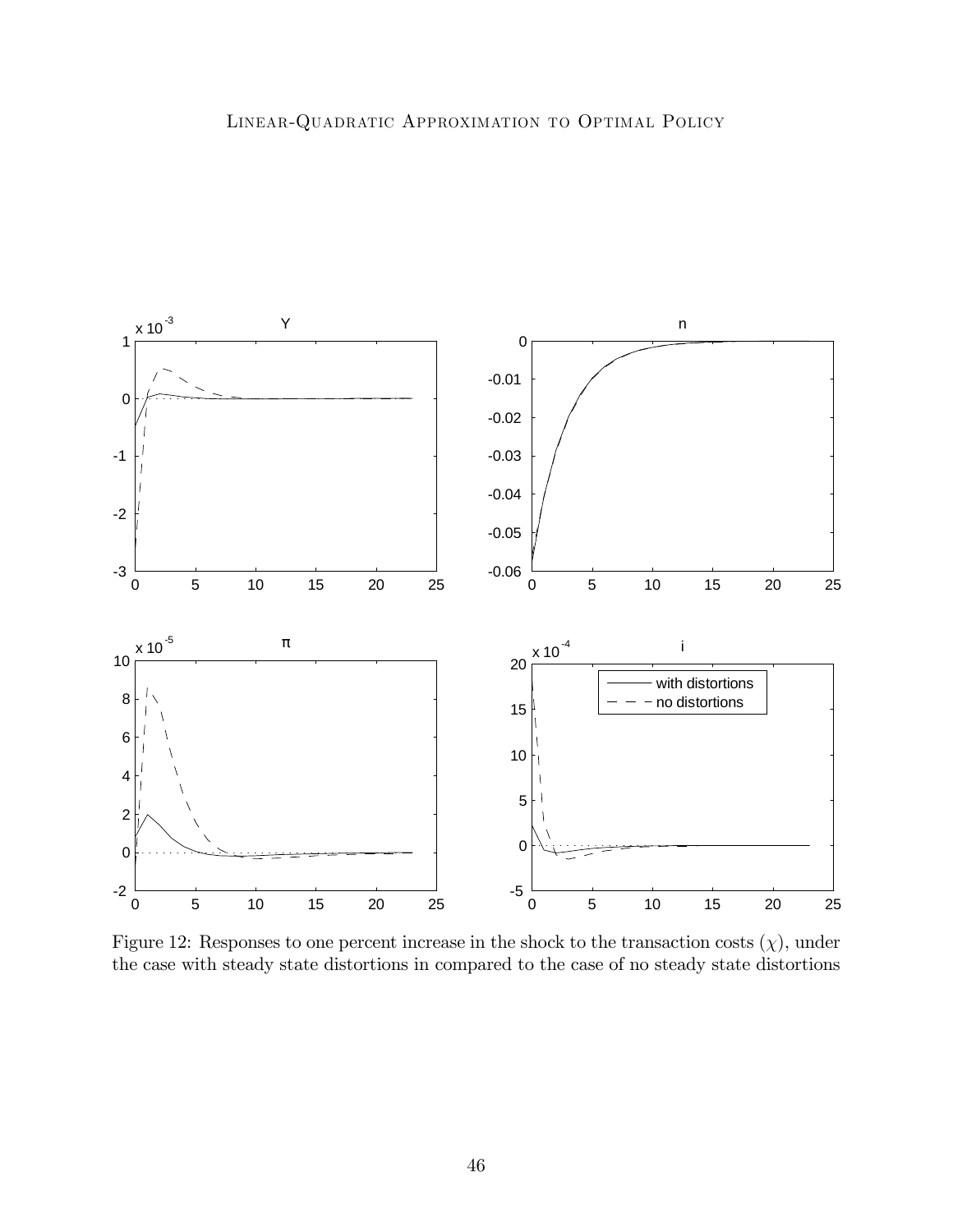

### Alternative Policy Rule

<span id="page-46-0"></span>Figure 13: Responses to one percentage point increase in the tax rate  $(\tau)$ , under an alternative policy rule compared to the optimal policy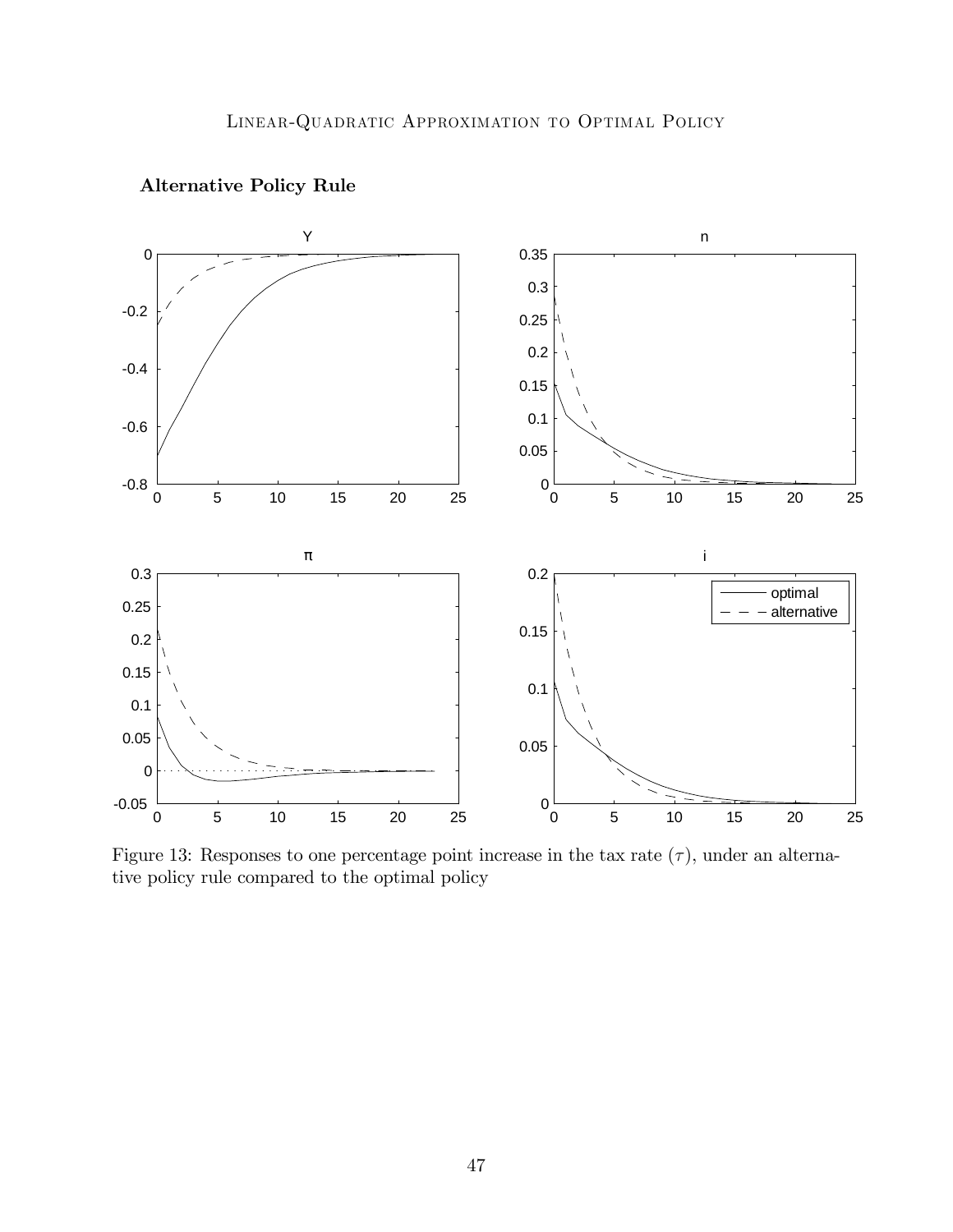

<span id="page-47-0"></span>Figure 14: Responses to one percent increase in the makup  $(\mu)$ , under an alternative policy rule compared to the optimal policy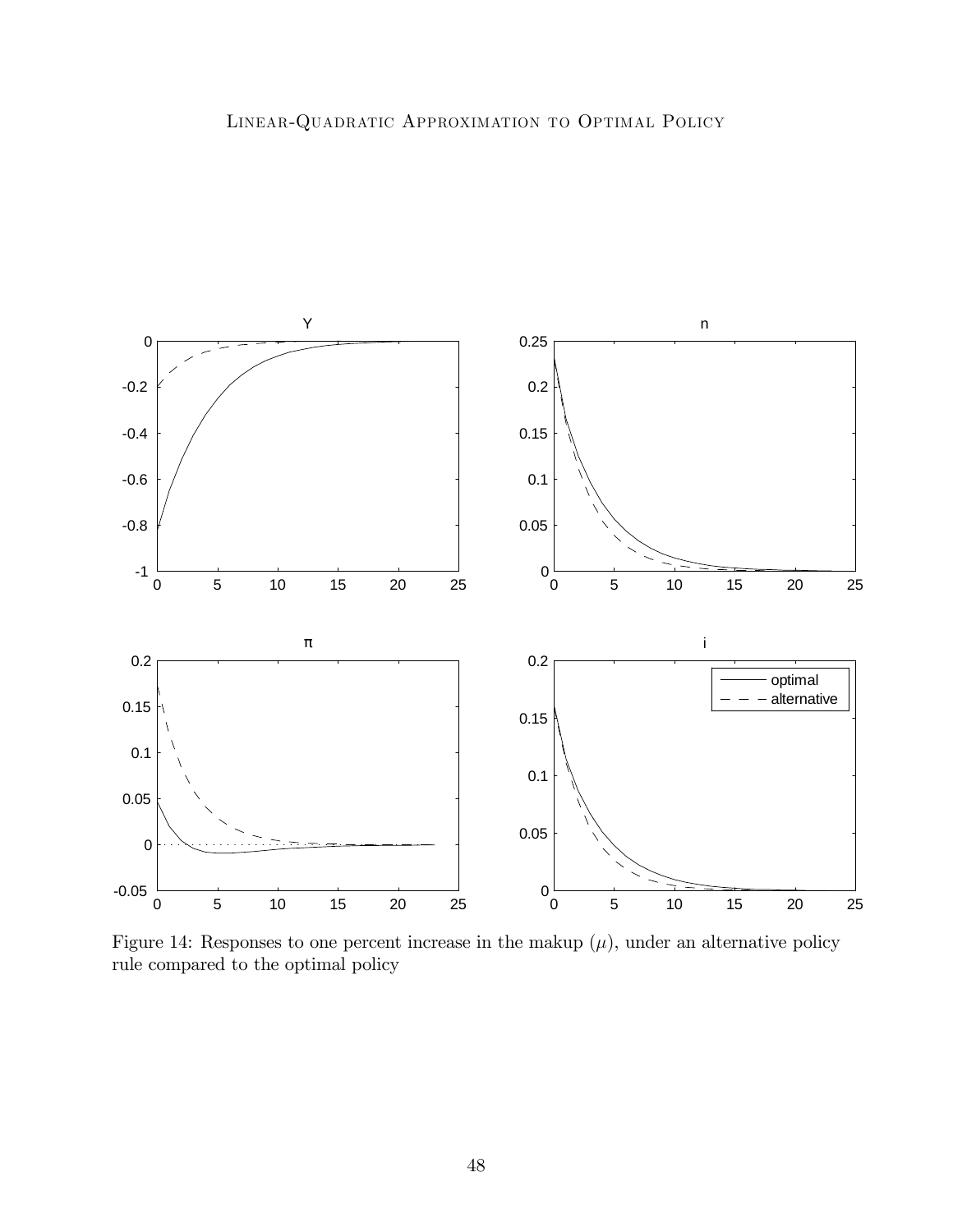

<span id="page-48-0"></span>Figure 15: Responses to an increase in government expenditures  $(G)$  equivalent to one percent of the output, under an alternative policy rule compared to the optimal policy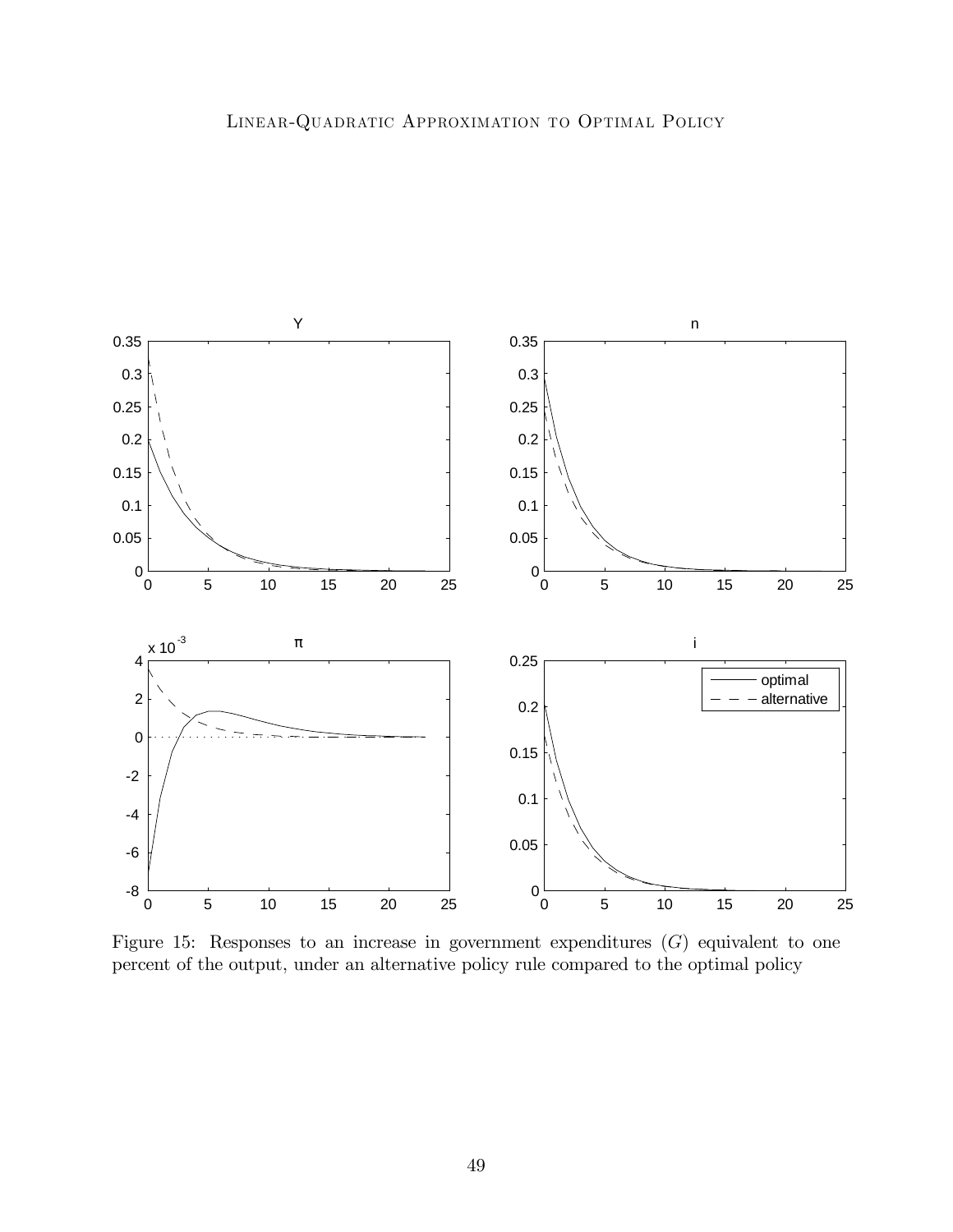

Figure 16: Responses to one percent increase in the shock to the marginal utility of consumption  $(\bar{C})$ , under an alternative policy rule compared to the optimal policy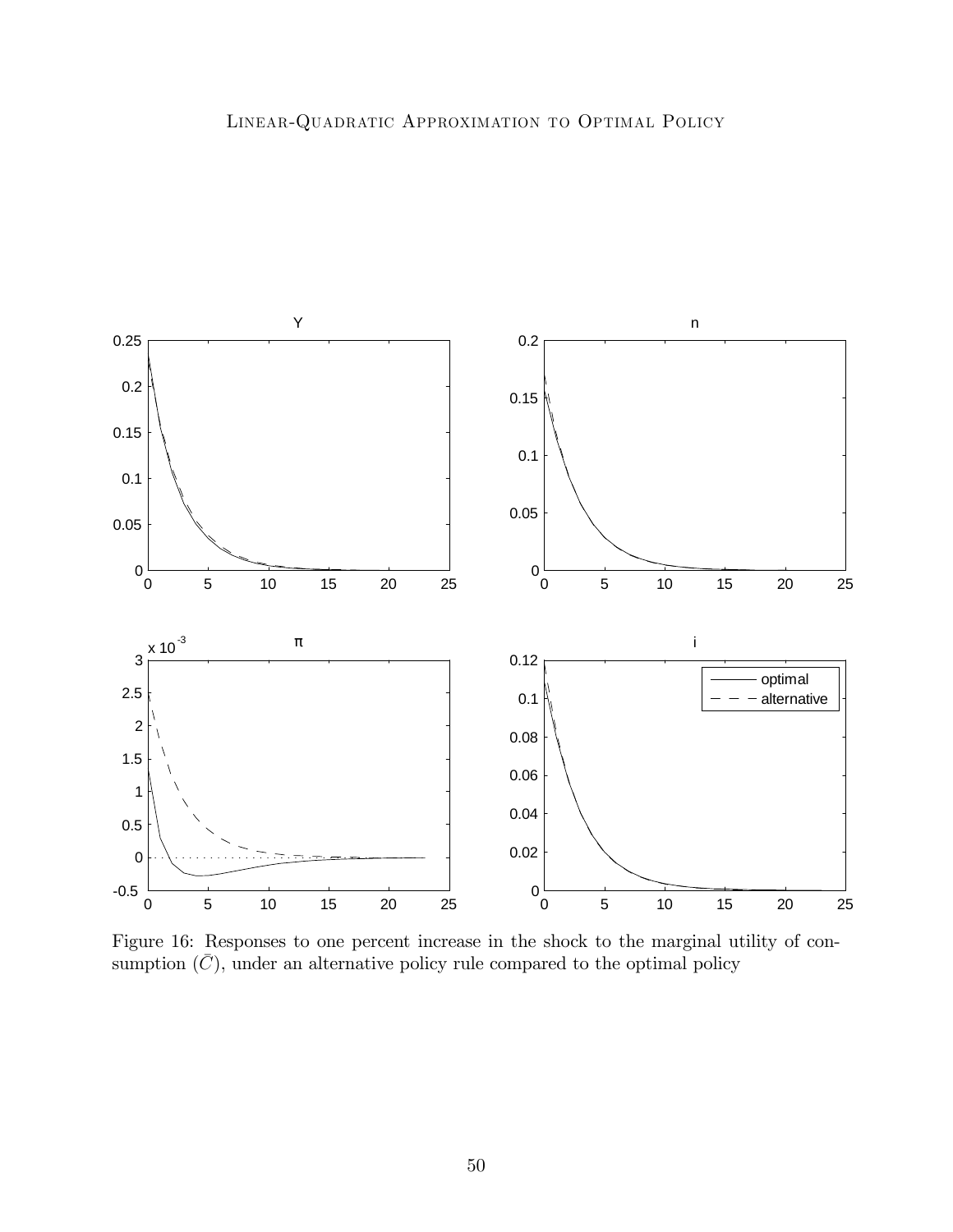

<span id="page-50-0"></span>Figure 17: Responses to one percent increase in productivity  $(A)$ , under an alternative policy rule compared to the optimal policy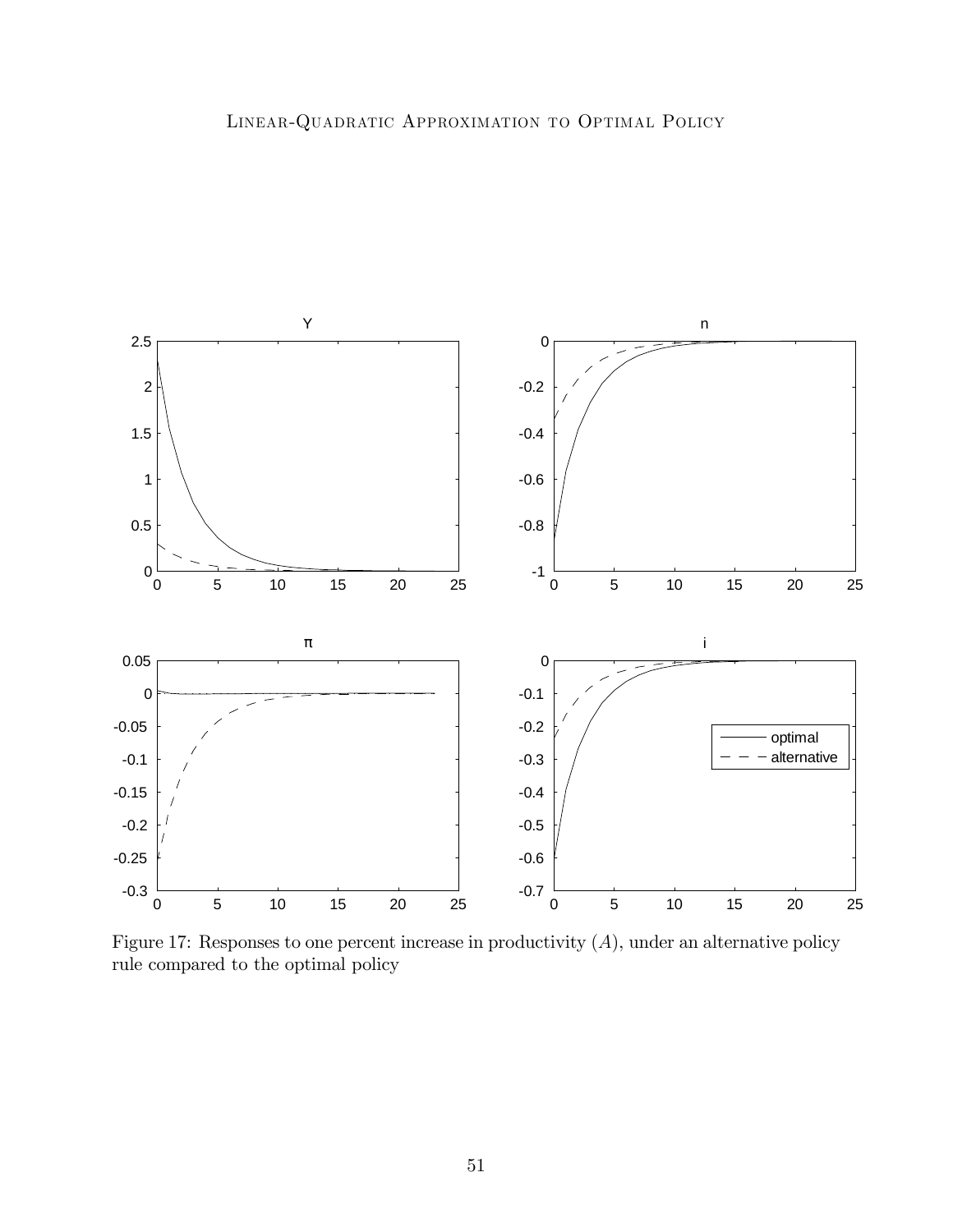

<span id="page-51-0"></span>Figure 18: Responses to one percent increase in the shock to the transaction costs  $(\chi)$ , under an alternative policy rule compared to the optimal policy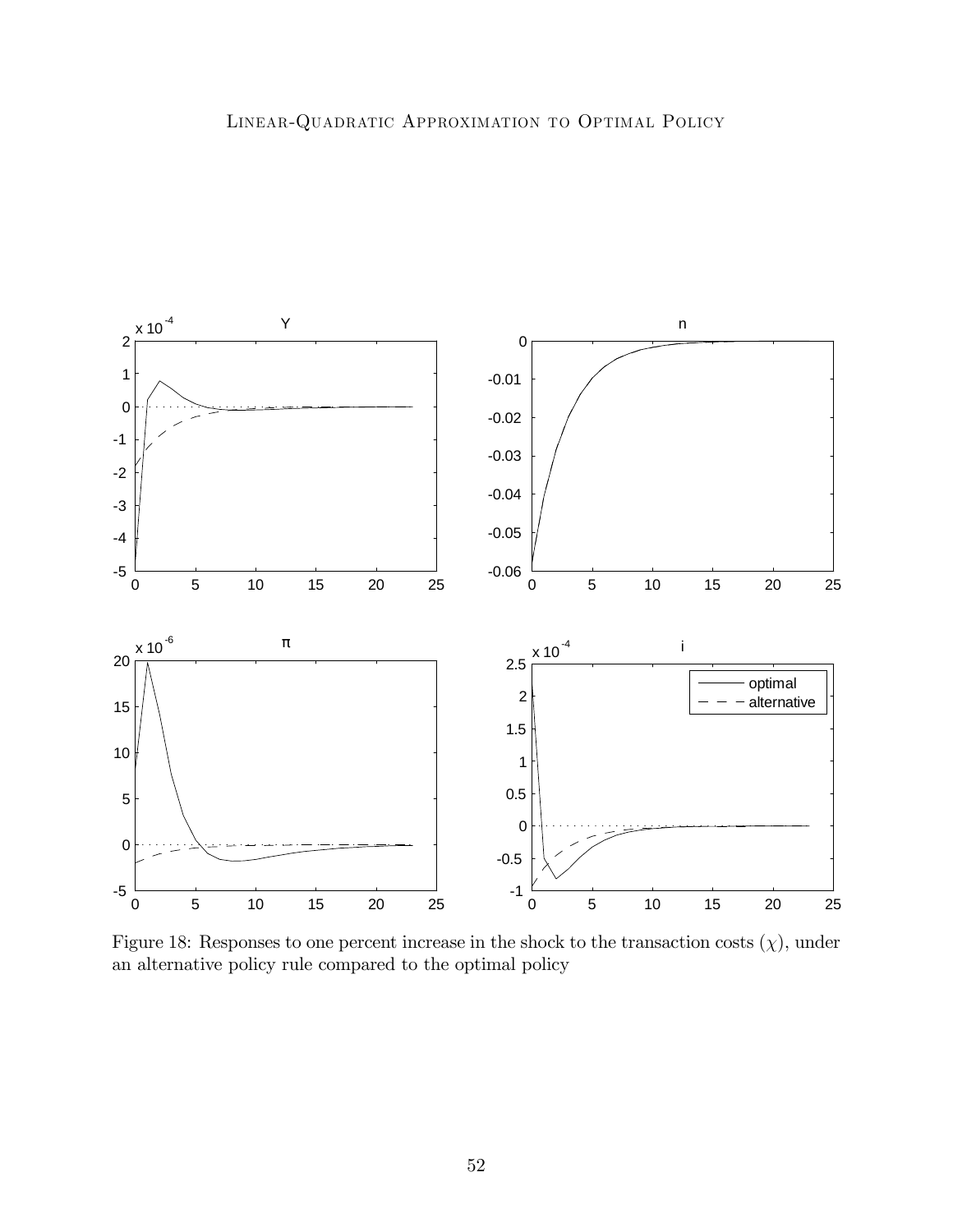# B Smets Wouters model

## B.1 Calibration

| $\beta$         | 0.99    | time discount factor                                               |
|-----------------|---------|--------------------------------------------------------------------|
| $\alpha_p$      | 0.83    | Calvo probability of not adjusting prices                          |
| $\theta$        | 0.29    | index of habit persistance in consumption                          |
| $\delta$        | 0.025   | rate of capital depreciation                                       |
| $\alpha_w$      | 0.79    | Calvo probability of not adjusting wages                           |
| $\gamma_p$      | 0.3     | fraction of households subject to indexation in price setting      |
| $\gamma_w$      | 0.7     | fraction of households subject to indexation in price setting      |
| $\sigma_C$      | 2.19    | Risk aversion coefficient in consumer preferences                  |
| $\sigma_L$      | 1.49    | Inverse of the Frisch elasticity of labor supply                   |
| $\mu$           | 1.2     | steady state price mark up                                         |
| $\mu_W$         | 1.2     | steady state wage mark up                                          |
| $\overline{rc}$ | 4.02    | Elasticity of capacity utilisation cost                            |
| $\phi_i$        | 1.18    | Sensitivity of investment adjustment cost                          |
| $p_1$           | 1.5     | Inflation related term in Taylor rule                              |
| $p_2$           | $0.2\,$ | Output related term in Taylor rule                                 |
| $\rho_r$        | 0.85    | Nominal interest rate autocorrelation coeff. in inertial Taylor r. |

<span id="page-52-1"></span>Table 3: Baseline parameters

### <span id="page-52-0"></span>B.2 Model's wage equations

Households set their wage on a staggered basis. Each period, any household faces a constant probability  $1 - \alpha_W$  of changing its wage. In such a case, the wage is set to  $\tilde{w}_t$ , taking into account that it will not be re-optimized in the near future. Otherwise, wages are adjusted following an indexation rule on CPI inflation and central bank objective:

$$
W_t^h = \left(\frac{P_{t-1}}{P_{t-2}}\right)^{\gamma_W} \overline{\pi}^{1-\gamma_W} W_{t-1}^h
$$

and, in cumulated term,

$$
W_{t+j}^h = \Pi_{h=0}^{j-1} \pi_{t+h}^{\gamma_W} \overline{\pi}^{1-\gamma_W} W_t^h.
$$

The consumer in the choice of the wages such that he maximizes the welfare and the FOC is:

$$
\mathbb{E}_{t} \sum_{j=0}^{\infty} (\beta \alpha_{W})^{s} \left[ (1 - \tau_{W,t}) \left( \prod_{h=0}^{j-1} \pi_{t+h}^{\gamma_{W}} \overline{\pi}^{1-\gamma_{W}} \right) L_{t+j}^{h} \frac{\Lambda_{t+j}}{P_{t+j}} - \varepsilon_{W} \left( 1 - \tau_{W,t} \right) W_{t+j}^{h} \frac{L_{t+j}^{h}}{W_{t}^{h}} \Lambda_{t+j} \right] + \varepsilon_{W} \overline{L} \left( L_{t+j}^{h} \right)^{\sigma_{L}} E_{t}^{L} E_{t}^{B} \frac{L_{t+j}^{h}}{W_{t}^{h}} = 0
$$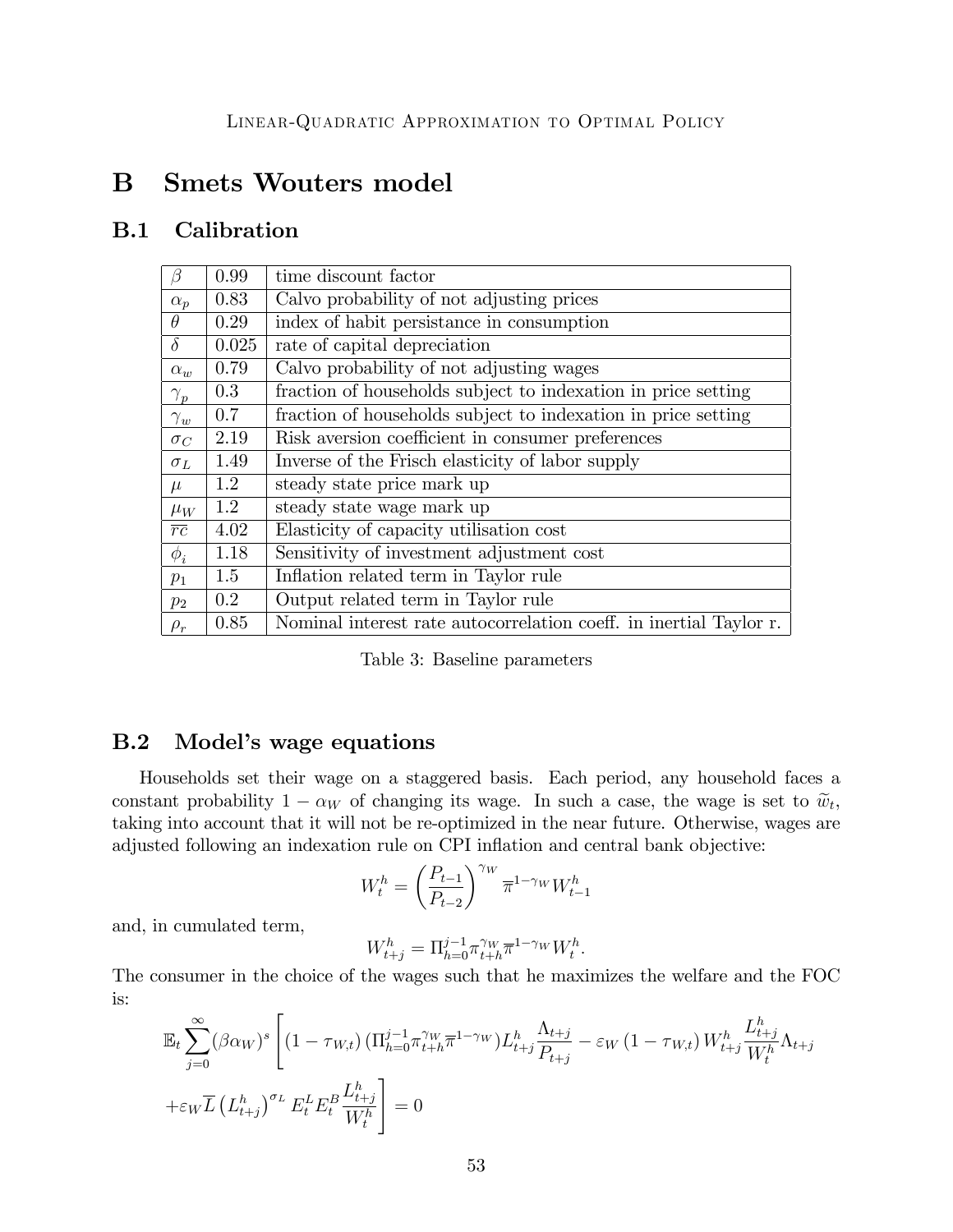and

$$
\mathbb{E}_t\left[\sum_{j=0}^{\infty}(\beta\alpha_W)^sL_{t+j}^h\left\{\frac{(1-\tau_{W,t})\left(\varepsilon_W-1\right)\widetilde{w}_t}{\varepsilon_W}\frac{\widetilde{w}_t}{P_t}(\Pi_{h=0}^{j-1}\frac{\pi_{t+h}^{\gamma_W}\overline{\pi}^{1-\gamma_W}}{\pi_{t+h+1}})\Lambda_{t+j}-\overline{L}\left(L_{t+j}^h\right)^{\sigma_L}E_t^LE_t^B\right\}\right]=0.
$$

When wages are perfectly flexible, this relation collapses to

$$
\frac{\varepsilon_W}{\left(\varepsilon_W - 1\right)\left(1 - \tau_{W,t}\right)} U_{L,t}^h = \Lambda_{t+j} \frac{W_t^h}{P_t}.
$$

The real wage is equal to a constant markup  $\frac{\mu_W}{1-\tau_W}$  (with  $\mu_W = \frac{\varepsilon_W}{\varepsilon_W - \varepsilon_W}$  $\frac{\varepsilon_W}{\varepsilon_W - 1}$  over the marginal rate of substitution between consumption and labour.

Finally, the dynamics of the aggregate wage index given that a share  $(1 - \alpha_W)$  of workers adjust threir wage (assuming symmetry) and a fraction  $\alpha_W$  follow an indexation rule is given by:

$$
W_t^{1-\varepsilon_W} = \alpha_W \left[ \left( \frac{P_{t-1}}{P_{t-2}} \right)^{\gamma_W} \overline{\pi}^{1-\gamma_W} W_{t-1} \right]^{1-\varepsilon_W} + (1-\alpha_W) \left( \widetilde{w}_t \right)^{1-\varepsilon_W}.
$$

The first order condition can be written as, using  $L_t^h = \left(\frac{W_t^h}{W_t}\right)$  $\int$ <sup>- $\epsilon$ </sup>W  $L_t$ :

$$
\frac{1}{\mu_W} \frac{\widetilde{w}_t}{P_t} \mathbb{E}_t \left\{ \sum_{j=0}^{\infty} (\beta \alpha_W)^j (1 - \tau_{W,t}) \left( \prod_{h=0}^{j-1} \frac{\pi_{t+h}^{\gamma_W} \overline{\pi}^{1-\gamma_W}}{\pi_{t+h+1}} \right) \left( \frac{\prod_{h=0}^{j-1} \pi_{t+h}^{\gamma_W} \overline{\pi}^{1-\gamma_W} W_t^h}{W_{t+j}} \right)^{-\epsilon_W} L_{t+j} \Lambda_{t+j} \right\}
$$
\n
$$
= \mathbb{E}_t \left\{ \sum_{j=0}^{\infty} (\beta \alpha_W)^j \overline{L} \left( \left( \frac{\prod_{h=0}^{j-1} \pi_{t+h}^{\gamma_W} \overline{\pi}^{1-\gamma_W} W_t^h}{W_{t+j}} \right)^{-\epsilon_W} L_{t+j} \right)^{1+\sigma_L} E_{t+j}^L \right\}
$$

which leads to define

$$
\frac{1}{\mu_W} \frac{\widetilde{w}_t}{P_t} \mathbb{H}_t (W_t^h)^{-\epsilon_W} \equiv \mathbb{G}_t (W_t^h)^{-\epsilon_W (1+\sigma_L)}
$$
\n
$$
\frac{1}{\mu_W} \frac{(\widetilde{w}_t)^{1-\epsilon_W+\epsilon_W(1+\sigma_L)}}{P_t^{1-\epsilon_W+\epsilon_W(1+\sigma_L)+\epsilon_W-\epsilon_W(1+\sigma_L)}} \mathbb{H}_t \equiv \mathbb{G}_t
$$
\n
$$
\frac{1}{\mu_W} \frac{(\widetilde{w}_t)^{1-\epsilon_W+\epsilon_W(1+\sigma_L)}}{P_t^{1-\epsilon_W+\epsilon_W(1+\sigma_L)}} \frac{\mathbb{H}_t}{P_t^{\epsilon_W}} \equiv \frac{\mathbb{G}_t}{P_t^{\epsilon_W(1+\sigma_L)}}
$$
\n
$$
\frac{1}{\mu_W} \left(\frac{\widetilde{w}_t}{P_t}\right)^{1-\epsilon_W+\epsilon_W(1+\sigma_L)} \equiv \frac{\mathbb{G}_t}{P_t^{\epsilon_W(1+\sigma_L)}} \times \frac{P_t^{\epsilon_W}}{\mathbb{H}_t}
$$
\n
$$
\frac{1}{\mu_W} \left(\frac{\widetilde{w}_t}{P_t}\right)^{\frac{\mu_W(1+\sigma_L)-1}{\mu_W-1}} \equiv \frac{\mathbb{G}_t}{P_t^{\epsilon_W(1+\sigma_L)}} \times \frac{P_t^{\epsilon_W}}{\mathbb{H}_t}
$$

From this:

$$
\mathbb{G}_t = \mathbb{E}_t \left\{ \sum_{j=0}^{\infty} (\beta \alpha_W)^j \overline{L} \left( \left( \frac{\prod_{h=0}^{j-1} \pi_{t+h}^{\gamma_W} \overline{\pi}^{1-\gamma_W} W_t^h}{W_{t+j}} \right)^{-\epsilon_W} L_{t+j} \right)^{1+\sigma_L} \exp(E_{t+j}^L) \right\}
$$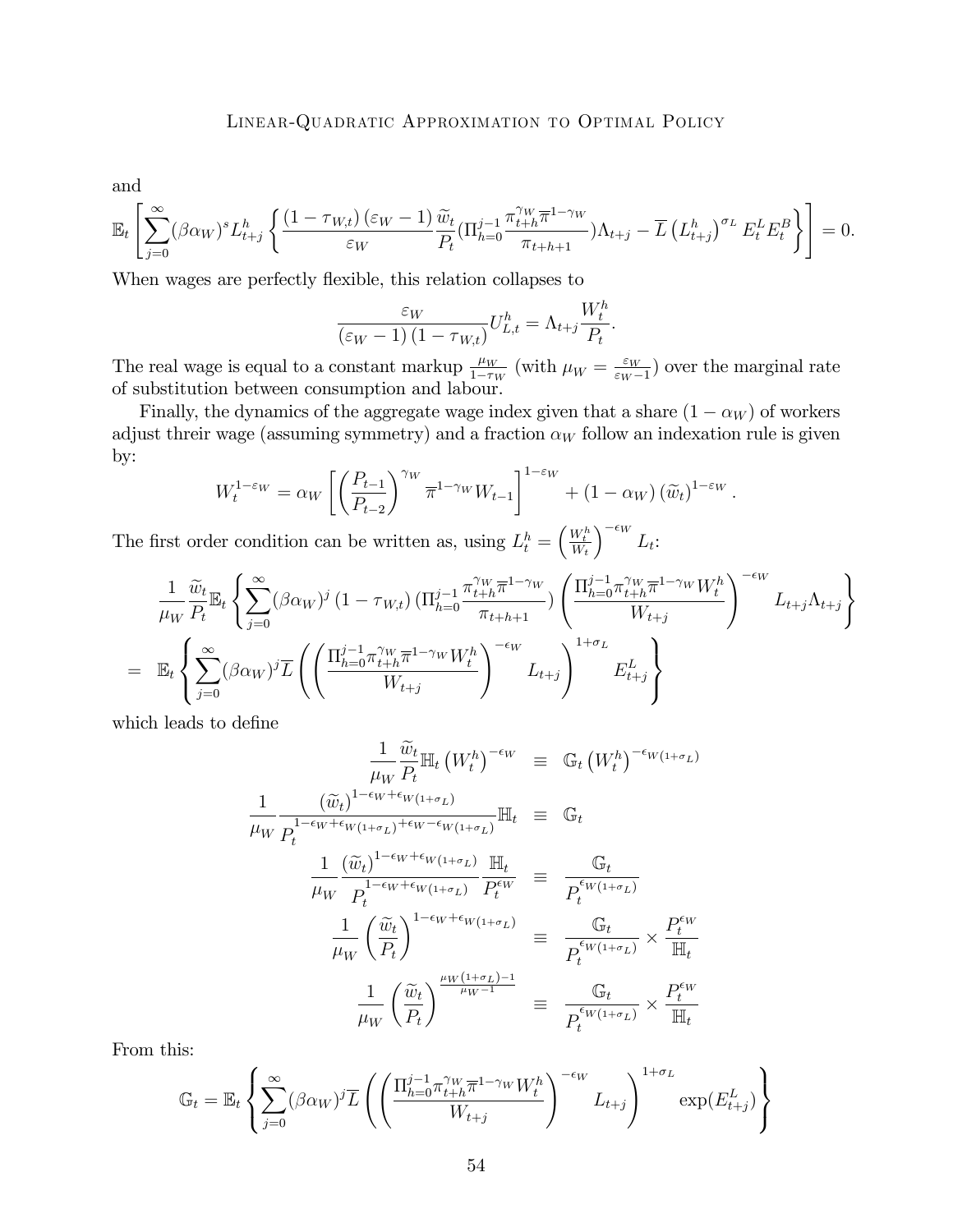and so

$$
Z_{W1,t} = \frac{\mathbb{G}_{t}}{P_{t}^{\epsilon_{W(1+\sigma_{L})}}} \\
= \mathbb{E}_{t} \left\{ \sum_{j=0}^{\infty} (\beta \alpha_{W})^{j} \overline{L} \frac{P_{t+j}^{\epsilon_{W(1+\sigma_{L})}} W_{t+j}^{\epsilon_{W(1+\sigma_{L})}}}{P_{t+j}^{\epsilon_{W(1+\sigma_{L})}} P_{t+j}^{\epsilon_{W(1+\sigma_{L})}} \left( \Pi_{h=0}^{j-1} \pi_{t+h}^{\gamma_{W}} \overline{\pi}^{1-\gamma_{W}} \right)^{-\epsilon_{W}(1+\sigma_{L})} (L_{t+j})^{1+\sigma_{L}} \exp(E_{t+j}^{L}) \right\} \\
= \mathbb{E}_{t} \left\{ \sum_{j=0}^{\infty} (\beta \alpha_{W})^{j} \overline{L} \frac{W_{t+j}^{\epsilon_{W(1+\sigma_{L})}}}{P_{t+j}^{\epsilon_{W(1+\sigma_{L})}} \left( \Pi_{h=0}^{j-1} \pi_{t+h}^{\gamma_{W}} \overline{\pi}^{1-\gamma_{W}} \right)^{\epsilon_{W}(1+\sigma_{L})} (L_{t+j})^{1+\sigma_{L}} \exp(E_{t+j}^{L}) \right\} \\
= \mathbb{E}_{t} \left\{ \sum_{j=0}^{\infty} (\beta \alpha_{W})^{j} \overline{L} W_{R}^{\epsilon_{W(1+\sigma_{L})}} \left( \frac{\Pi_{h=1}^{j} \pi_{t+h}}{\Pi_{h=0}^{j-1} \pi_{t+h}^{\gamma_{W}} \overline{\pi}^{1-\gamma_{W}}} \right)^{\epsilon_{W}(1+\sigma_{L})} (L_{t+j})^{1+\sigma_{L}} \exp(E_{t+j}^{L}) \right\} \\
= \mathbb{E}_{t} \left\{ \sum_{j=0}^{\infty} (\beta \alpha_{W})^{j} \overline{L} W_{Rt}^{\frac{(1+\sigma_{L})\mu_{W}}{\mu_{W}-1}} \left( \frac{\Pi_{h=1}^{j} \pi_{t+h}}{\Pi_{h=0}^{j-1} \pi_{t+h}^{\gamma_{W}} \overline{\pi}^{1-\gamma_{W}}} \right)^{\frac{(1+\sigma_{L})\mu_{W}}{\mu_{W}-1}} (L_{t+j})^{1+\sigma_{L}} \exp(E_{t+j}^{L}) \right\} \\
= \mathbb{E}_{t} \left\{ \sum_{j=0}^
$$

where  $W_R$  is  $\frac{W}{P}$  and  $\epsilon_W (1 + \sigma_L) = \frac{(1 + \sigma_L)\mu_W}{\mu_W - 1}$ . Therefore in a recursive form:

$$
Z_{W1,t} = \overline{L}W_{Rt}^{\frac{(1+\sigma_L)\mu_W}{\mu_W - 1}}L_t^{1+\sigma_L}E_t^L + \beta\alpha_W \mathbb{E}_t \left(Z_{W1,t+1}\left[\frac{\pi_{t+1}}{\pi_t^{\gamma_W} \overline{\pi}^{1-\gamma_W}}\right]^{\frac{(1+\sigma_L)\mu_W}{\mu_W - 1}}\right)
$$

In a similar manner for the second term:

$$
Z_{W2,t} = \frac{\mathbb{H}_{t}}{P_{t}^{\epsilon_{W}}}
$$
  
\n
$$
= \mathbb{E}_{t} \left\{ \sum_{j=0}^{\infty} (\beta \alpha_{W})^{j} (1 - \tau_{W,t}) \frac{P_{t+j}^{\epsilon_{W}} W_{t+j}^{\epsilon_{W}}}{P_{t+j}^{\epsilon_{W}}} (\Pi_{h=0}^{j-1} \frac{\pi_{t+h}^{\gamma_{W}} \overline{\pi}^{1-\gamma_{W}}}{\pi_{t+h+1}}) (\Pi_{h=0}^{j-1} \pi_{t+h}^{\gamma_{W}} \overline{\pi}^{1-\gamma_{W}})^{-\epsilon_{W}} L_{t+j} \Lambda_{t+j} \right\}
$$
  
\n
$$
= \mathbb{E}_{t} \left\{ \sum_{j=0}^{\infty} (\beta \alpha_{W})^{j} (1 - \tau_{W,t}) W_{R}^{\epsilon_{W}} (\Pi_{h=0}^{j-1} \pi_{t+h+1})^{-1+\epsilon_{W}} (\Pi_{h=0}^{j-1} \pi_{t+h}^{\gamma_{W}} \overline{\pi}^{1-\gamma_{W}})^{1-\epsilon_{W}} L_{t+j} \Lambda_{t+j} \right\}
$$
  
\n
$$
= \mathbb{E}_{t} \left\{ \sum_{j=0}^{\infty} (\beta \alpha_{W})^{j} (1 - \tau_{W,t}) W_{R}^{\epsilon_{W}} \left( \frac{\Pi_{h=1}^{j} \pi_{t+h}}{\Pi_{h=0}^{j-1} \pi_{t+h}^{\gamma_{W}} \pi^{1-\gamma_{W}}} \right)^{\frac{1}{\mu_{W}-1}} L_{t+j} \Lambda_{t+j} \right\}
$$

where  $1 - \epsilon_W = 1 - \frac{\mu_W}{\mu_W - 1} = \frac{1}{-\mu_W + 1}$ . Therefore:

$$
Z_{W2,t} = (1 - \tau_{W,t}) W_R^{\frac{\mu_W}{\mu_W - 1}} L_t \Lambda_t + \beta \alpha_W \mathbb{E}_t \left( Z_{W2,t+1} \left[ \frac{\pi_{t+1}}{\pi_t^{\gamma_W} \overline{\pi}^{1 - \gamma_W}} \right]^{\frac{1}{\mu_W - 1}} \right)
$$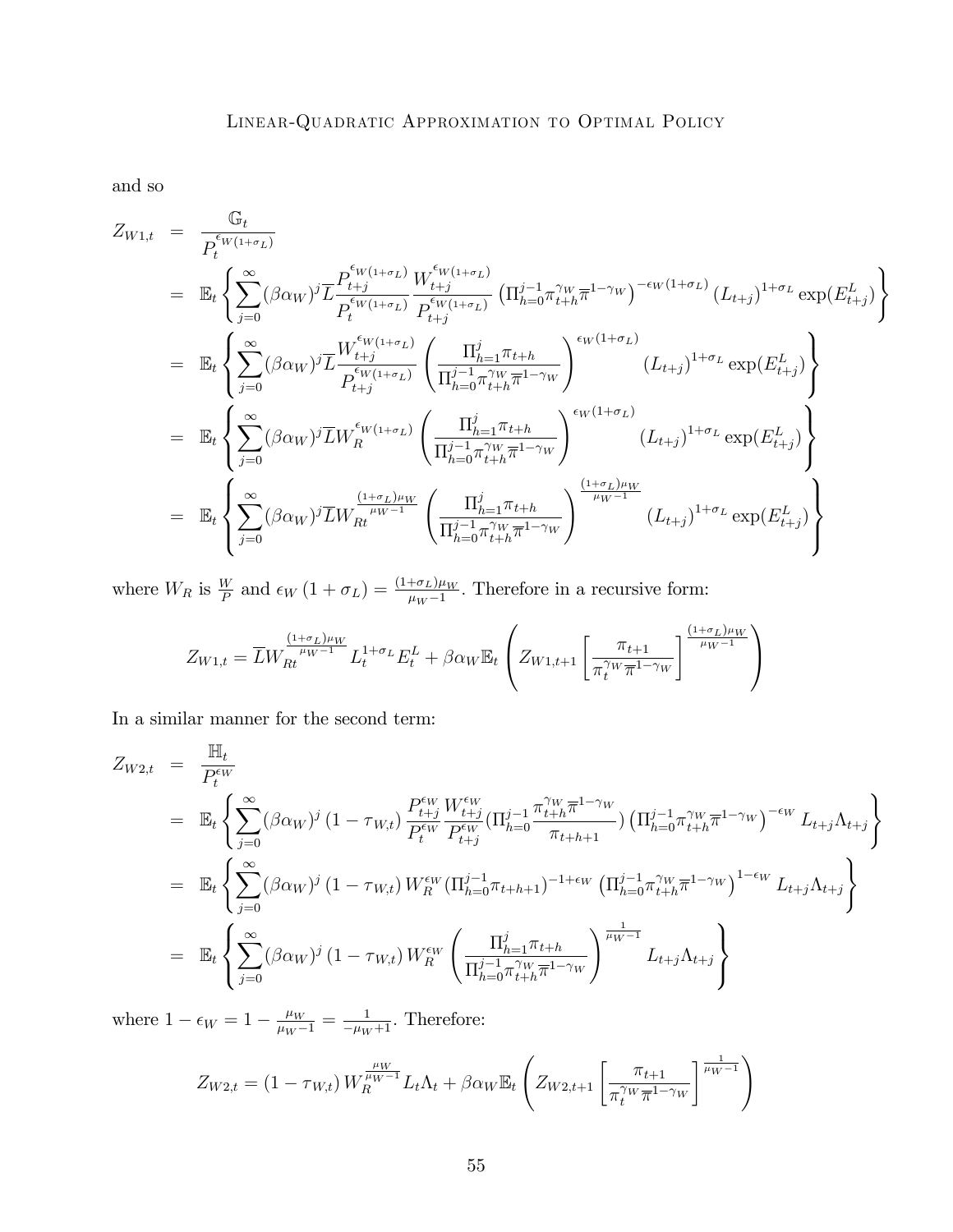Given that

$$
\left(\frac{\widetilde{w}_t}{P_t}\right)^{\frac{\mu_W(1+\sigma_L)-1}{\mu_W-1}} \equiv \mu_W \frac{Z_{W1,t}}{Z_{W2,t}}
$$

then

$$
\left(\frac{\widetilde{w}_t}{P_t}\right)^{\frac{1}{1-\mu_W}} \equiv \left(\mu_W \frac{Z_{W1,t}}{Z_{W2,t}}\right)^{\frac{-1}{\mu_W(1+\sigma_L)-1}}.
$$

The real wage setting equations can be rewritten in the following recursive form:

$$
(1 - \alpha_W) \left(\frac{\tilde{w}_t}{P_t}\right)^{\frac{1}{1 - \mu_W}} = (1 - \alpha_W) \left(\mu_w \frac{Z_{W1,t}}{Z_{W2,t}}\right)^{-\frac{1}{\mu_W (1 + \sigma_L) - 1}} = W_{R,t}^{\frac{1}{1 - \mu_W}} - \alpha_W W_{R,t-1}^{\frac{1}{1 - \mu_W}} \left(\frac{\pi_t}{\pi_{t-1}^{\gamma_W} \pi_t^{1 - \gamma_W}}\right)^{\frac{-1}{1 - \mu_W}}
$$
\n(B.1)\n
$$
Z_{W1,t} = \overline{L} W_{R,t}^{\frac{(1 + \sigma_L)\mu_W}{\mu_W - 1}} L_t^{1 + \sigma_L} E_t^L E_t^B + \beta \alpha_W \mathbb{E}_t \left(Z_{W1,t+1} \left[\frac{\pi_{t+1}}{\pi_t^{\gamma_W} \pi_{1 - \gamma_W}}\right]^{\frac{(1 + \sigma_L)\mu_W}{\mu_W - 1}}\right)
$$
\n(B.2)\n
$$
Z_{W2,t} = (1 - \tau_{W,t}) W_{R,t}^{\frac{\mu_W}{\mu_W - 1}} L_t \Lambda_t + \beta \alpha_W \mathbb{E}_t \left(Z_{W2,t+1} \left[\frac{\pi_{t+1}}{\pi_t^{\gamma_W} \pi_{1 - \gamma_W}}\right]^{\frac{1}{\mu_W - 1}}\right)
$$
\n(B.3)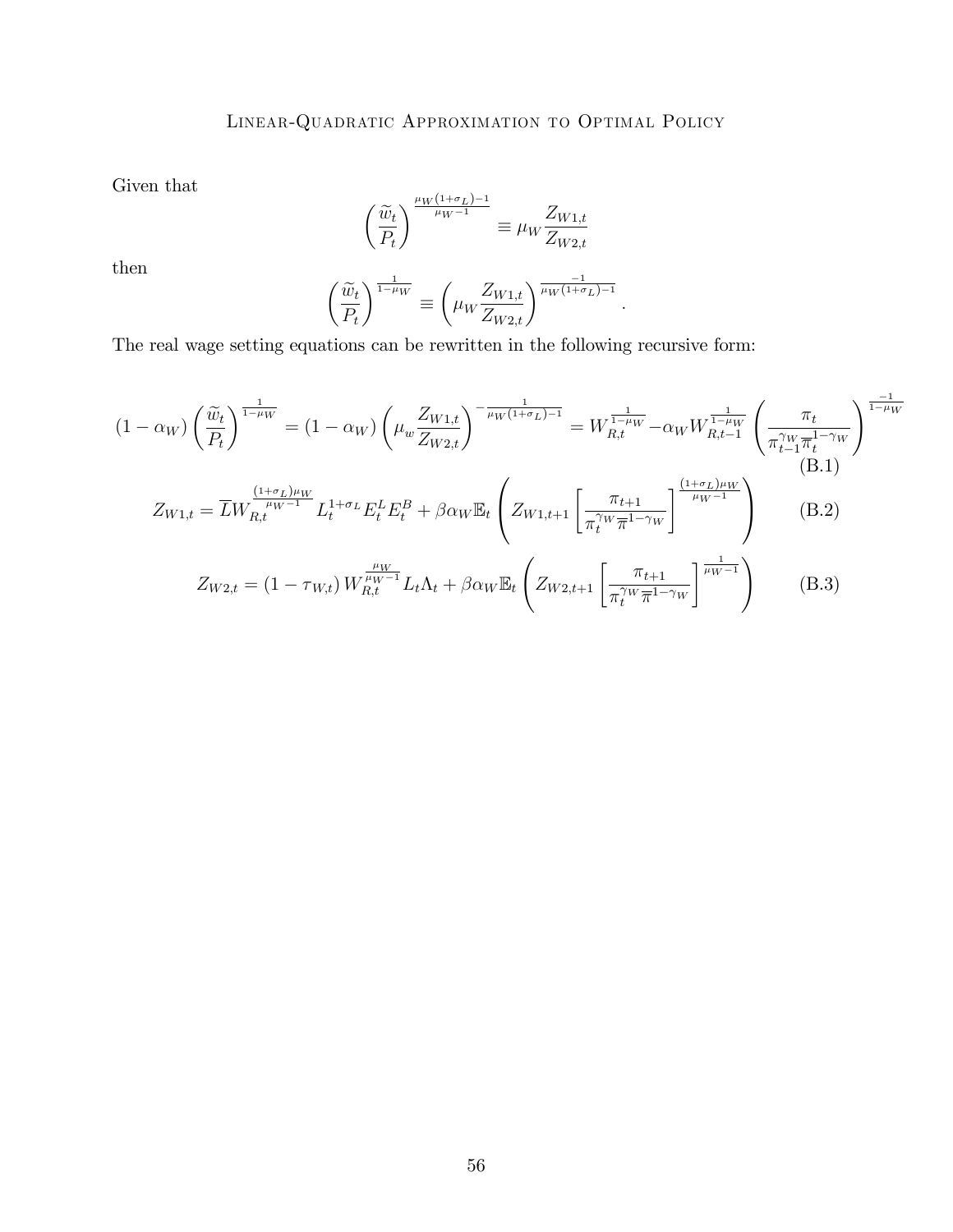

# B.3 Responses to shocks

<span id="page-56-0"></span>Figure 19: Productivity shock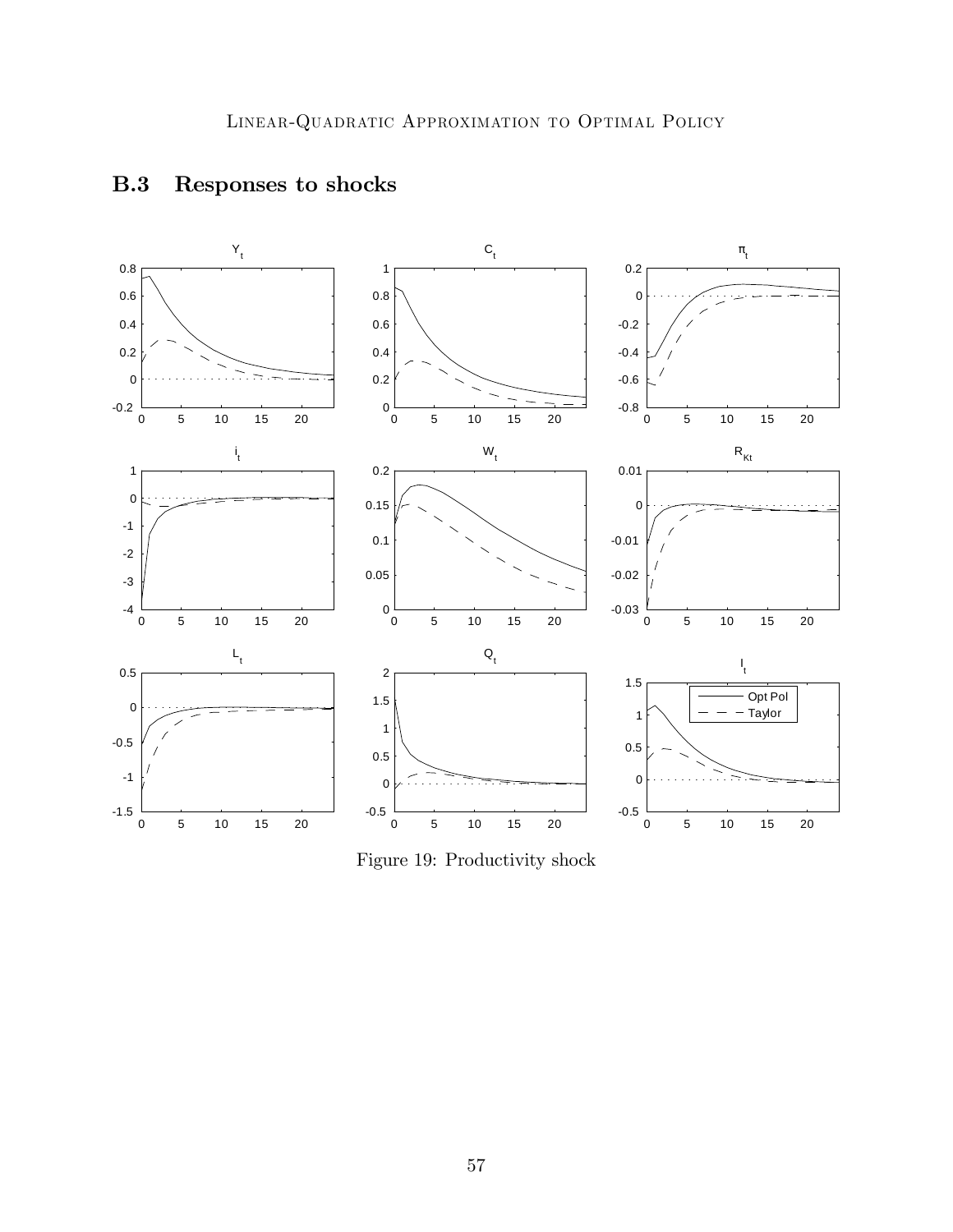



<span id="page-57-0"></span>Figure 20: Preferences shock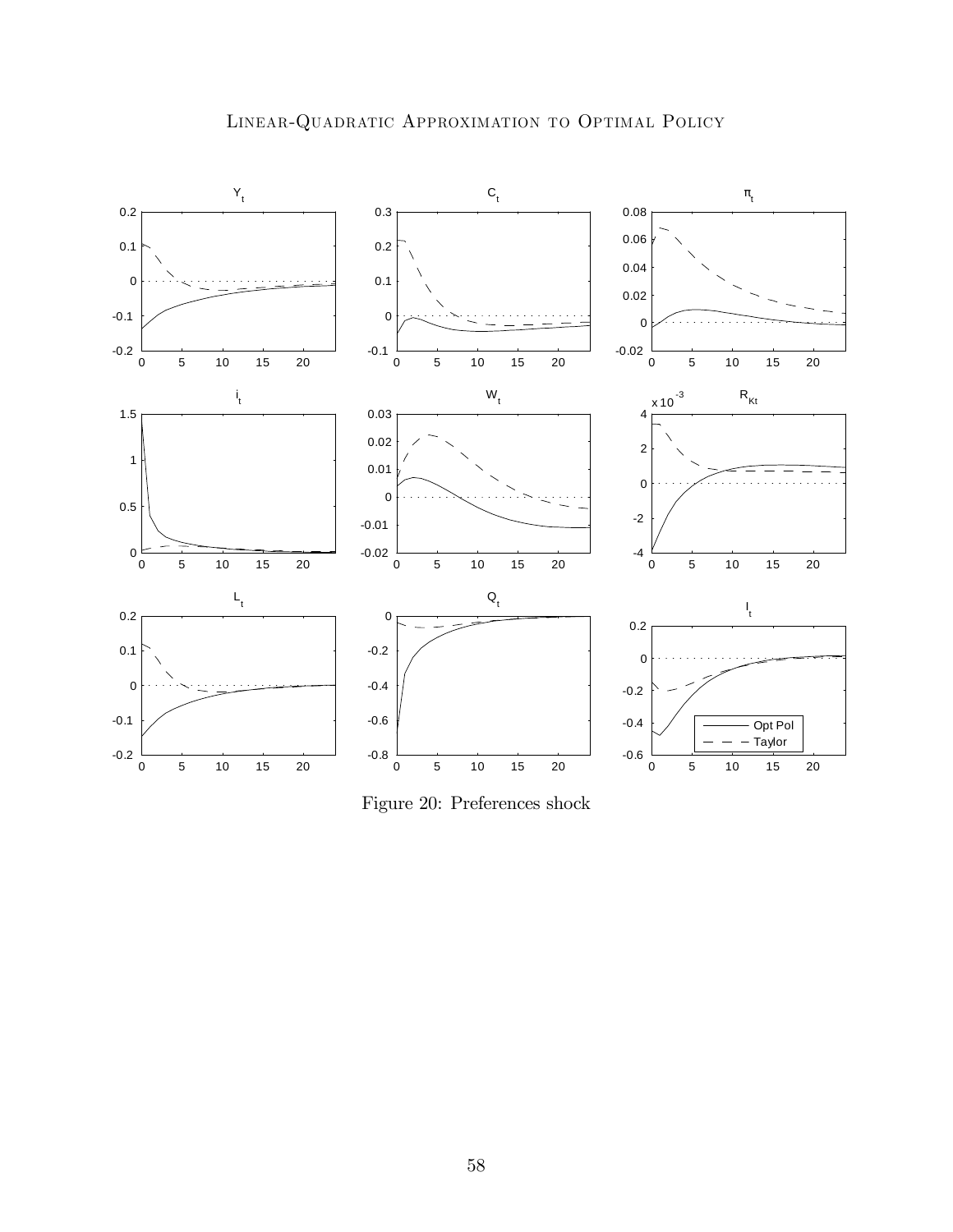

<span id="page-58-0"></span>Figure 21: Government expenditure shock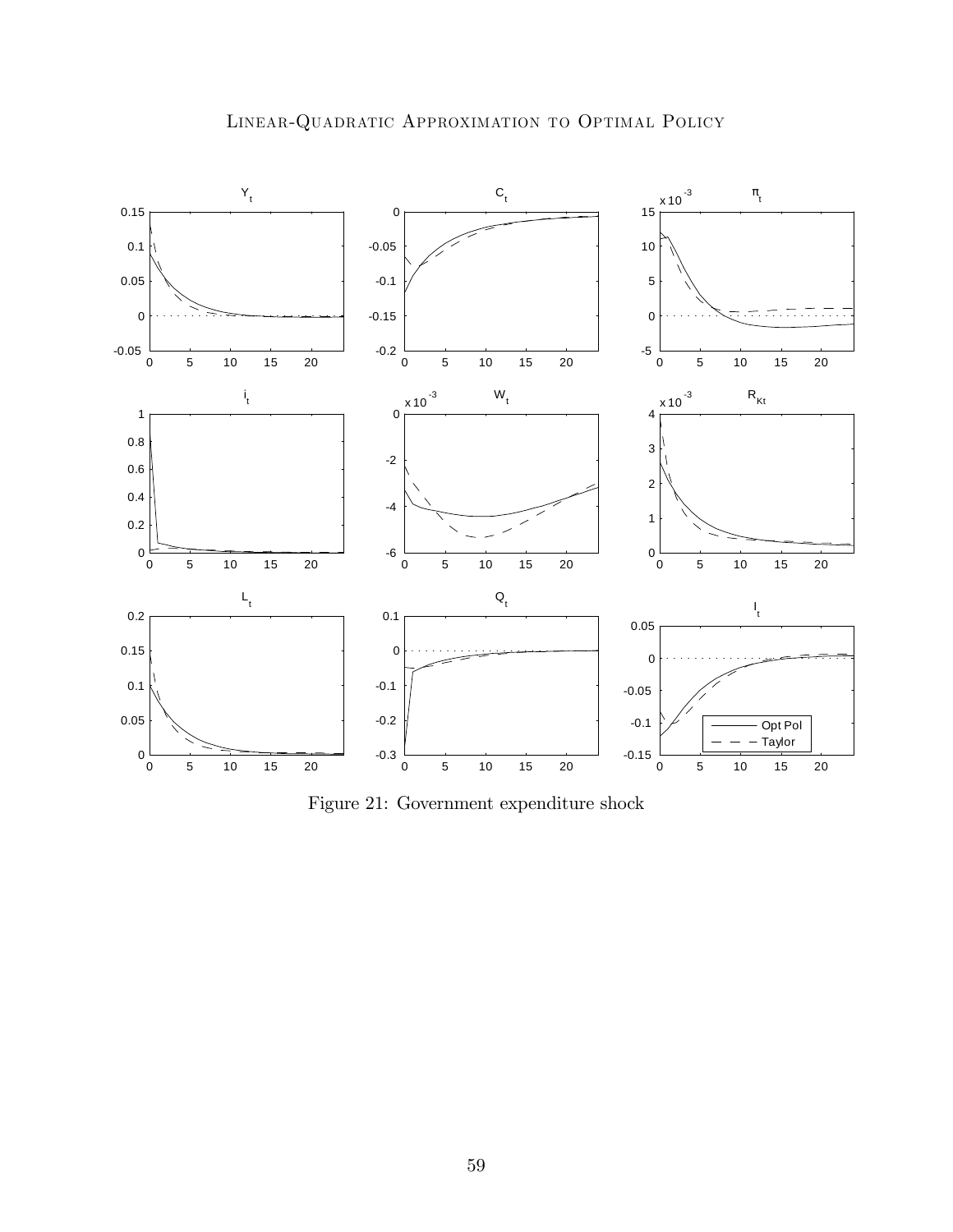

<span id="page-59-0"></span>Figure 22: Labour supply shock (negative shock)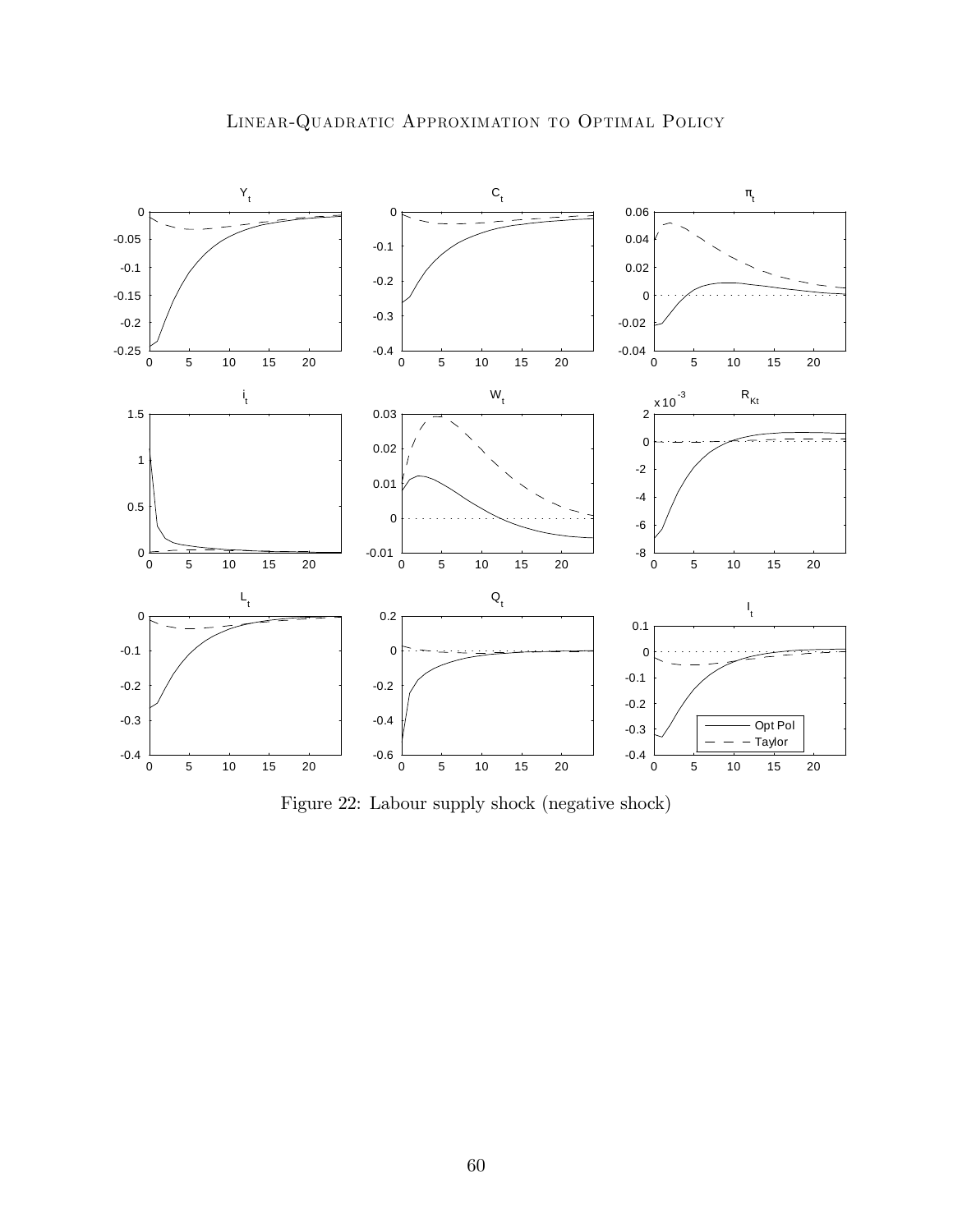



<span id="page-60-0"></span>Figure 23: Investment shock